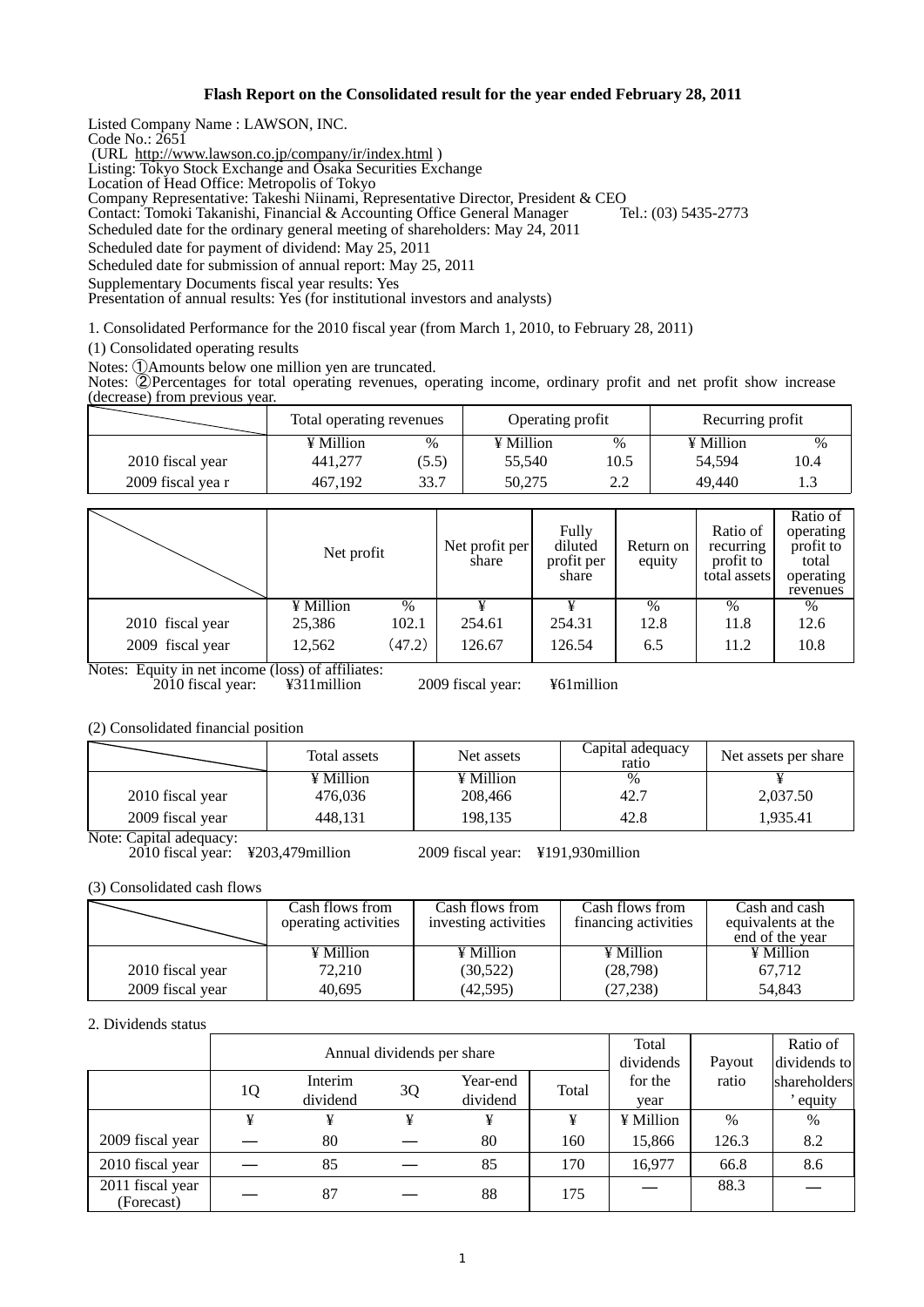3. Forecast Consolidated Performance for 2011 fiscal year(from March 1, 2011 to February 29, 2012)

|                                   | Total operating revenues |        |                 | Operating profit |           | Recurring profit | Net profit |         |
|-----------------------------------|--------------------------|--------|-----------------|------------------|-----------|------------------|------------|---------|
|                                   | ¥ Million                | $\%$   | ¥ Million       | $\%$             | ¥ Million | $\%$             | ¥ Million  |         |
| 2011 interim period               | 230.000                  | 4.0    | 28.500          | (5.5)            | 27,600    | (7.0)            | 5.300      | (56.9)  |
| 2011 fiscal year<br>$\sim$ $\sim$ | 461,000                  | ------ | 57.500<br>-- -- | ن. ب             | 55.400    |                  | 19.800     | (22.0). |

Reference: Forecast net profit per share for the 2011 half year: 53.07yen Forecast net profit per share for the 2011 fiscal year: 198.26yen

4.Other

(1) Change in important subsidiaries during the period: None

(Note) This indicates any changes in specified subsidiaries during the fiscal year resulting from a revision of the scope of consolidation.

- (2) Changes in accounting principles, procedures, presentation methods, etc., pertaining to preparation of consolidated financial statements
	- i) Changes associated with revision in accounting standards: Yes
	- ii) Other changes: None

(3) Number of issued shares

- i) The number of shares issued at the end of term February, 2011: 100,300,000 February, 2010: 99,600,000
- ii) The number of treasury shares in the end of term February, 2011: 433,040 February, 2010: 432,190
- iii) Average number of shares during the term

February, 2011: 99,705,265 February, 2010: 99,167,889

[Reference]

1.Non-consolidated Performance for the 2010 Fiscal Year (from March 1, 2010, to February 28,2011)

(1)Operating results

Notes: ①Amounts below one million yen are truncated

Notes: <sup>②</sup>Percentages for total operating revenues (Total net sales of Lawson stores), operating income, ordinary profit and net profit show increase (decrease) from previous year.

|                  | Total operating revenues | Operating profit | Recurring profit |  |
|------------------|--------------------------|------------------|------------------|--|
|                  | ¥ Million                | ¥ Million        | ¥ Million        |  |
|                  | $\%$                     | $\%$             | $\%$             |  |
| 2010 fiscal year | 263,209                  | 50,210           | 49,312           |  |
|                  | (3.1)                    | 11.6             | 10.6             |  |
| 2009 fiscal year | (2.9)                    | 44,997           | (5.8)            |  |
|                  | 271,513                  | (4.1)            | 44,577           |  |

|                  | Net profit |       | Net profit<br>per share | Fully diluted<br>profit per<br>share |
|------------------|------------|-------|-------------------------|--------------------------------------|
|                  | ¥ Million  | $\%$  |                         |                                      |
| 2010 fiscal year | 24,643     | 19.2  | 247.15                  | 246.85                               |
| 2009 fiscal year | 20,665     | (6.4) | 208.38                  | 208.17                               |

(2) Financial position

|                  | Total assets | Net assets | Capital adequacy ratio | Net assets per share |  |
|------------------|--------------|------------|------------------------|----------------------|--|
|                  | ¥ Million    | ¥ Million  | $\%$                   |                      |  |
| 2010 fiscal year | 444.821      | 211.448    | 47.4                   | 2,113.24             |  |
| 2009 fiscal year | 420.444      | 200,506    | 47.6                   | 2,018.39             |  |

Note: Capital adequacy:<br>2010 fiscal year:

2010 fiscal year: ¥211,043 million 2009 fiscal year: ¥200,160 million

2.Forecast Non-consolidated Performance for 2011 fiscal Year(from March 1, 2011, to February 29, 2012)

|                     | Total operating<br>revenues |       | Operating profit |       | Recurring profit |       | Net profit |        | Net profit per<br>share |
|---------------------|-----------------------------|-------|------------------|-------|------------------|-------|------------|--------|-------------------------|
|                     | $\angle$ Million            | $\%$  | ¥ Million        | $\%$  | ¥ Million        | %     | ¥ Million  | $\%$   | ¥ Million               |
| 2011 interim period | 132,000                     | (1.0) | 26,200           | (3.6) | 25,500           | (4.8) | 6.500      | (48.7) | 65.08                   |
| 2011 fiscal year    | 262,000                     | (0.5) | 52,100           | 3.8   | 50,300           | 2.0   | 19.600     | (20.5) | 196.26                  |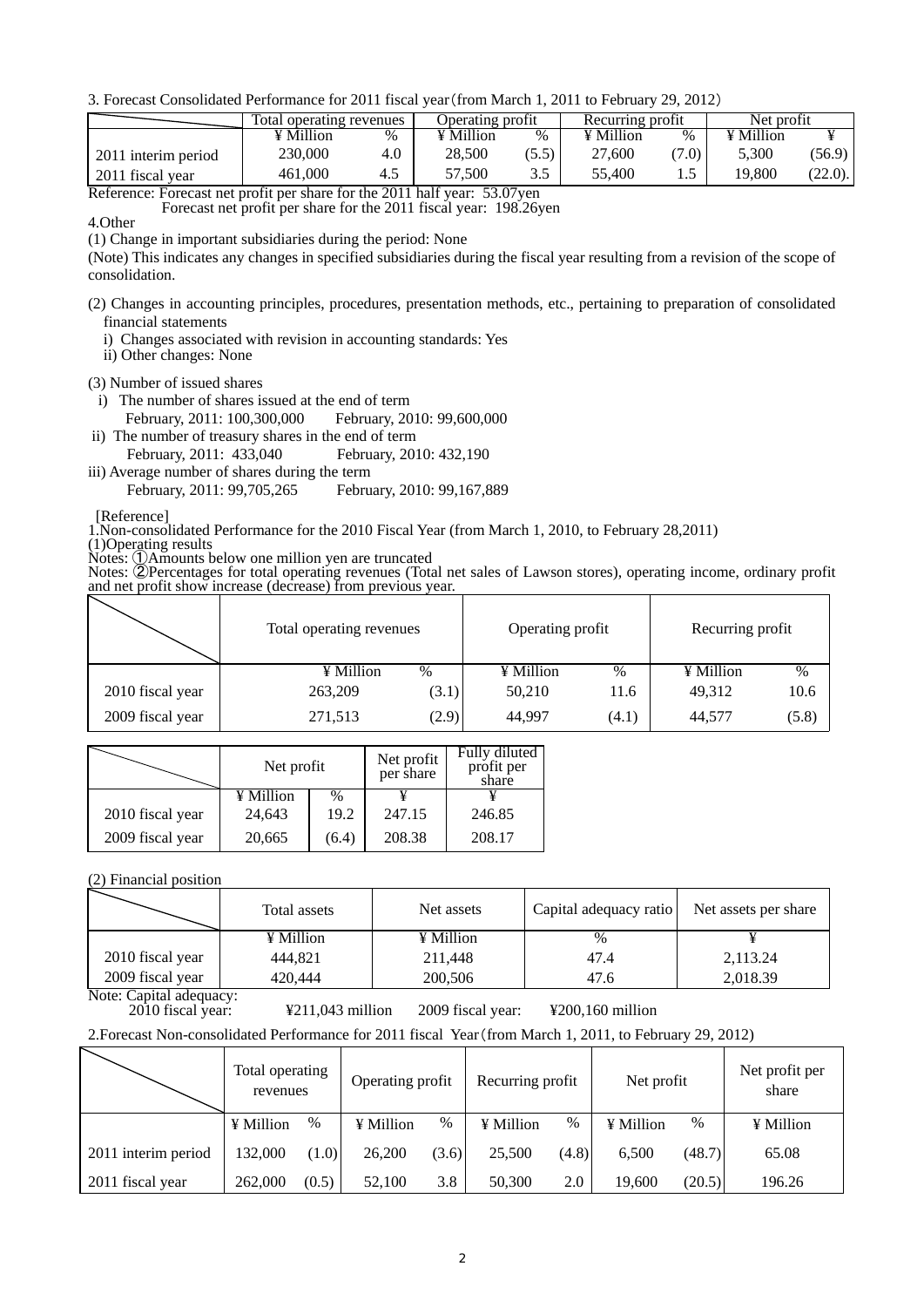Note: Disclosure of progress of review procedures

At the time of disclosure of this fiscal flash report, review procedures for fiscal earnings reports based on the Financial Instruments and Exchange Act had been completed.

Note: The above-mentioned forecast is based on the information, which is able to get hand at present, and including a potential risk and uncertainty. Therefore, actual achievements may differ from these forecasts due to many factors. In addition, please refer to 5th page of appending data about matters, such as precondition of the above-mentioned forecast.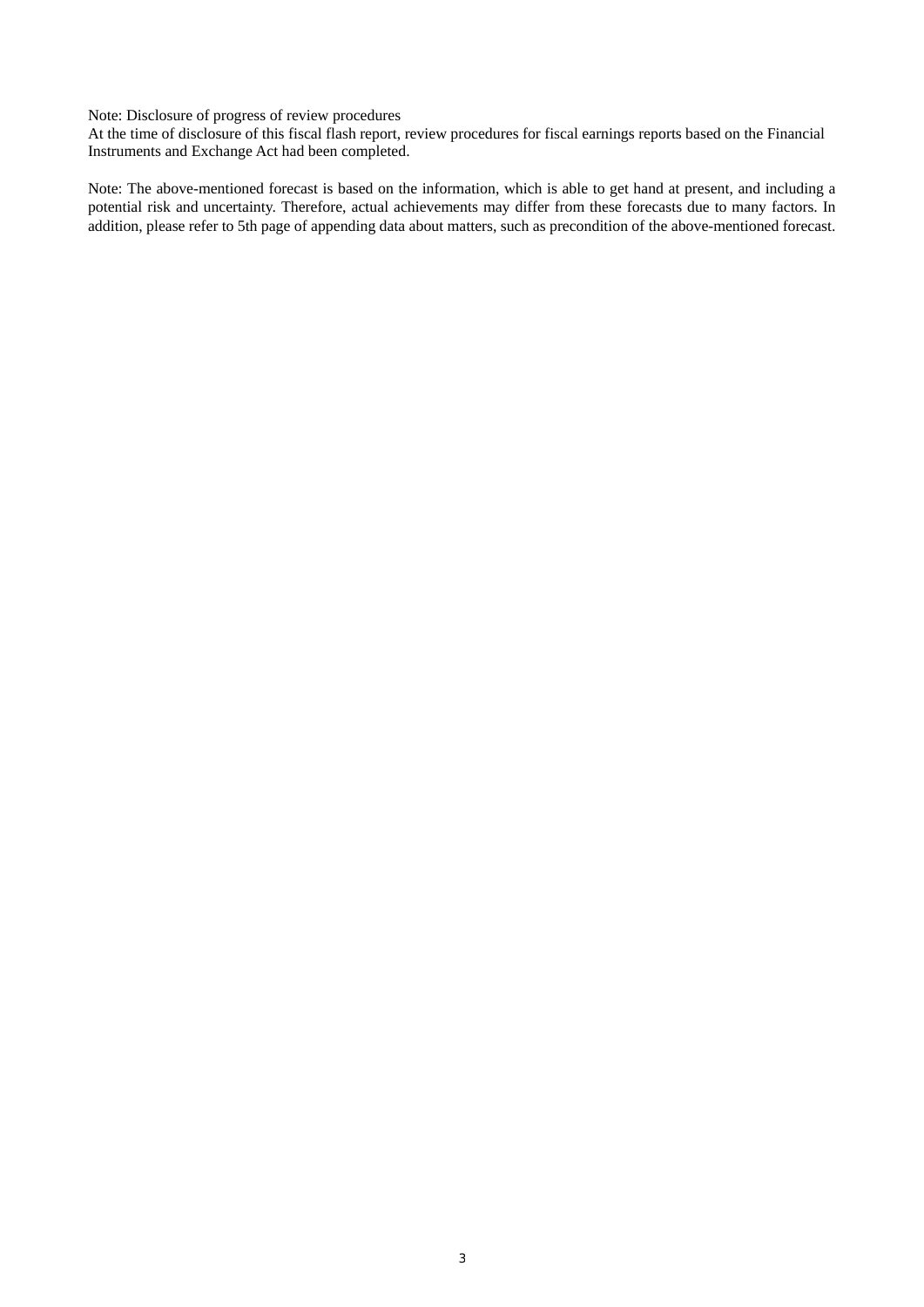# 1. Operating Results

## 1. Review of Operation

## (1) Analysis of Consolidated Operating Results

During fiscal 2010, ending on February 28, 2011, some recovery was seen in the overall consumer market, although consumer preferences for lower prices due to the prolonged recession continued to exert an adverse effect to some extent. Signs of recovery also began to emerge in the convenience store (CVS) industry in and after October 2010.

In this operating environment, the LAWSON Group (the "Company") took the following actions with the aim of improving customer satisfaction in CVS operations and other businesses to realize its corporate philosophy of "Happiness and Harmony in Our Community."

### [Convenience Store Operations]

The status of merchandise strategy and services, store operations, store development and other aspects of Convenience Store Operations in the fiscal year under review is outlined as follows:

### Merchandise Strategy and Services

On the merchandise front, we offered a wide variety of attractive items that pleasantly surprised customers with their value for money. This was made possible by bringing in innovative ideas in the ingredients procurement process, including procuring high-quality food materials in bulk.

In the rice dishes category (rice balls/boxed lunches/sushi), we reduced the prices for some popular items in the series of rice balls made with a branded rice, Niigata-grown Koshihikari, to promote sales, and launched a high-end line of Niigata-grown Koshihikari rice balls, adopting new upscale ingredients. In addition, our Onigiri-ya rice ball brand renewal in November, under which we switched to using Niigata-grown Koshihikari for all our white rice balls, was well received by many customers. Our Gohoubi-no-hitotoki (Enjoy a luxurious time) series of deluxe boxed lunches, which was launched under the concept of satisfying both the stomach and the soul, was also tremendously popular among customers. We also launched a series of chilled lunch boxes in January.

In the dessert category, our Uchi Café SWEETS line including the Premium Roll Cake Series was a great hit, contributing to the category's enhanced performance.

In sales promotions, the Company focused on campaigns anticipated to bring a high return on investment (ROI) such as the Rilakkuma Fair, Miffy Campaign, Evangelion Campaign, and Keion!! Fair, which are centered on tie-ups with popular characters.

| Fiscal period            | Current fiscal year |                | Current fiscal year |                |                       |
|--------------------------|---------------------|----------------|---------------------|----------------|-----------------------|
|                          |                     | March 1, 2009, |                     | March 1, 2010  |                       |
|                          | to February 28,2010 |                | to February 28,2011 |                | <b>YOY</b> Percentage |
|                          | <b>Sales</b>        | Ratio to total | <b>Sales</b>        | Ratio to total | change                |
| Product group            | (Millions of        | (% )           | (Millions of        | (% )           |                       |
|                          | yen)                |                | yen)                |                |                       |
| Processed foods          | 902,306             | 54.2           | 897,426             | 53.3           | 99.5                  |
| <b>Fast foods</b>        | 324,197             | 19.5           | 321,865             | 19.1           | 99.3                  |
| Daily<br>delivered foods | 239,088             | 14.3           | 264,169             | 15.7           | 110.5                 |
| Nonfood products         | 200,544             | 12.5           | 199,350             | 11.9           | 99.4                  |
| Total                    | 1,666,136           | 100.0          | 1,682,812           | 100.0          | 101.0                 |

Some merchandise that was classified under fast food in the first half of the previous fiscal period has been reclassified under daily delivered goods in the presentation for the first half of the current fiscal period. The effect of the change is 8,913 million yen.

On the services front, we established a system for issuing the Ponta multi-partner shopping point card instantly in stores. Companies from diverse business categories participate in the Ponta card program operated by LOYALTY MARKETING, INC. The number of companies participating in the program has increased, expanding card membership to over 30 million. The number of LAWSON customers holding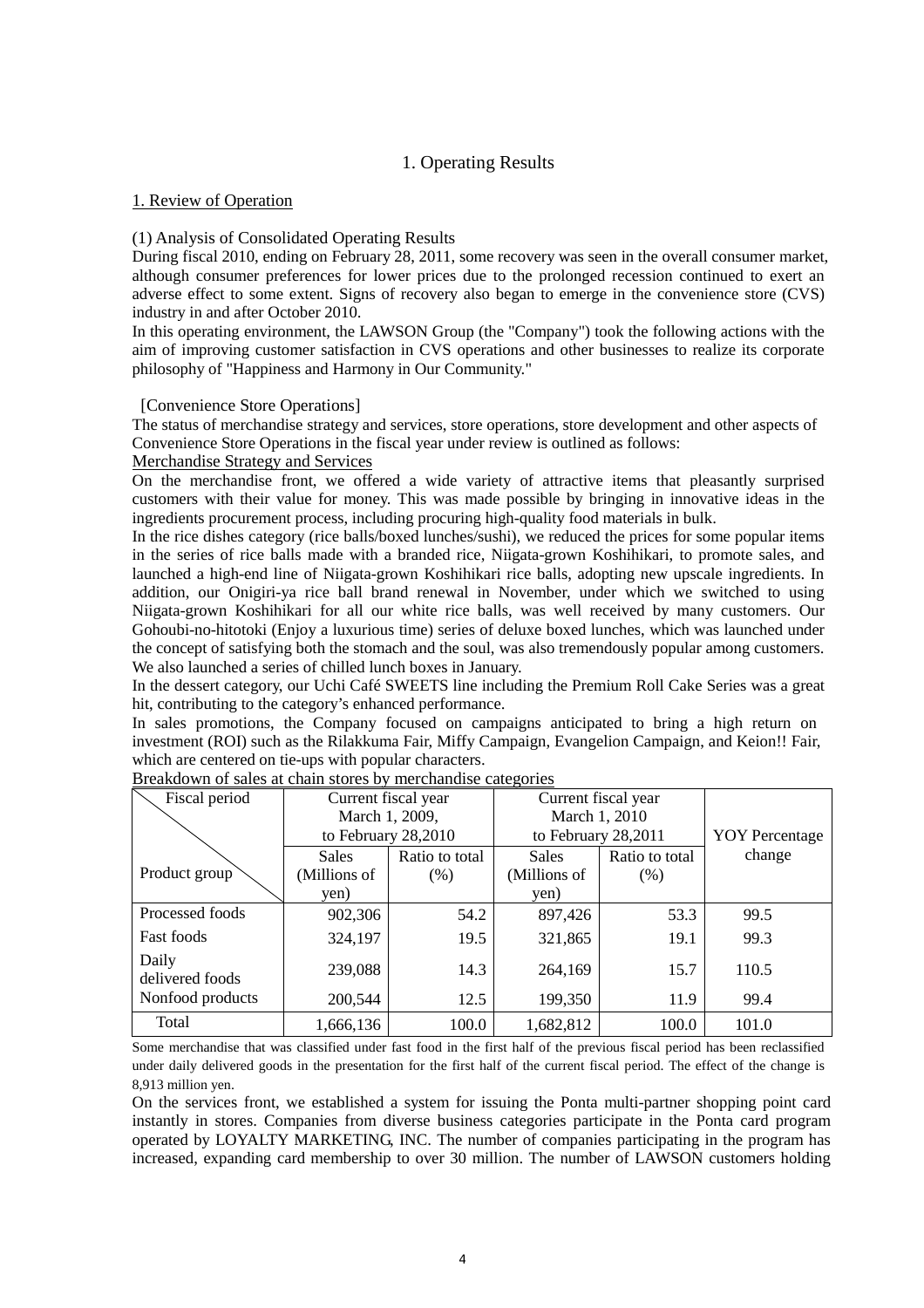Ponta cards is ever on the rise, notably those with Ponta cards issued by other companies.

### Store Operations

In store operations, we promoted sales spaces and merchandise assortments tailored to the needs of each neighborhood through analysis of purchase data collected from the Ponta card program by utilizing PRiSM, our core IT system that was developed to place orders from the perspective of customers. PRiSM has enhanced franchise owners' awareness of the importance of optimal merchandise assortment by quantifying the sales opportunities we lose as a result of being out of stock of items customers need and visualizing the effect that can be enjoyed by reducing these lost opportunities. The Company has thus strengthened its guidance to franchise owners to enable them to offer the precise merchandise customers need on a timely basis, aiming to further boost customer satisfaction.

#### Store Development

In opening new stores, the Company focused on maximizing return on investment (ROI), strictly adhered to its proprietary group standards for opening stores, and prioritized profitability.

In terms of store format strategy, the Company leveraged the LAWSON, NATURAL LAWSON and LAWSON STORE100 formats to promote new store openings and store renovations that match customer needs in each neighborhood.

The Company also proactively pursued renovation of conventional LAWSON stores into LAWSON stores that focus on fresh foods, especially in residential areas with a high demand for fresh food. The number of these stores now exceeds 1,000.

In an effort to reinforce its capacity to cater to healthcare needs, the Company opened new stores that combine MatsumotoKiyoshi and LAWSON STORE 100. In addition, we now operate 35 stores that market over-the-counter (OTC) drugs by increasing licensed sales personnel based on human resources exchange with MatsumotoKiyoshi Holdings Co., Ltd. Starting from August 2010, the Company also launched Pharmacy LAWSON, an integration of drug-dispensing pharmacies and NATURAL LAWSON stores, in partnership with Qol Co., Ltd., which operates a chain of drug-dispensing pharmacies.

| [Change in Total Number of Stores]                          |               | (Stores)                        |                                         |       |
|-------------------------------------------------------------|---------------|---------------------------------|-----------------------------------------|-------|
|                                                             | <b>LAWSON</b> | <b>NATURAL</b><br><b>LAWSON</b> | <b>LAWSON</b><br>STORE100 and<br>SHOP99 | Total |
| Total<br>as of<br>stores<br>February 28 2010                | 8,540         | 89                              | 996                                     | 9,625 |
| Change during fiscal<br>year                                | 146           |                                 | 81                                      | 228   |
| <sub>of</sub><br>Total<br>stores<br>as<br>February 28, 2011 | 8,686         | 90                              | 1,077                                   | 9,853 |

As of February 28, 2011, the number of LAWSON stores operated by equity-method affiliate LAWSON Okinawa, Inc. in Okinawa Prefecture was 141.

In overseas operations, in July 2010 the Company opened its first store in Chongqing in China, expanding its area of operations from Shanghai. CHONGQING LAWSON CO., LTD., in which LAWSON has a 100% equity interest, operates four stores as of February 28, 2011. SHANGHAI HUALIAN LAWSON CO., LTD., a Chinese equity-method affiliate, was operating 315 stores in Shanghai, China, as of February 28, 2011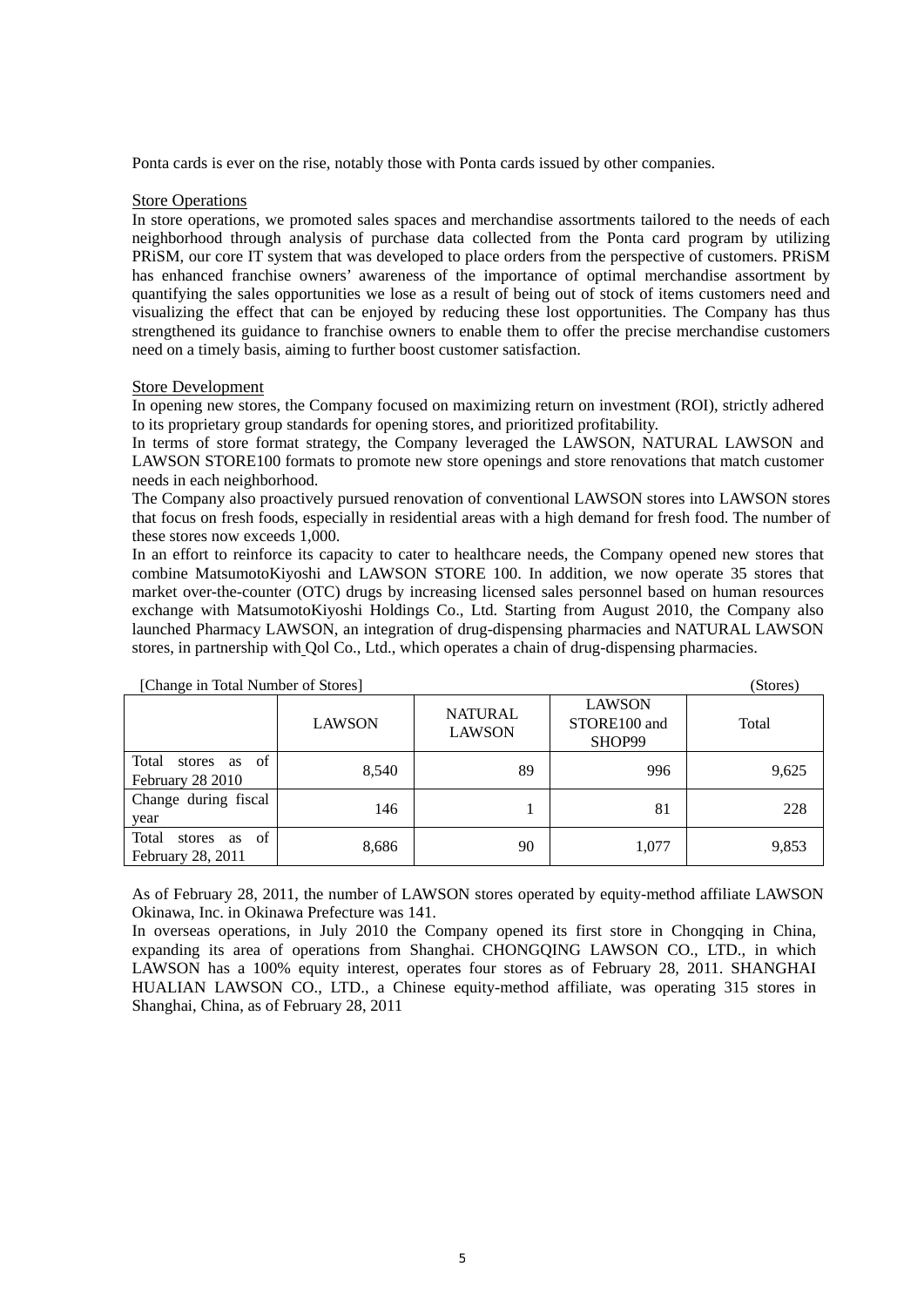| Prefecture | Number of<br>stores | Prefecture | Number of<br>stores | Prefecture | Number of<br>stores | Prefecture | Number of<br>stores | Prefecture   | Number of<br>stores |
|------------|---------------------|------------|---------------------|------------|---------------------|------------|---------------------|--------------|---------------------|
| Hokkaido   | 532                 | Saitama    | 389                 | Mie        | 94                  | Okayama    | 122                 | Saga         | 61                  |
| Aomori     | 169                 | Chiba      | 355                 | Ishikawa   | 87                  | Hiroshima  | 143                 | Nagasaki     | 87                  |
| Akita      | 153                 | Ibaraki    | 109                 | Toyama     | 112                 | Yamaguchi  | 112                 | Oita         | 139                 |
| Iwate      | 160                 | Tokyo      | 1,288               | Fukui      | 99                  | Tottori    | 89                  | Kumamoto     | 92                  |
| Miyagi     | 193                 | Kanagawa   | 697                 | Kyoto      | 251                 | Shimane    | 90                  | Miyazaki     | 79                  |
| Yamagata   | 61                  | Shizuoka   | 180                 | Shiga      | 127                 | Kagawa     | 98                  | Kagoshima    | 105                 |
| Fukushima  | 99                  | Yamanashi  | 73                  | Nara       | 99                  | Ehime      | 155                 |              |                     |
| Niigata    | 102                 | Nagano     | 132                 | Wakayama   | 110                 | Tokushima  | 103                 | <b>Total</b> | 9,853               |
| Tochigi    | 107                 | Aichi      | 473                 | Osaka      | 969                 | Kochi      | 57                  | Chongqing    | 4                   |
| Gunma      | 68                  | Gifu       | 122                 | Hyogo      | 554                 | Fukuoka    | 357                 |              |                     |

Number of LAWSON stores by prefecture (As of February 28, 2010; consolidated subsidiaries only)

### Corporate Social Responsibility (CSR) Activities

In the CSR field, the CSR Promotion Office continued to lead environmental protection and social contribution activities, working together with franchise owners and employees.

In June 2010, we established the LAWSON Group Environmental Policy that expresses our determination to consider the environment in all aspects of our business and to work for the local communities in which we operate, in the hope of passing on the bountiful blessings of the Earth to the next generation.

As part of our efforts to help create a low-carbon society, the Company set targets for reducing the  $CO<sub>2</sub>$ generated by power consumption at each store, and actively installed energy-saving devices, including LED lighting for signs and in stores, not only at new stores but also at existing stores.

In a collaborative effort with customers to fight global warming, in April 2008 the Company launched a carbon offset program, which allows customers to contribute to reducing  $CO<sub>2</sub>$  by purchasing carbon credits using their accumulated shopping points or cash, or by purchasing products designated for carbon offset. As of February 28, 2011, approximately 15,000 tons of  $CO<sub>2</sub>$  had been offset through this program. In addition, the LAWSON Green Fund, active since 1992, in combination with donation drives for regions hit by disasters such as torrential rain, raised a total of approximately ¥316 million in fiscal 2010.

Moving forward, working together with customers, the Company will continue its environmental protection and social contribution activities.

### **Other**

In response to the misconduct that took place in fiscal 2009 within our subsidiary LAWSON ENTERMEDIA, INC., we implemented measures to strengthen internal control within the Company. Specifically, LAWSON examined the status of the distribution of authorities and risk management framework at its affiliates and regularly monitored the status of their funds. We also provided stronger guidance to affiliates in order to improve their management by expanding the number of items audited by our internal audit division. In the second half of the fiscal year, LAWSON revised its Affiliate Management Regulation to clarify the division of responsibilities with respect to management of and assistance given to its affiliates and promoted area-specific initiatives in areas such as the centralized management of funds. We intend to continue to promote the measures we are implementing.

Ninety-nine Plus Inc. became a LAWSON wholly-owned subsidiary as a result of a share exchange agreement with LAWSON effective July 1, 2010.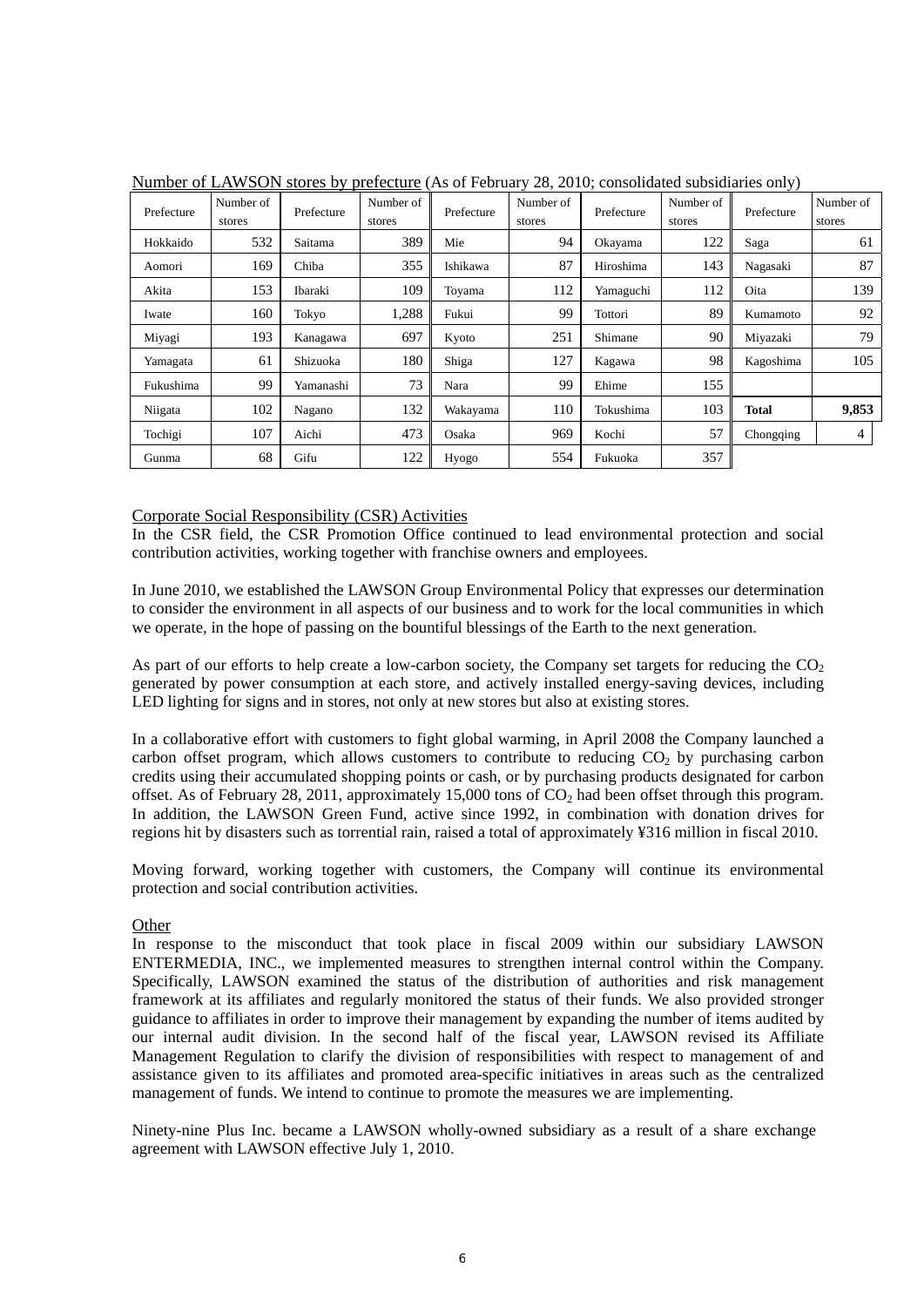#### [Other Businesses]

In addition to convenience store operations, the Company is involved in entertainment/e-commerce business, financial services, and other businesses.

LAWSON ENTERMEDIA, INC., which undertakes ticket sales as part of its entertainment/e-commerce business, recorded a strong performance in sales of event and leisure-related tickets. On July 1, 2010, LAWSON concluded a share exchange agreement with LAWSON ENTERMEDIA, making it a wholly-owned subsidiary.

In addition, with the aim of expanding and reinforcing our ticket sales business and building a framework that allows us to offer a wider range of items online as well as offline by fortifying our e-commerce base, LAWSON acquired HMV Japan K.K., a music/video software marketing company, as its wholly-owned subsidiary on December 1, 2010. On January 28, 2011 LAWSON also concluded an agreement on a business alliance and stock purchase with Venture Republic Inc., which operates a price comparison website that drives viewers to e-commerce websites and e-commerce shopping malls.

During fiscal 2009, LAWSON ENTERMEDIA was described as a company mainly engaged in the ticket sales business. When LAWSON acquired HMV Japan K.K. as its consolidated subsidiary, however,

LAWSON changed the name of business operations undertaken by LAWSON ENTERMEDIA and HMV Japan from "ticket sales business" to "entertainment/e-commerce business" from fiscal 2010, aiming to expand the Company's entertainment business.

LAWSON ATM Networks, Inc., which operates a financial services-related business, performed strongly as a result of an increase in the number of ATM machines installed nationwide in LAWSON stores and a rise in the number of transactions. The number of ATM machines installed has grown to 8,526 as of February 28, 2011.

Advertising business operator Cross Ocean Media, Inc. worked to develop and operate new high value-added media such as digital signage, a form of electronic display that shows advertising.

### (2) Profit and Loss

In terms of our operating results, total operating revenues decreased by ¥25,914 million, or 5.5%, from the previous fiscal year to ¥441,277 million. This was due to a ¥41,363 million decline in net sales resulting from a fall in the number of Company-operated stores.

Operating income grew by ¥5,264 million, or 10.5%, from the previous fiscal year to ¥55,540 million, mainly due to an increase of ¥4,706 million in gross operating income.

Ordinary income increased by ¥5,153 million, or 10.4%, from the previous fiscal year to ¥54,594 million. Income before income taxes and minority interests increased by ¥14,536 million, or 48.7%, year on year to ¥44,411 million, mainly as a result of the fact that, in the previous fiscal year, an extraordinary loss of ¥12,616 million was posted in relation to the misappropriation of funds by former directors of the consolidated subsidiary LAWSON ENTERMEDIA, INC.

As a result, net income increased by ¥12,824 million, or 102.1%, to ¥25,386 million, and net income per share stood at ¥254.61.

### (3) Outlook for Fiscal 2011

Although early signs of recovery were seen in the consumer market, there are concerns that the Japanese economy will suffer adverse effects from the Great East Japan Earthquake in fiscal 2011.

In this environment, LAWSON is promoting the following management measures with the aim of realizing its corporate philosophy of "Happiness and Harmony in Our Community."

1) Create merchandise assortments that meet customer needs

In an effort to create stores that meet the needs of customers in the neighborhood, the Company will continue to use the Ponta multi-partner shopping points program data to develop customer-centric merchandise assortment. By harnessing our core IT system, PRiSM, to a higher degree, we will strive to improve ordering precision to reduce sales opportunity losses and product disposal losses. We will also step up our efforts to enhance product development capabilities, which are essential in achieving customer-centric merchandise assortments and improving ordering precision.

2) Provide appealing services by leveraging the Ponta multi-partner shopping points program

The number of companies participating in the Ponta program is expected to increase in the days ahead,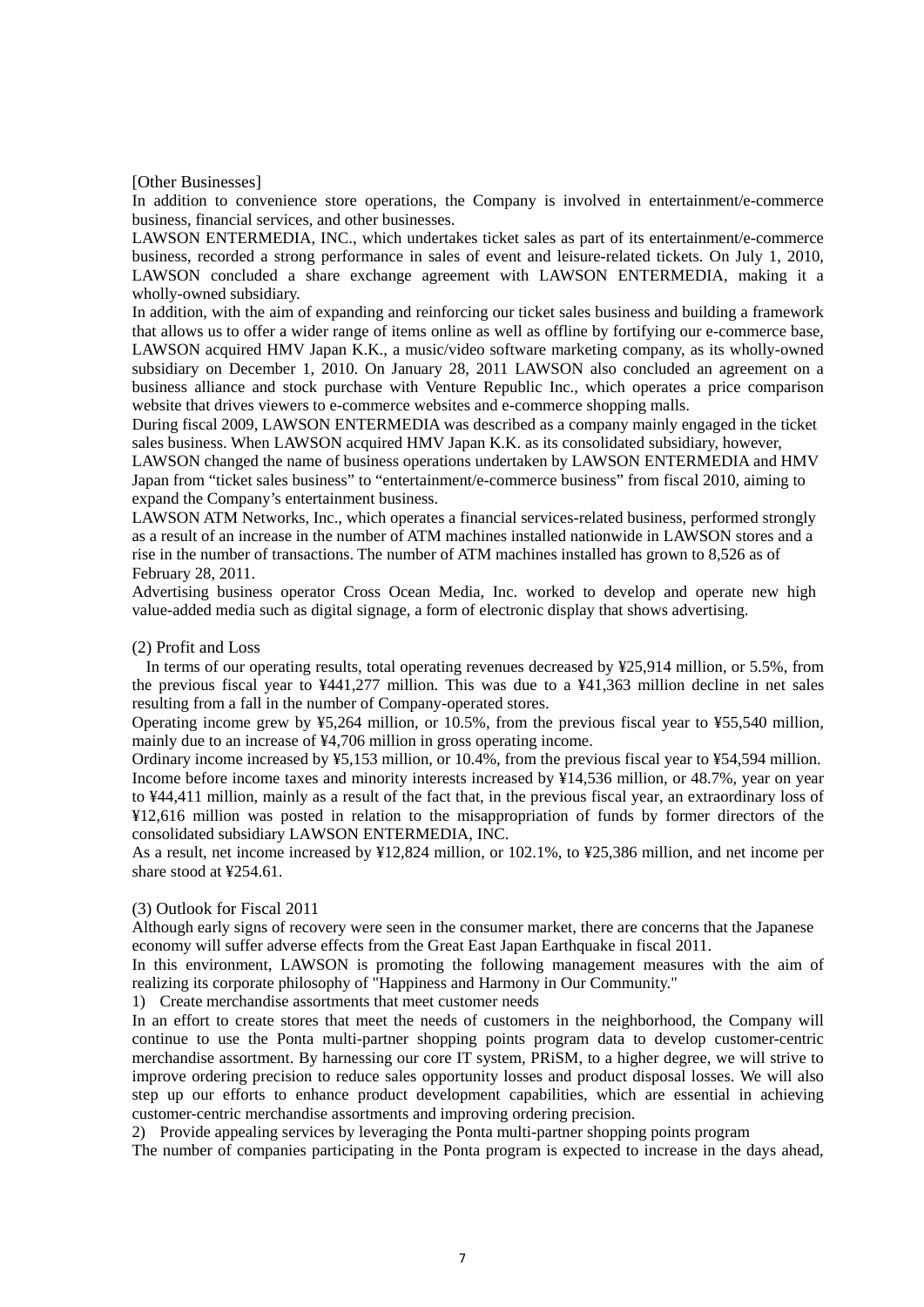which will lead to more convenient services for customers. LAWSON will pursue broader marketing analysis and sales promotion measures in collaboration with the other participating companies to provide customers with more appealing services.

3) Promote the fresh foods convenience store business

We will further expand our fresh foods convenience store business, which is a growth area, by opening new LAWSON STORE 100 and fresh foods convenience stores mainly in residential areas. In particular, we will strive to respond to the increasing needs of customers desiring to prepare their meals at home, while further expanding our customer base by attracting elderly and female customers in addition to male customers in their 20s and 30s, who have constituted the main body of convenience store shoppers.

4) Respond to demand for OTC drugs and healthcare

LAWSON will expand OTC drug sales and help customers achieve the healthy and comfortable lifestyles they seek by stepping up the development and marketing of health-oriented foods harnessing the knowhow acquired through operation of NATURAL LAWSON stores. Based on the idea that "you are what you eat," we will continue to help customers lead healthy and fulfilling lives.

5) Full-scale operation of entertainment/e-commerce business

In our entertainment/e-commerce business, we aim to offer an entertainment-related merchandise assortment that meets diverse customer needs both online and offline. We also plan to provide new services in e-commerce based on partnership with other companies.

6) Strengthen internal control within the Company

In response to the misconduct that was uncovered in fiscal 2009 within our subsidiary LAWSON ENTERMEDIA, INC., we will continue to promote the initiatives we implemented in fiscal 2010. We will also embark on the establishment of a structure that facilitates communication between LAWSON and its affiliates with a view to propagating the Company's management policy and increasing the degree of its implementation. By consistently implementing the aforementioned management measures to enhance customer satisfaction and expand our customer base, we are aiming to improve corporate earnings by maintaining or expanding the number of customers, increase the earnings of franchised stores, and eventually to enhance our corporate value.

For fiscal 2011, we project an ordinary income of ¥55.4 billion, up 1.5% year on year, on a consolidated basis, and an ordinary income of ¥50.3 billion up 2.0% year on year, on an unconsolidated basis.

### (4) Analysis of Financial Position

[Total assets, Total liabilities, Total net assets analysis]

Total assets increased by ¥27,905 million year on year to ¥476,036 million, mainly due to a ¥10,799 million increase in cash and bank deposits and a ¥13,067 million growth in leased assets.

Total liabilities stood at ¥267,570 million, a year-on-year increase of ¥17,573 million. This mainly reflected a ¥8,209 million increase in accounts payable resulting from a growth in the number of stores, and a ¥12,155 million increase in current and long-term lease obligations combined.

Net assets increased by ¥10,331 million year on year to ¥208,466 million. This was mainly attributable to a ¥6,176 million increase in capital surplus as a result of LAWSON executing share exchanges with both Ninety-nine Plus Inc. and LAWSON ENTERMEDIA, INC. on July 1, 2010.

[Cash flow analysis]

Net cash provided by operating activities amounted to ¥72,210 million, ¥31,514million higher year on year, due to a ¥14,536 million increase in income before income taxes and minority interests.

Investing activities used net cash of ¥30,522 million, ¥12,073 million less than the previous fiscal year, mainly due to a ¥13,720 million increase in payments into time deposits and a ¥21,960 million increase in proceeds from withdrawing time deposits.

Financing activities used net cash of ¥28,798 million, ¥1,559 million more year on year, mainly reflecting a ¥3,509 million increase in payments for purchase of treasury stock.

(5) Basic Policy on Profit Distribution, and the Reporting Term's & Next Term's Dividend Payment The Company places a high priority on profit distribution to shareholders, and follows a policy of paying appropriate dividends with due regard for sufficient earnings retention required for future business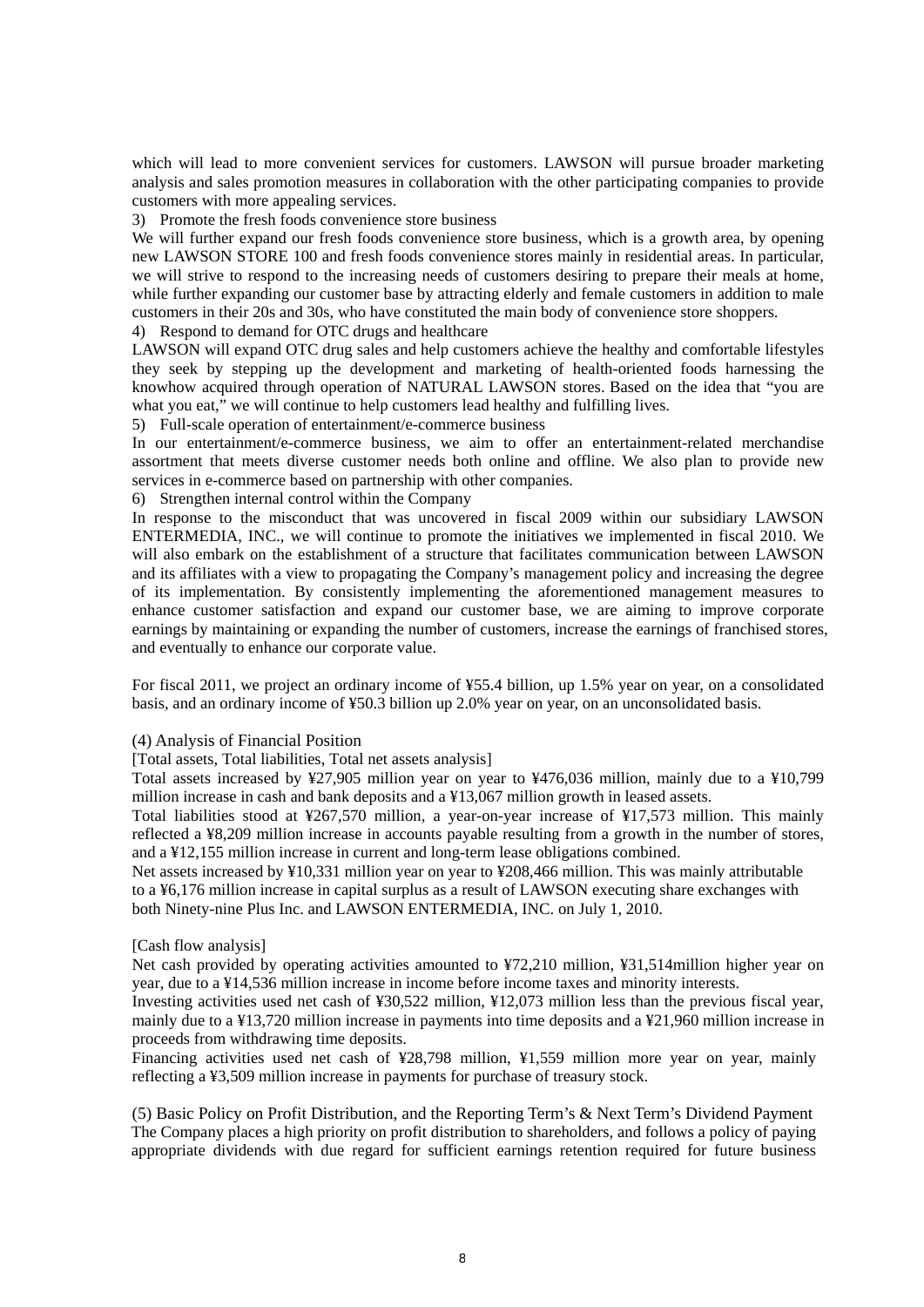development, in accordance with the Company's financial position, profitability level and payout ratio. In compliance with this policy, the Company paid an interim dividend of ¥85 per share for the first-half period, and plans to pay a year-end dividend of ¥85 for a total dividend of ¥170 per share annually.

Retained earnings not distributed to shareholders will be allocated to improving the value of the Company by the reinvestment of such funds in new store openings and the renovation of existing stores, as well as the encouragement of new business development.

Furthermore, based on the high priority it gives to returning profits to shareholders, LAWSON plans to pay an annual dividend per share of ¥175 applicable to the fiscal year ending February 28, 2012 despite expectations of a difficult operating environment.

In addition to paying dividends, the Company reserves the right to respond flexibly to market circumstances by acquiring or retiring treasury stock as a strategy to improve shareholder profit.

### (6) Operating Risks

The principal categories of risk that may have a material effect on the business performance or financial position of the LAWSON Group are listed below. The Group is fully aware of the potential for such risks to materialize, and intends to implement risk management accordingly, while taking optimal countermeasures as necessary. These risks faced by the Group include, but are not limited to, the following:

(i) Risks involving change in the Group's operating environment

In view of the fact that LAWSON Group is principally involved in the convenience store business, changes in the economic, market and societal structure of Japan or other countries in which the Group operates, or any usual weather conditions, insofar as they may affect consumer behavior, may exert a significant effect on the Group's business. Other factors that are likely to affect the Group's business performance and financial position include competition with other convenience store operators or with companies operating other business formats within the retail sector.

(ii)Risks involving food safety and hygiene

The Group sells food products to customers in its core convenience store business. In cooperation with its business partners, the Group rigorously enforces a system of quality control from the initial food processing stage to food item sales at its stores, ensuring appropriate labeling of "best by" and expiration dates, product origins, and ingredients. The Group also ensures strict hygiene control and sales data management within its stores. However, in the unlikely event of a serious incident such as food poisoning, the discovery of foreign matter within a food product, or mislabeling of food products, this could damage the Group's reputation for trustworthiness in the eyes of its customers, resulting in an adverse impact on the Group's business performance and financial position.

In such an event, the Group's policy is to do its utmost to promptly provide full disclosure of information about the situation through the news media, with the aim of minimizing the effect on the reputation of its stores among consumers.

(iii)Risks involving the handling of personal information

In the course of conducting its business operations, the Group comes into the possession of, and handles, various items of personal information relating to customers, shareholders, business partners, and franchised store owners (the franchisees). Management recognizes as serious risks the leak of personal information to third parties, and unauthorized access to such information. In addition to information security measures, the Company has created a Personal Information Protection Policy, and all employees have been acquainted with it in detail. However, in the unlikely event of a leak of confidential personal information, the Group's business performance and financial position could be adversely affected. (iv) Legal risk

The Group operates stores in all 47 prefectures of Japan, as well as a number of stores in Shanghai and Chongqing, and most are open 24 hours a day. For this reason, the Company is forced to carefully observe a number of national and local laws and regulations, both in Japan and China, pertaining to store opening locations, store operations, hygiene standards, merchandise procurement transactions, and environmental protection, and is required to obtain various permits and licenses from the competent authorities.

For these reasons, in the event of unforeseeable changes in such laws or regulations, or in law enforcement methods going forward, the Company may incur additional expenses needed to conform to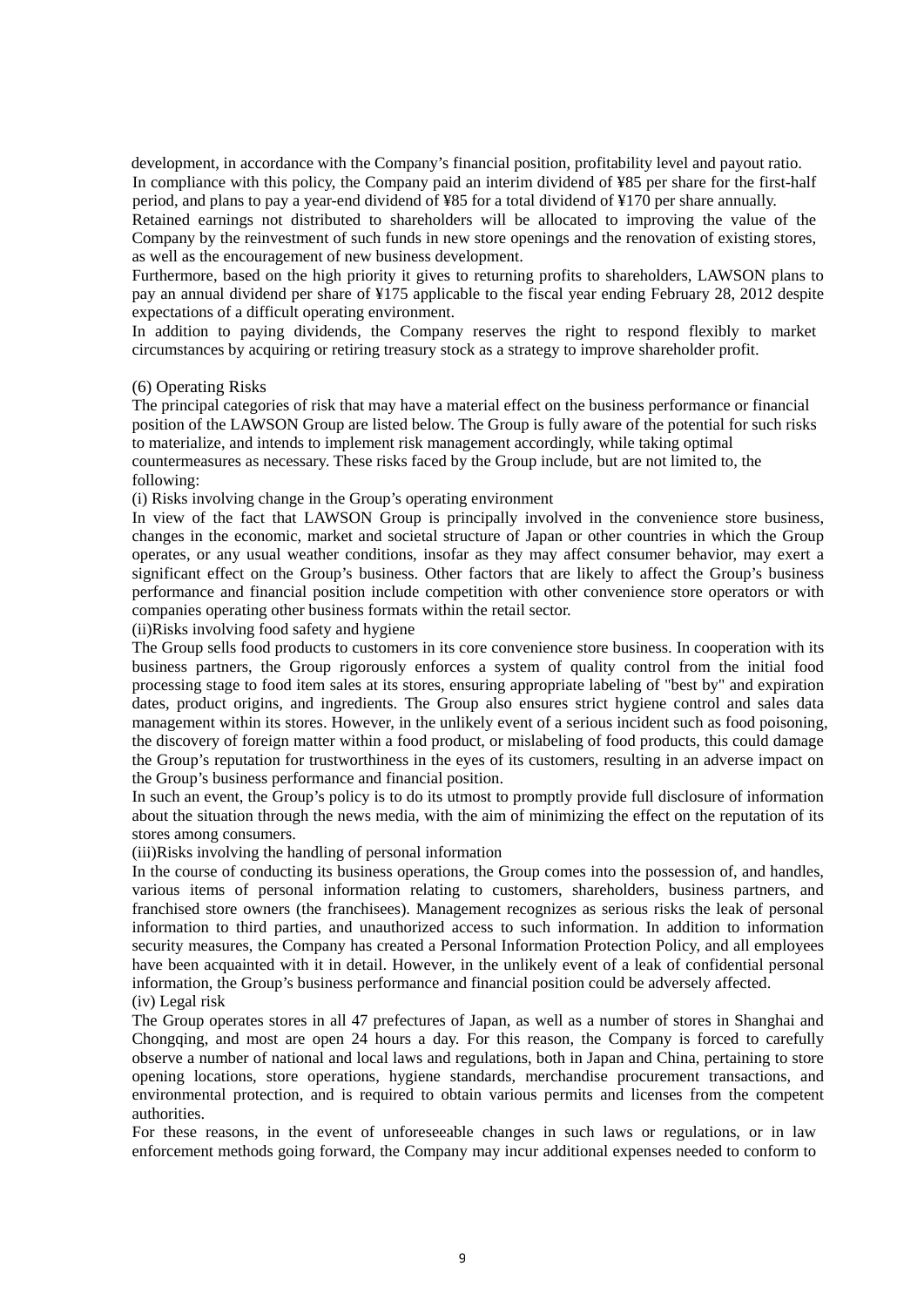the new laws, and so forth, and this may have a material effect on its business performance and financial position.

(v) Risks involving franchise operations

In its principal business line of convenience store operations, the LAWSON Group employs a franchise system under which the owner of the store signs a franchise contract with the Group, enabling him or her to use the Group's proprietary brand name and logo. Consequently, an illegal or improper action or actions taken by one franchise store, as a contractual counterparty, could damage the image of the LAWSON chain as a whole, possibly adversely affecting the Group's business performance and financial position.

Furthermore, as its franchise system is designed to encourage the improvement of business performance for both the franchise store and the Company, on the basis of a relationship of mutual trust between the two contracted parties, in the event that the said relationship of trust between the Group and its franchisee is weakened, and as a consequence, that a large number of franchise contracts are dissolved, this would adversely affect the Group's business performance and financial position.

(vi) Risks involving unusual weather or damage due to natural causes

The Group operates a truly national chain of stores with outlets located in all of Japan's 47 prefectures, and additionally operates stores in Shanghai and Chongqing, China. Therefore, in the event that natural phenomena such as a major earthquake or typhoon cause physical damage to the Group's stores or other LAWSON facilities, the Group's business performance and financial position could be adversely affected. The Group's principal convenience store business plays an important social role. Therefore, even in the event of a major epidemic of a new influenza or other illness, we will continue to operate stores under a business continuity plan. However, in the unlikely event that stores are temporarily closed, the Group's business performance and financial position could be adversely affected.

(vii) Risks involving damage to IT systems

Operation of the Company's IT system may be impeded by a computer virus, or obstructed by natural causes such as an earthquake, which could disrupt the information network system, creating delays in the delivery of products to stores and causing the suspension of store services. Such developments could adversely affect the Group's business performance and financial position.

(viii) Risks involving a surge in raw material prices

When raw material prices rise due to a surge in crude oil prices, abnormal weather, or other unpredictable problems, the Company's business performance and financial position may be affected.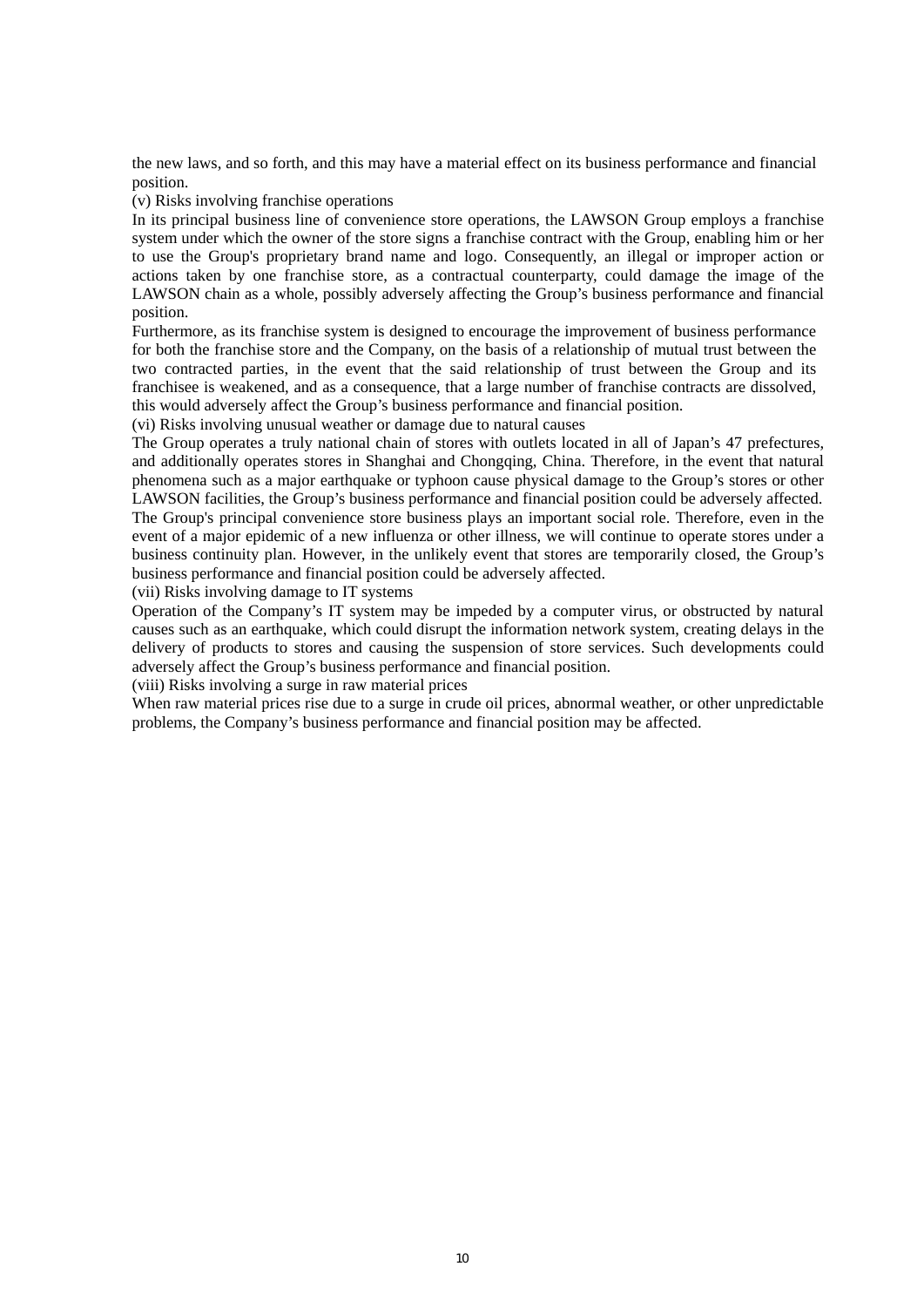### 2. Corporate Group

The business segments in which the Company operates are as follows: Convenience store business

- The Company serves as the headquarters for its own and franchised stores in the LAWSON and NATURAL LAWSON chains.
- A subsidiary, Ninety-nine Plus Inc., operates the price-point store "LAWSON STORE 100" and other stores either by direct management or under the franchise system.
- A subsidiary, CHONGQING LAWSON CO., LTD., operates LAWSON stores in Chongqing, China.
- An affiliate, LAWSON Okinawa, Inc. engages in the Company's chain-store development operations in Okinawa Prefecture. This affiliate is a joint venture with SAN-A CO., LTD.
- An affiliate, SHANGHAI HUALIAN LAWSON CO., LTD., engages in the Company's chain-store development operations in Shanghai, China. This affiliate is a joint venture with Brilliance Group Co., Ltd., which has its headquarters in Shanghai.

Entertainment/e-commerce business

- A subsidiary, LAWSON ENTERMEDIA, INC. sells tickets for concerts, sporting events, movies, etc. mainly through the Loppi multimedia terminals in LAWSON stores.
- A subsidiary, HMV Japan K.K., imports and markets music/video products such as CDs and DVDs.

Financial service business

 A subsidiary, LAWSON ATM Networks, Inc installs, maintains and operates bank ATMs located mainly in LAWSON stores and conducts clerical procedures for depositing and withdrawing money as well as money transfers via the ATM network in question for alliance partners on a consignment basis.

Consulting business

 A subsidiary, BestPractice Inc., mainly conducts surveys of convenience store operation performance. Based on the survey results, it then gives advice and specific proposals to LAWSON stores on improvement of store operations.

## Advertising business

・ A subsidiary, Cross Ocean Media, Inc., engages in electronic advertising business.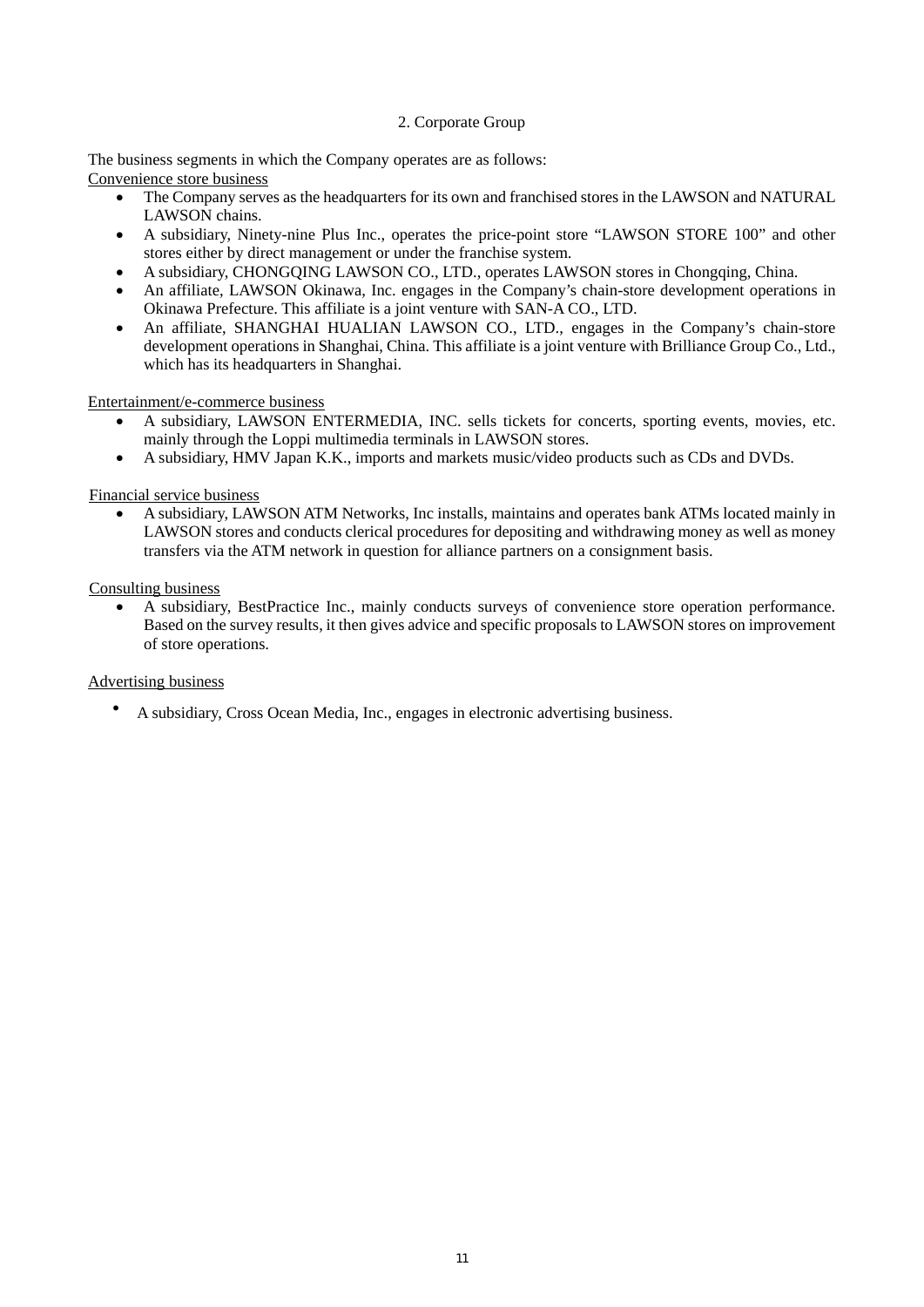The following chart shows the relationship among LAWSON Group companies and affiliates.

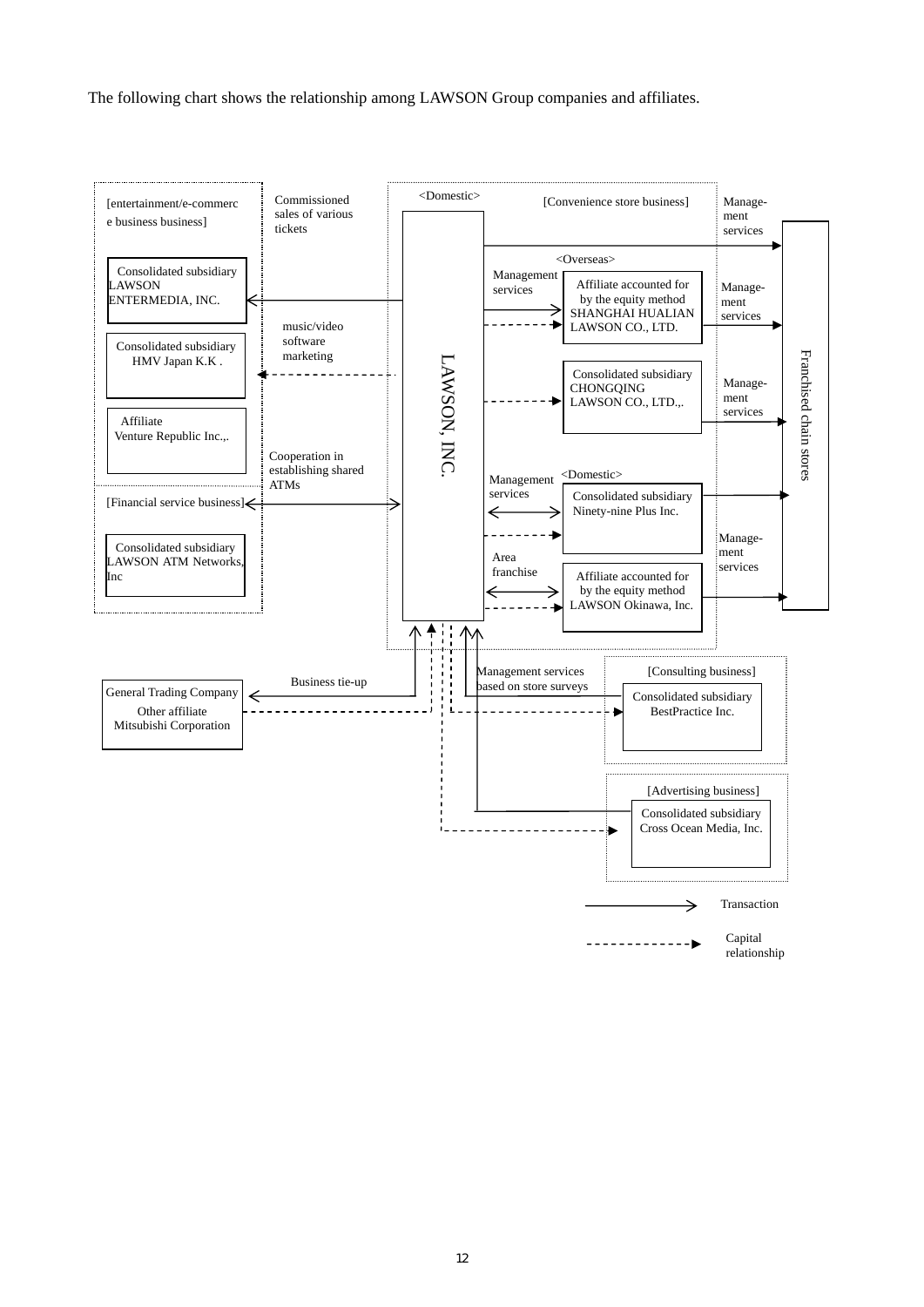# **3. Management Policy**

(1) Basic Management Policy

(i) Corporate Philosophy and Code of Conduct

The Company's corporate philosophy "Happiness and Harmony in Our Communities" reflects its belief that its social significance derives from relationships with all its stakeholders.

Under this concept, the Company has established a Code of Conduct based on three principles governing its day-to-day corporate activities:

1) Act with utmost consideration for others,

2) Tackle challenges with innovative ideas and actions, and

3) See objectives through to the very end.

(ii) Vision

The Company is taking various steps to realize "Happiness and Harmony in Our Communities." Central to this effort is "Neighborhood Hot Station (Machi No Hotto Station in Japanese)," a nickname for the Company's stores, which communicates the idea of "hot" new merchandise, information and services that take into account local preferences and aims to be a place where customers can relax ("hotto" suru in Japanese).

### (2) Performance Indicators (Target)

From the perspective of medium-and-long-term management strategy, the Company believes that investing in businesses with high return on investment (ROI) will maximize the efficiency in the use of shareholders' equity, which will in turn enhance shareholder value. The Company regards return on equity (ROE) as the best measure of optimal utilization of shareholders' equity. Accordingly, the Company is targeting a ROE of 15 to 20% on a consolidated basis over the medium term.

### (3) Medium-and-Long-Term Management Strategies

The business environment facing convenience stores is defined by several factors, including: population decline arising from Japan's declining birthrate and aging society; deflation; and stronger environmental awareness. Never before has the convenience store industry experienced such an environment. Against this backdrop, the Company recognizes the following as priority issues ahead. The Company believes that its core business strategies must address these priority issues.

## (4) Priority Issues of the Company

## (i) Growing Need to Broaden Customer Segments

Faced with a declining birthrate and aging society, the Company must expand its customer base and increase customer numbers by targeting not only men in their 20s and 30s, its traditional core customers, but also women, the middle-aged and seniors. It must therefore continue to develop merchandise and services suited to the needs of each customer segment.

(ii) Responding to diversification of consumption patterns and deregulation

Amid growing regional disparity, the Company faces changes in its operating environment defined by deregulation following the amendment of the Pharmaceutical Affairs Act and other legislation, and intensifying competition from other industries and retail segments. In response, the Company must revamp nationwide and standardized store management practices, take a fresh look at its merchandise assortments and continue to improve the level of convenience in an effort to reinvent its stores to better suit the customer.

(iii) Increasing public interest in CSR

The Company recognizes the societal duties the convenience store sector bears and, as a publicly listed corporation, it must not only seek profit, but also remain fully aware of CSR priorities in the course of business operations.

Key to the measures necessary to address the above issues is the Company's mid- to long-term basic strategy of "creating stores to suit the needs of each and every customer in the area." While focused on this strategy, the Company is working to raise the customer satisfaction of each individual in every location. The Company continues to provide total support to franchised store owners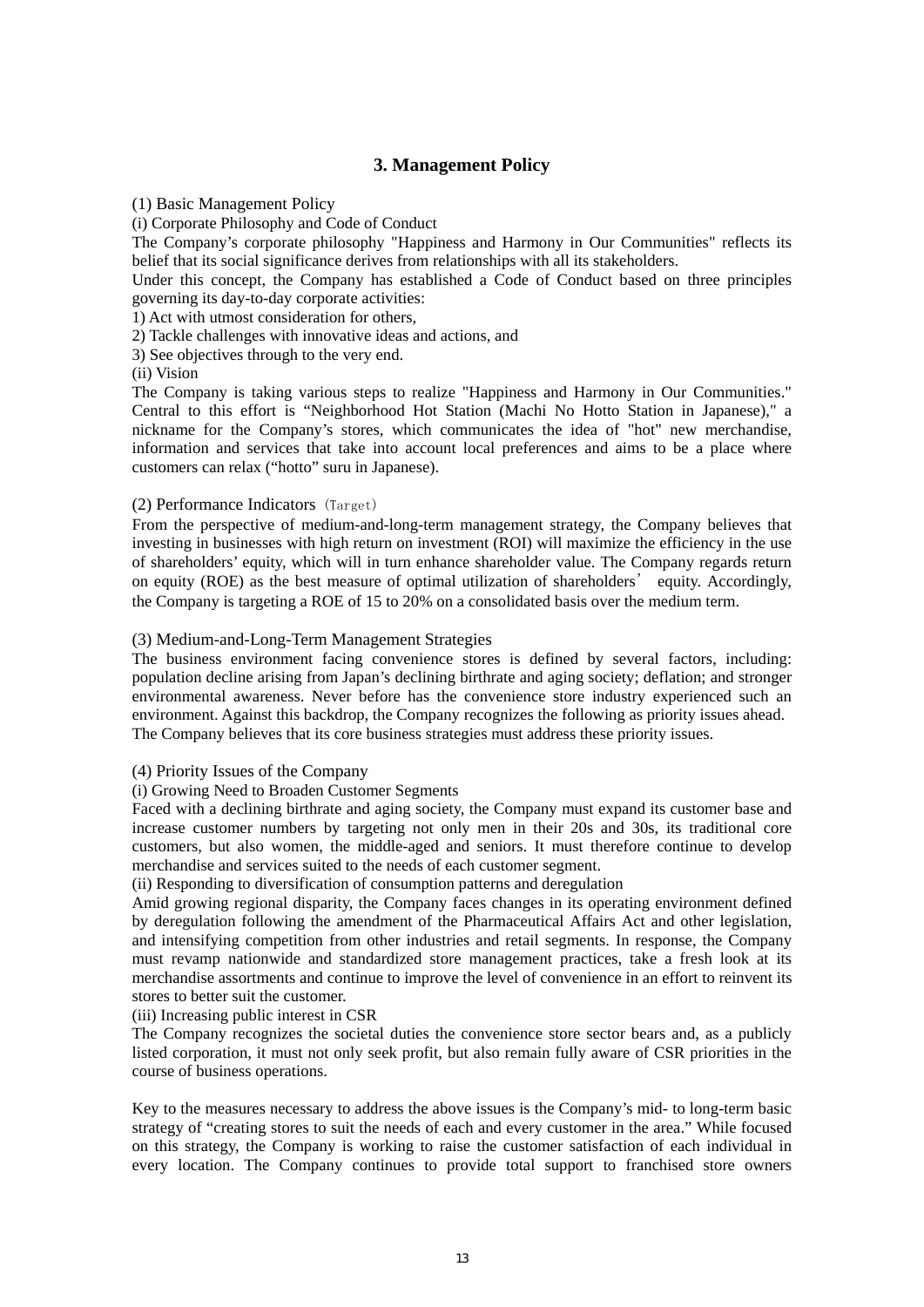(franchisees) so that they can focus on building stores with more emphasis on customers, to improve earnings. To ensure the effectiveness of this support, the Company is focusing on the following concrete initiatives.

### Initiatives to Address Priority Issues

(i) Improving New Merchandise Development Capabilities

While strengthening its ability to develop safe and reliable original merchandise, the Company will proactively develop merchandise suited to regional preferences by focusing on such aspects as taste and price. In this process, the Company aims to raise its original added value and develop merchandise that garners a strong customer response.

(ii) Improving Store Operation Capabilities

The Company will continue its efforts to improve customer satisfaction through promoting the Three Challenge Practices. They are (1) ensuring merchandise assortments are matched to individual locations, (2) keeping stores and surrounding areas clean, and (3) serving customers courteously. When selecting store merchandise, the Company will focus on ensuring the merchandise assortment suits local customers, by creating individually tailored stores. At the same time, the Company will strive to create attractive stores where the customer feels comfortable shopping and makes return visits by ensuring that stores and their surrounding neighborhoods are kept clean and that customers are truly made to feel welcome.

(iii) Reinforcing Store-Development Capabilities

The Company's store-development policy prioritizes customer convenience and profitability for both franchise store owners and headquarters. The Company seeks to establish high-ROI (return on income) stores by avoiding a standardized, nationwide approach to decision-making and choosing new store locations based on detailed regional and location characteristics.

(iv) Tailoring Store Formats to Suit Local Characteristics

Conscious that market needs are becoming increasingly complex and diversified, the Company provides store formats that offer retail spaces and merchandise assortments to suit the location. As for the Company's store development strategy, regular LAWSON stores will be opened to target customers seeking new merchandise, famous brand goods and convenient services; NATURAL LAWSON stores will be opened to target customers seeking beauty, health and amenity. The LAWSON STORE100 will be opened to target customers seeking perishables packaged in small quantities and low standardized prices.

(v) Enhancing Convenience by Opening Stores in Special Locations and Expanding Financial Services

To enhance customer convenience, the Company develops initiatives based on new ideas rather than on established practices. In tie-ups with other corporations, the Company opens stores in special locations (captive commercial spaces providing high profitability due to the absence of competing stores). In its financial services, the Company aims to increase convenience for customers by expanding the Ponta card programs and offering various services via the "Loppi" multimedia terminals, and in-store ATMs.

(vi) Accelerating Business Reform Through Capital and Business Alliances

The Company continues to effectively respond to the rapidly changing social environment and the needs of customers through capital and business alliances that enable it to improve profitability on an individual store basis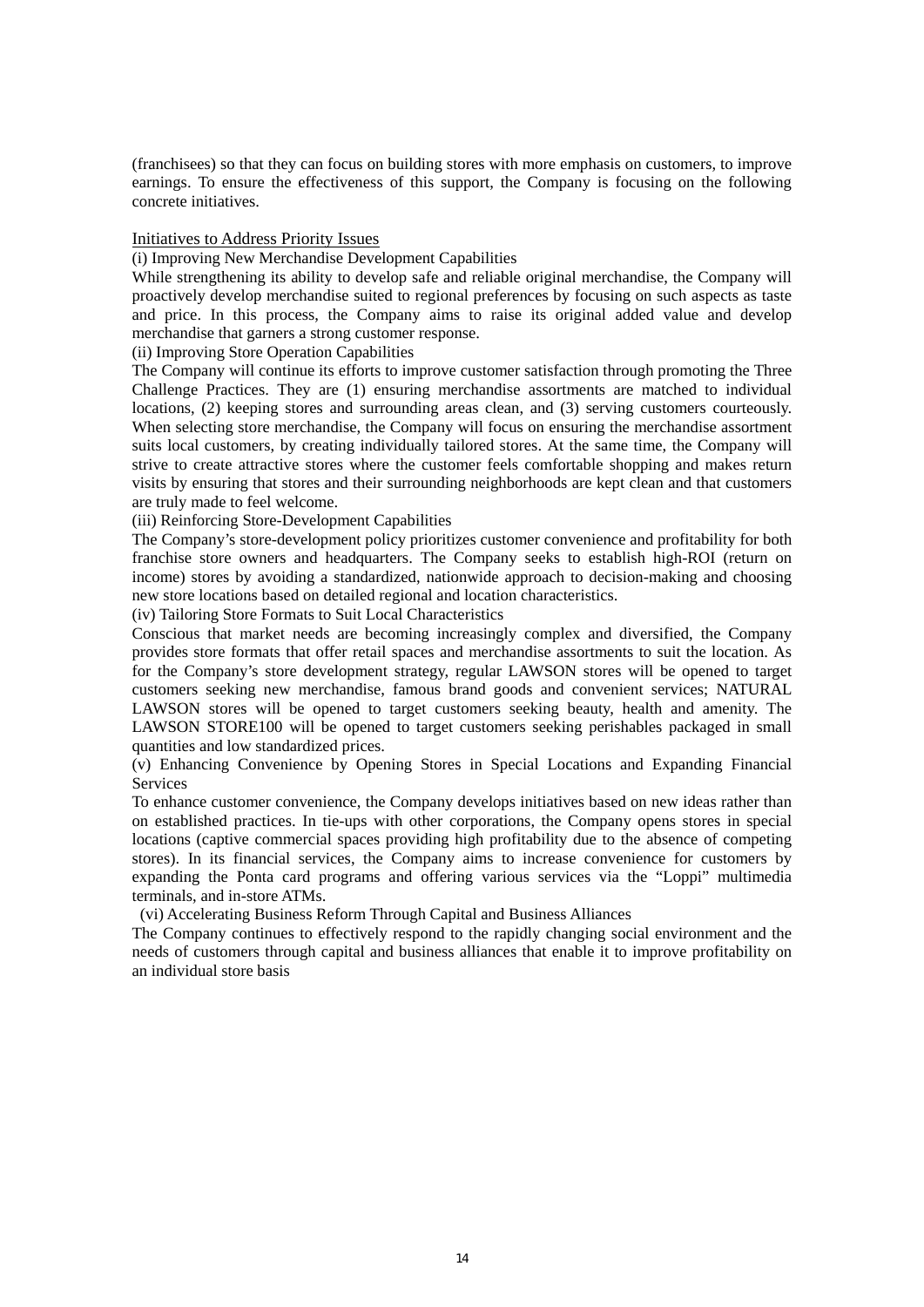# **4. Consolidated Financial Statements etc.**

# (1) Consolidated Balance Sheets (Unaudited)

As of February 28, 2010 and February 28, 2011 (Millions of yen)

| As of February 28, 2010 and February 28, 2011                              |                   | $\text{V}\left(\text{V}\right)$ |
|----------------------------------------------------------------------------|-------------------|---------------------------------|
|                                                                            | February 28, 2010 | February 28, 2011               |
| <b>Current assets:</b>                                                     |                   |                                 |
| Cash and bank deposits                                                     | 64,017            | 74,816                          |
| Accounts receivable—due from franchised stores                             | 20,790            | 16,159                          |
| Marketable securities                                                      | 2,500             | 2,999                           |
| Merchandise inventories                                                    | 4,446             | 7,011                           |
| Prepaid expenses                                                           | 6,980             | 7,424                           |
| Accounts receivable—other                                                  | 26,445            | 29,285                          |
| Deferred tax assets                                                        | 4,587             | 4,943                           |
| Other                                                                      | 2,587             | 2,466                           |
| Allowance for doubtful accounts                                            | (155)             | (97)                            |
| <b>Total current assets</b>                                                | 132,198           | 145,009                         |
| <b>Fixed assets:</b>                                                       |                   |                                 |
| Property and store equipment;                                              |                   |                                 |
| Buildings and structures                                                   | 183,841           | 192,865                         |
| Accumulated depreciation                                                   | (87, 388)         | (96, 463)                       |
| Buildings and structures-net                                               | 96,452            | 96,401                          |
| Vehicles, tools, furniture and fixtures                                    | 57,241            | 61,156                          |
| Accumulated depreciation                                                   | (44, 383)         | (47, 914)                       |
| Vehicles, tools, furniture and fixtures-net                                | 12,858            | 13,241                          |
| Land                                                                       | 6,526             | 6,609                           |
| Lease assets                                                               | 31,435            | 51,055                          |
| Accumulated depreciation                                                   | (2,567)           | (9,120)                         |
| Lease assets $-$ net                                                       | 28,867            | 41,934                          |
| Construction in progress                                                   | 603               | 646                             |
| <b>Subtotal</b>                                                            | 145,308           | 158,833                         |
| Intangible fixed assets;                                                   |                   |                                 |
| Software                                                                   | 26,259            | 23,182                          |
| Software in progress                                                       | 3,415             | 4,719                           |
| Goodwill                                                                   | 4,248             | 7,717                           |
| Other                                                                      | 484               | 477                             |
| <b>Subtotal</b>                                                            | 34,407            | 36,096                          |
| <b>Investments and Other;</b>                                              |                   |                                 |
| <b>Investments in Securities</b>                                           | 2,053             | 3,116                           |
| Long-term loans receivable                                                 | 29,724            | 31,825                          |
| Long-term prepaid expenses                                                 | 5,753             | 5,736                           |
| Lease deposits                                                             | 83,205            | 81,654                          |
| Deferred tax assets                                                        | 15,274            | 13,253                          |
| Claims provable in bankruptcy, claims provable in rehabilitation and other | 13,631            | 15,372                          |
| Other                                                                      | 1,211             | 1,184                           |
| Allowance for doubtful accounts                                            | (14, 636)         | (16, 047)                       |
| <b>Subtotal</b>                                                            | 136,216           | 136,096                         |
| <b>Total fixed assets</b>                                                  | 315,933           | 331,026                         |
| <b>Total assets</b>                                                        | 448,131           | 476,036                         |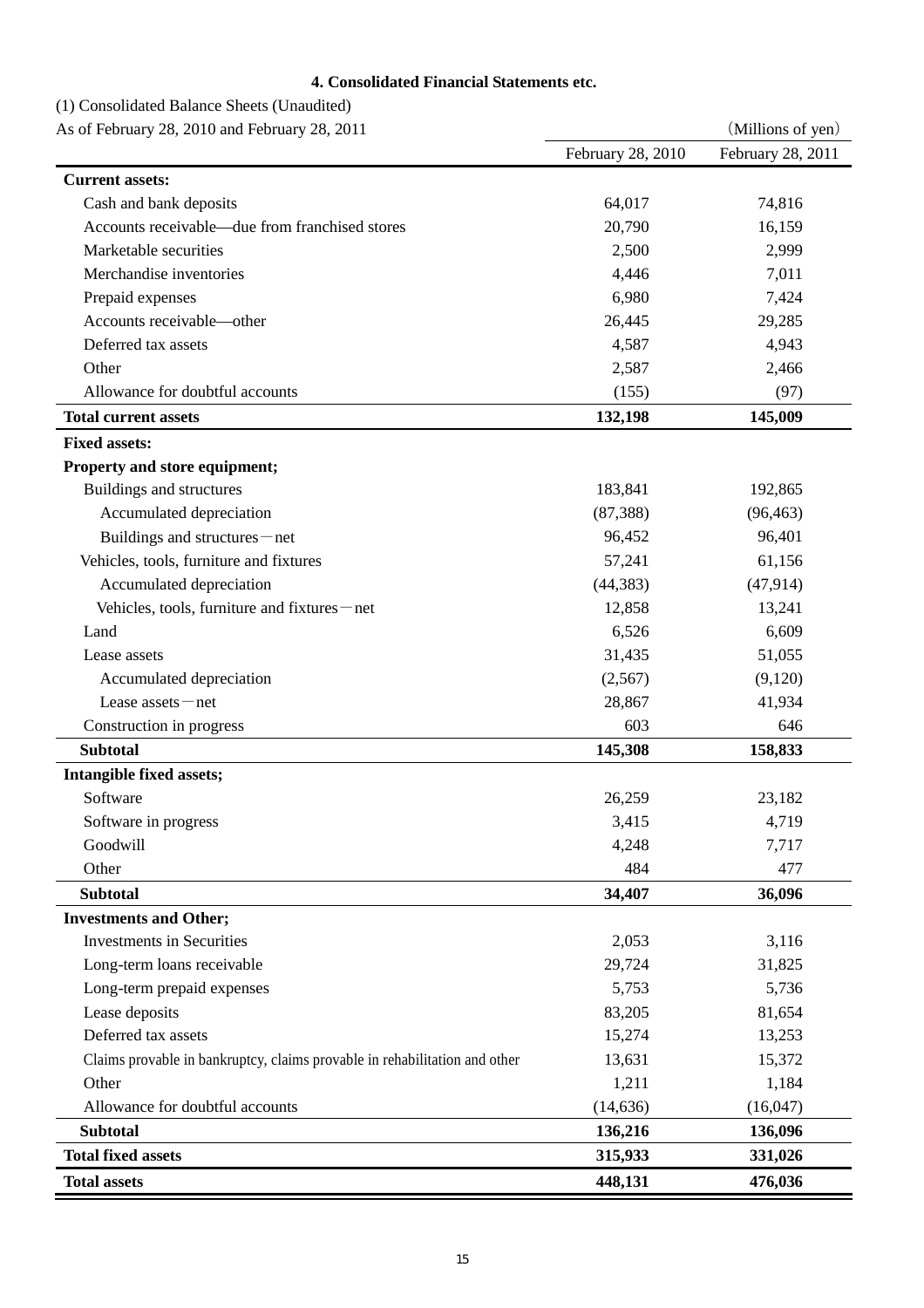|                                                         |                   | (Millions of yen) |
|---------------------------------------------------------|-------------------|-------------------|
|                                                         | February 28, 2010 | February 28, 2011 |
| <b>Current liabilities:</b>                             |                   |                   |
| Accounts payable - trade                                | 11,423            | 13,014            |
| Accounts payable - trade for franchised stores          | 61,765            | 68,384            |
| Accounts payable - due to franchised stores             | 1,024             | 1,179             |
| Lease obligations                                       | 4,641             | 7,953             |
| Accounts payable — other                                | 21,838            | 18,101            |
| Accounts payable — other for franchised stores          | 295               | 138               |
| Income taxes payable                                    | 9,852             | 10,673            |
| Consumption taxes payable                               | 288               | 2,894             |
| Accrued expenses                                        | 2,426             | 2,610             |
| Deposits received                                       | 65,858            | 62,340            |
| Accrued employees' bonuses                              | 2,789             | 3,768             |
| Provision for use of points granted                     | 2,097             | 1,287             |
| Other                                                   | 194               | 248               |
| <b>Total Current liabilities</b>                        | 184,496           | 192,595           |
| <b>Long-term Liabilities;</b>                           |                   |                   |
| Long-term debt                                          |                   | 500               |
| Long-term lease obligations                             | 19,410            | 28,253            |
| Allowance for employees' retirement benefits            | 6,206             | 7,529             |
| Allowance for retirement benefits to executive officers | 217               | 234               |
| and corporate auditors                                  |                   |                   |
| Deposits received from franchisees and lessees          | 38,710            | 37,139            |
| Accumulated impairment loss on long-term leased assets  | 471               | 667               |
| Other                                                   | 484               | 650               |
| <b>Total Long-term Liabilities</b>                      | 65,499            | 74,974            |
| <b>Total Liabilities</b>                                | 249,996           | 267,570           |
| Owners' equity;                                         |                   |                   |
| Common stock                                            | 58,506            | 58,506            |
| Capital surplus                                         | 41,520            | 47,696            |
| Retained earnings                                       | 94,171            | 99,608            |
| Treasury stock                                          | (1,713)           | (1,693)           |
| <b>Total Owners' equity</b>                             | 192,485           | 204,117           |
| Valuation and translation adjustments;                  |                   |                   |
| Net unrealized gain on available-for-sale securities    | 14                | (4)               |
| Land revaluation difference                             | (634)             | (634)             |
| Foreign currency translation adjustments                | 65                | 1                 |
| Valuation and translation adjustments                   | (554)             | (638)             |
| <b>Stock acquisition rights</b>                         | 346               | 405               |
| <b>Minority interests</b>                               | 5,858             | 4,581             |
| <b>Total net assets</b>                                 | 198,135           | 208,466           |
| <b>Total Liabilities and net assets</b>                 | 448,131           | 476,036           |
|                                                         |                   |                   |

# Consolidated Balance Sheets (Unaudited) - Continued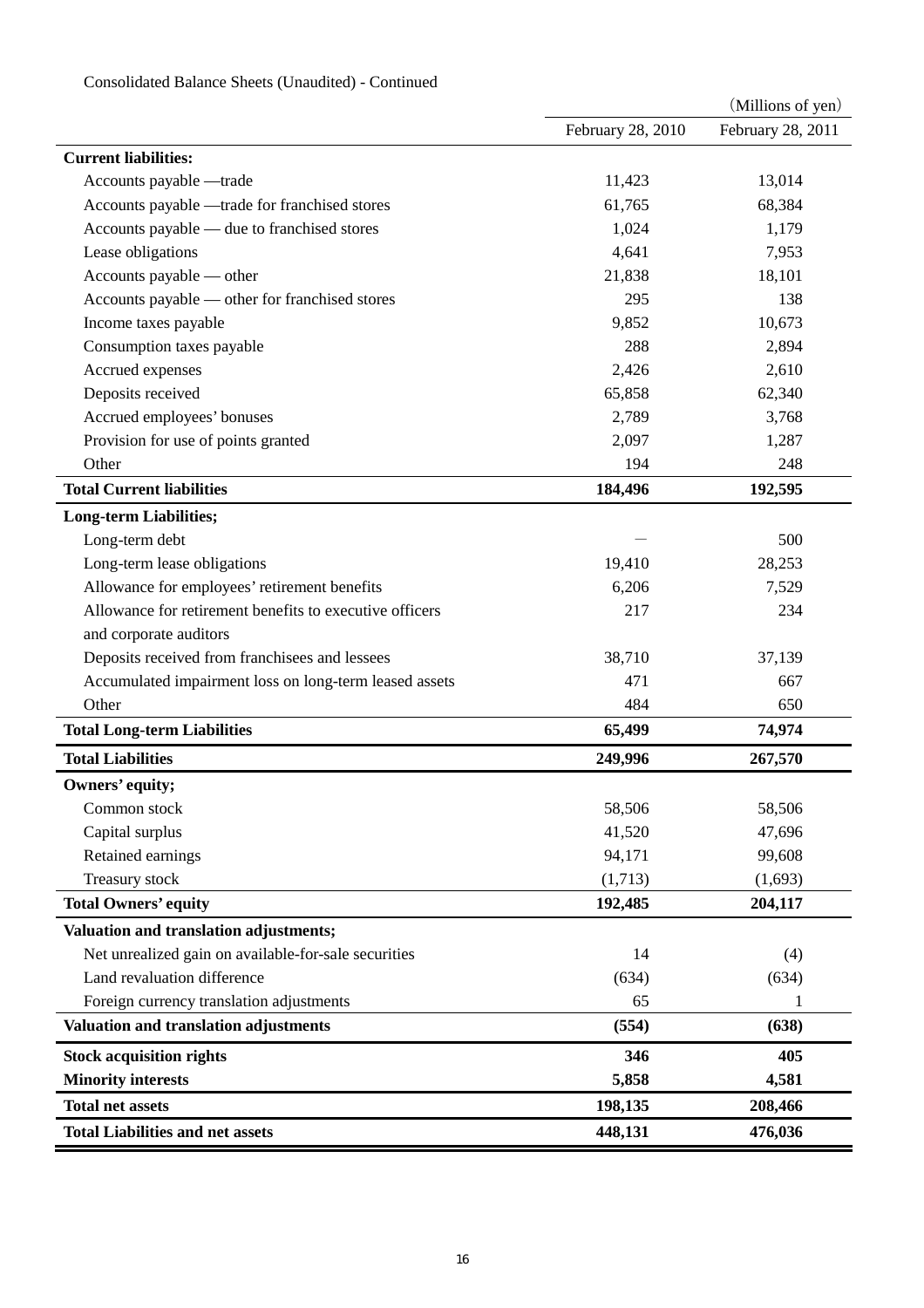# (2) Consolidated Statements of Income (Unaudited)

For the fiscal year ended February 28, 2010 and 2011

|                                                     |                   | (Millions of yen) |
|-----------------------------------------------------|-------------------|-------------------|
|                                                     | February 28, 2010 | February 28, 2011 |
| <b>Total operating revenues</b>                     | 467,192           | 441,277           |
| <b>Net sales</b>                                    | 233,693           | 192,329           |
| Cost of goods sold                                  | 173,722           | 143,101           |
| <b>Gross profit on sales</b>                        | 59,970            | 49,228            |
| <b>Operating revenues:</b>                          |                   |                   |
| Franchise commission from franchised stores         | 185,656           | 197,673           |
| Other                                               | 47,842            | 51,274            |
| <b>Operating gross profit</b>                       | 293,469           | 298,176           |
| Selling, general and administrative expenses        | 243,193           | 242,635           |
| <b>Operating profit</b>                             | 50,275            | 55,540            |
| Non – operating income and expenses:                |                   |                   |
| Non - operating income;                             | 1,676             | 1,718             |
| Interest received                                   | 696               | 661               |
| Compensation income for damage                      | 81                | 64                |
| Compensation income for removal                     | 342               | 207               |
| Equity in earnings of affiliates                    | 61                | 311               |
| Other                                               | 493               | 473               |
| Non - operating expenses;                           | 2,511             | 2,665             |
| Interest expense                                    | 394               | 983               |
| Loss on cancellation of store lease                 | 1,578             | 1,224             |
| Other                                               | 539               | 457               |
| <b>Recurring profit</b>                             | 49,440            | 54,594            |
| <b>Extraordinary gains and losses:</b>              |                   |                   |
| <b>Extraordinary gains;</b>                         | 2,397             | 1                 |
| Gain on sales of fixed assets                       | 33                |                   |
| Gain on change in equity                            | 625               |                   |
| Gain on sales of subsidiaries and affiliates' stock | 1,628             |                   |
| Gain on sales of investment securities              |                   | 1                 |
| Other                                               | 110               |                   |
| <b>Extraordinary losses;</b>                        | 21,963            | 10,184            |
| Loss on disposal of fixed assets                    | 3,898             | 3,017             |
| Loss on sales of fixed assets                       | 29                | 1,303             |
| Loss on impairment of long-lived assets             | 3,903             | 4,989             |
| Impropriety-related loss                            | 12,616            |                   |
| Other                                               | 1,514             | 873               |
| Income before income taxes and minority interests   | 29,874            | 44,411            |
| <b>Income taxes:</b>                                |                   |                   |
| Income taxes - current                              | 18,392            | 16,551            |
| Deferred income taxes                               | (1,151)           | 1,668             |
| <b>Minority interests in income</b>                 | 71                | 803               |
| Net profit                                          | 12,562            | 25,386            |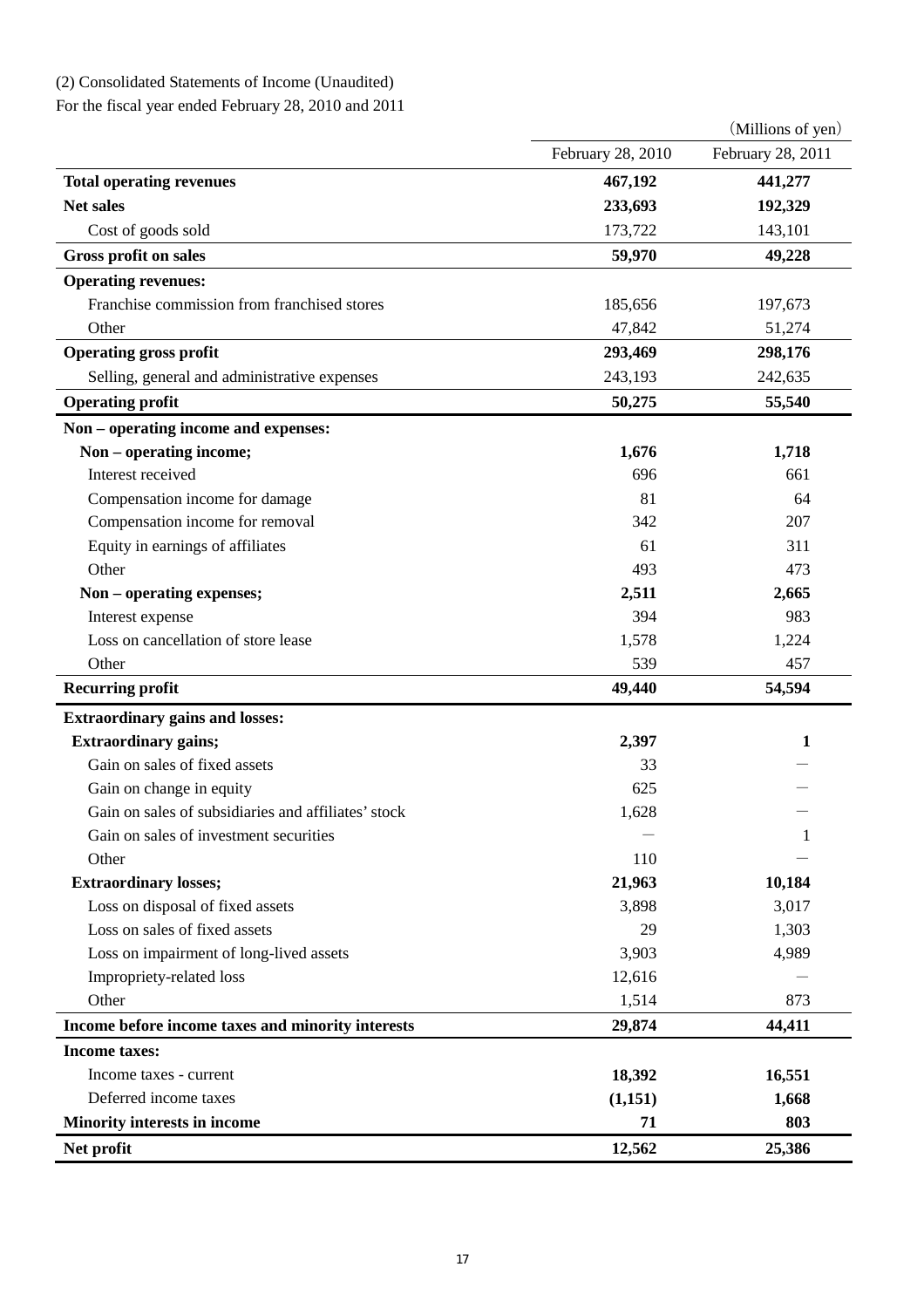# (3) Consolidated Statements of Changes in Net Assets (Unaudited)

For the fiscal year ended February 28, 2010 and 2011

|                                                      |                   | (Millions of yen) |
|------------------------------------------------------|-------------------|-------------------|
|                                                      | February 28, 2010 | February 28, 2011 |
| Owners' equity:                                      |                   |                   |
| <b>Common stock and preferred stock</b>              |                   |                   |
| Balance at the end of the previous period            | 58,506            | 58,506            |
| Changes during the current period                    |                   |                   |
| Total changes during the current period              |                   |                   |
| Balance at the end of the current period             | 58,506            | 58,506            |
| <b>Capital surplus</b>                               |                   |                   |
| Balance at the end of the previous period            | 41,520            | 41,520            |
| Changes during the current period                    |                   |                   |
| Increase by share exchanges                          |                   | 6,176             |
| Total changes during the current period              |                   | 6,176             |
| Balance at the end of the current period             | 41,520            | 47,696            |
| <b>Retained earnings</b>                             |                   |                   |
| Balance at the end of the previous period            | 97,811            | 94,171            |
| Changes during the current period                    |                   |                   |
| Cash dividends paid                                  | (15,866)          | (16, 422)         |
| Net income                                           | 12,562            | 25,386            |
| Disposal of treasury stock                           |                   | (0)               |
| Retirement of treasury stock                         |                   | (3,528)           |
| Reversal of land revaluation differences, net of tax | (334)             |                   |
| Total changes during the current period              | (3,639)           | 5,436             |
| Balance at the end of the current period             | 94,171            | 99,608            |
| <b>Treasury stock</b>                                |                   |                   |
| Balance at the end of the previous period            | (1,712)           | (1,713)           |
| Changes during the current period                    |                   |                   |
| Purchase of treasury stock                           | (0)               | (3,510)           |
| Disposal of treasury stock                           |                   | 1                 |
| Retirement of treasury stock                         |                   | 3,528             |
| Total changes during the current period              | (0)               | 19                |
| Balance at the end of the current period             | (1,713)           | (1,693)           |
| <b>Total Owners' equity</b>                          |                   |                   |
| Balance at the end of the previous period            | 196,124           | 192,485           |
| Changes during the current period                    |                   |                   |
| Increase by share exchanges                          |                   | 6,176             |
| Cash dividends paid                                  | (15,866)          | (16, 422)         |
| Net profit                                           | 12,562            | 25,386            |
| Purchase of treasury stock                           | (0)               | (3,510)           |
| Disposal of treasury stock                           |                   | 1                 |
| Reversal of land revaluation differences, net of tax | (334)             |                   |
| Total changes during the current period              | (3,639)           | 11,632            |
| Balance at the end of the current period             | 192,485           | 204,117           |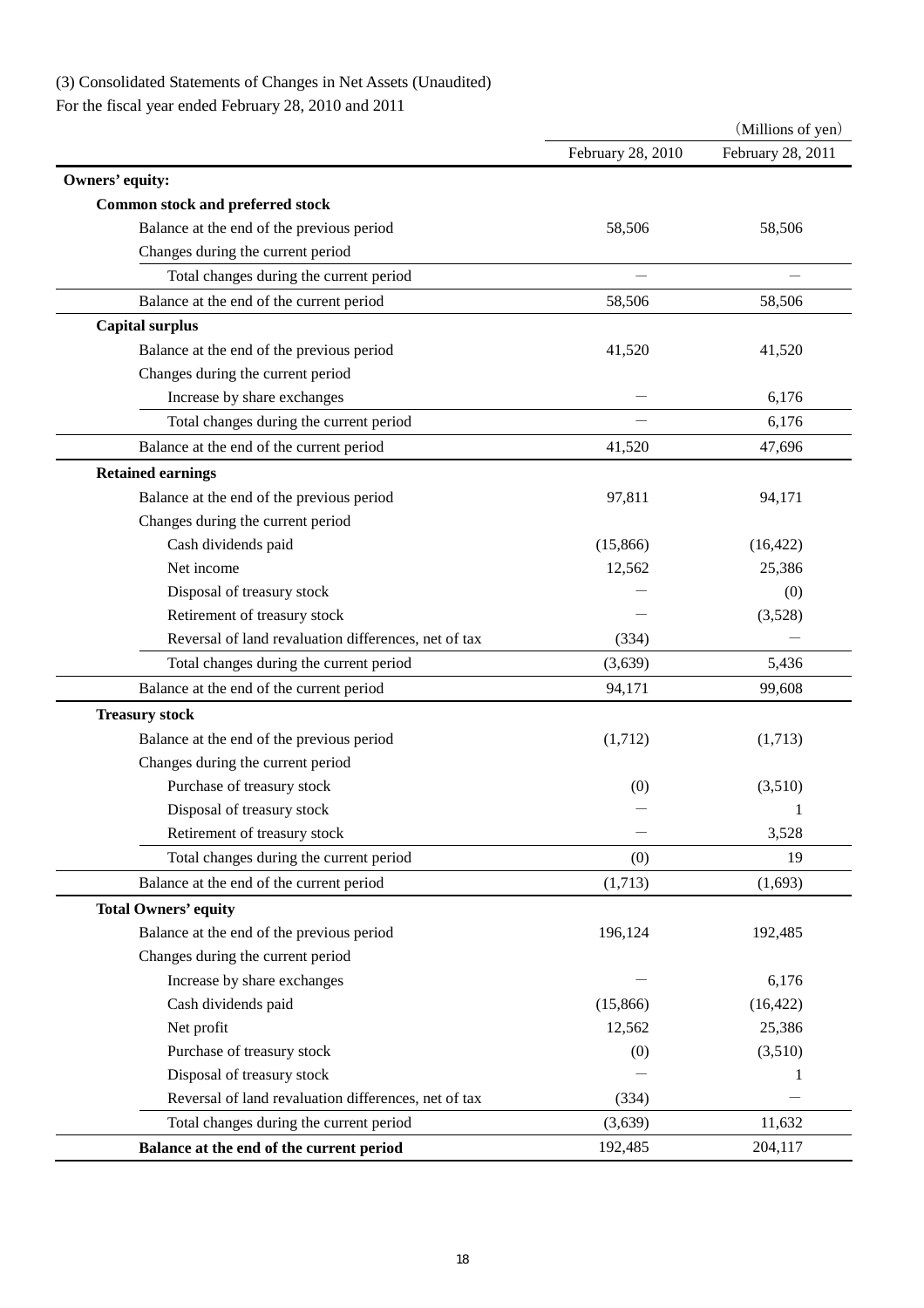# Consolidated Statements of Changes in Net Assets (Unaudited) - Continued

|                                                                                          |                   | (Millions of yen) |
|------------------------------------------------------------------------------------------|-------------------|-------------------|
|                                                                                          | February 28, 2010 | February 28, 2011 |
| Valuation and translation adjustments:                                                   |                   |                   |
| Unrealized holding gains on securities, net of tax                                       |                   |                   |
| Balance at the end of the previous period                                                | (40)              | 14                |
| Changes during the current period                                                        |                   |                   |
| Net changes of items other than owner's equity                                           | 55                | (19)              |
| Total changes during the current period                                                  | 55                | (19)              |
| Balance at the end of the current period                                                 | 14                | (4)               |
| Land revaluation difference, net of tax                                                  |                   |                   |
| Balance at the end of the previous period                                                | (969)             | (634)             |
| Changes during the current period                                                        |                   |                   |
| Net changes of items other than owner's equity                                           | 334               |                   |
| Total changes during the current period                                                  | 334               |                   |
| Balance at the end of the current period                                                 | (634)             | (634)             |
| Foreign currency translation adjustments                                                 |                   |                   |
| Balance at the end of the previous period                                                | 59                | 65                |
| Changes during the current period                                                        |                   |                   |
| Net changes of items other than owner's equity                                           | 6                 | (64)              |
| Total changes during the current period                                                  | 6                 | (64)              |
| Balance at the end of the current period                                                 | 65                | 1                 |
|                                                                                          |                   |                   |
| Total valuation and translation adjustments<br>Balance at the end of the previous period | (950)             |                   |
| Changes during the current period                                                        |                   | (554)             |
| Net changes of items other than owner's equity                                           | 395               | (83)              |
| Total changes during the current period                                                  | 395               | (83)              |
|                                                                                          |                   |                   |
| Balance at the end of the current period                                                 | (554)             | (638)             |
| <b>Stock acquisition rights</b>                                                          |                   |                   |
| Balance at the end of the previous period                                                | 274               | 346               |
| Changes during the current period                                                        |                   |                   |
| Net changes of items other than owner's equity                                           | 71                | 59                |
| Total changes during the current period                                                  | 71                | 59                |
| Balance at the end of the current period                                                 | 346               | 405               |
| <b>Minority interests</b>                                                                |                   |                   |
| Balance at the end of the previous period                                                | 5,717             | 5,858             |
| Changes during the current period                                                        |                   |                   |
| Net changes of items other than owner's equity                                           | 141               | (1,276)           |
| Total changes during the current period                                                  | 141               | (1,276)           |
| Balance at the end of the current period                                                 | 5,858             | 4,581             |
| <b>Total net assets</b>                                                                  |                   |                   |
| Balance at the end of the previous period                                                | 201,166           | 198,135           |
| Changes during the current period                                                        |                   |                   |
| Increase by share exchanges                                                              |                   | 6,176             |
| Cash dividends paid                                                                      | (15,866)          | (16, 422)         |
| Net profit                                                                               | 12,562            | 25,386            |
| Purchase of treasury stock                                                               | (0)               | (3,510)           |
| Disposal of treasury stock                                                               |                   | 1                 |
| Reversal of land revaluation difference, net of tax                                      | (334)             |                   |
| Net changes of items other than owner's equity                                           | 608               | (1,301)           |
| Total changes during the current period                                                  | (3,031)           | 10,331            |
| Balance at the end of the current period                                                 | 198,135           | 208,466           |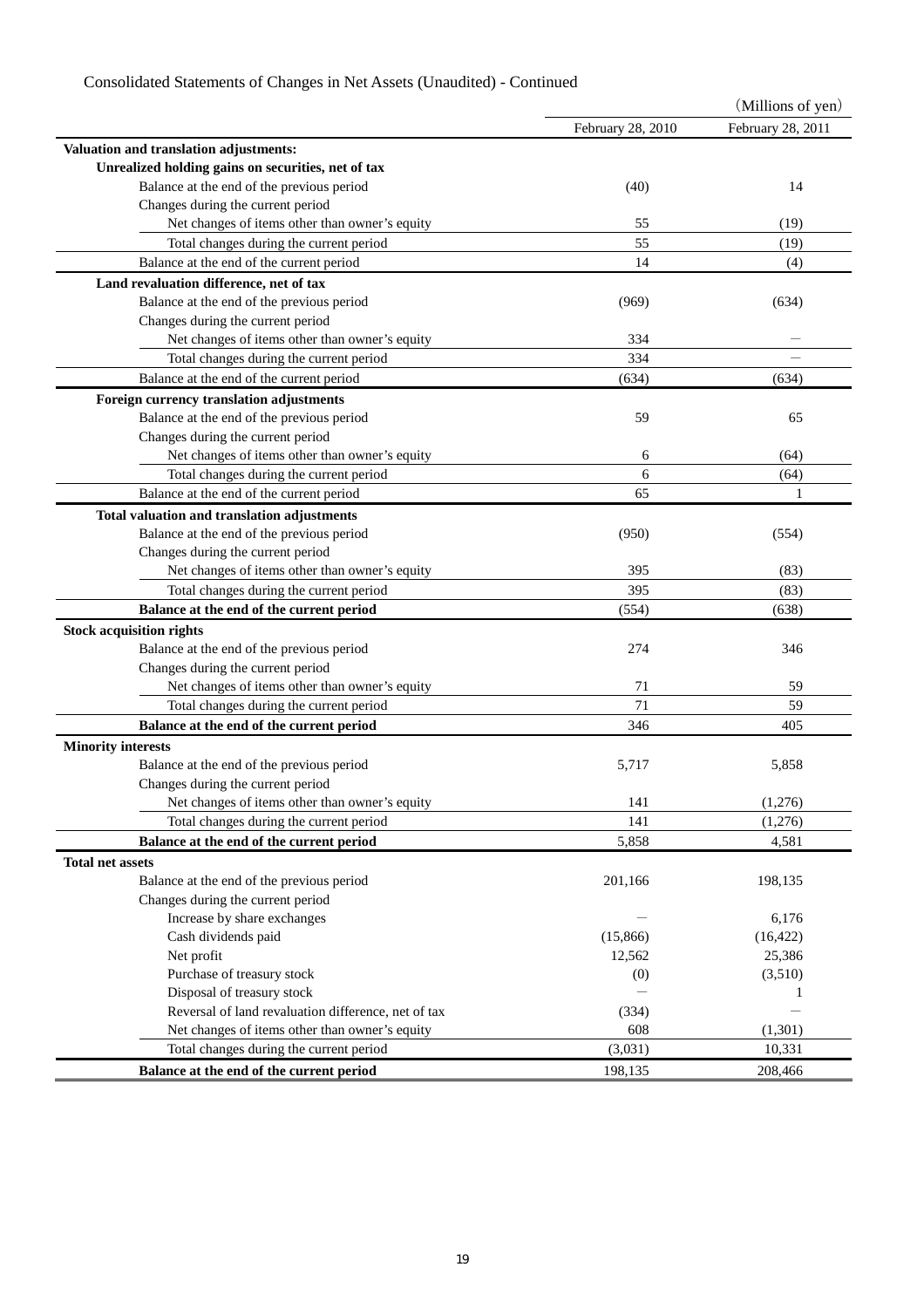# (4) Consolidated Statements of Cash Flows (Unaudited) - Continued

For the fiscal year ended February 28, 2010 and 2011

|                                                                                            |                   | (Millions of yen) |
|--------------------------------------------------------------------------------------------|-------------------|-------------------|
|                                                                                            | February 28, 2010 | February 28, 2011 |
| <b>Operating activities:</b>                                                               |                   |                   |
| Income before income taxes                                                                 | 29,874            | 44,411            |
| Depreciation of property and store equipment                                               | 27,468            | 33,083            |
| Loss from disposal of fixed assets                                                         | 1,981             | 1,468             |
| Loss from disposal of intangible fixed assets                                              | 278               | 267               |
| Loss on impairment of long-lived assets                                                    | 3,903             | 4,989             |
| Loss (gain) on sales of fixed assets                                                       | (3)               | 1,303             |
| Increase in provision for allowance for retirement benefits to employees                   | 1,155             | 941               |
| Increase in allowance for doubtful accounts                                                | 10,309            | 1,352             |
| Gain on sales of stocks of subsidiaries and affiliates                                     | (1,628)           |                   |
| Equity in earnings (losses) of an affiliates                                               | (61)              | (311)             |
| Interest received                                                                          | (696)             | (661)             |
| Interest expense                                                                           | 394               | 983               |
| Other-net                                                                                  | 1,462             | 1,115             |
| Decrease (increase) in accounts receivable due from franchised stores                      | 390               | 4,631             |
| Decrease (increase) in merchandise inventories                                             | 839               | 57                |
| Decrease (increase) in accounts receivable – other                                         | 260               | (1,237)           |
| Decrease (increase) in claims provable in bankruptcy, claims<br>provable in rehabilitation | (12, 636)         | (1,788)           |
| Increase (decrease) in accounts payable—trade and due to franchised<br>stores              | (3,922)           | 5,248             |
| Increase (decrease) in accounts payable—other                                              | (4,230)           | (5,126)           |
| Increase (decrease) in deposits received                                                   | 5,196             | (3,560)           |
| Increase (decrease) in lease deposits from franchisee and lessees                          | (3,315)           | (1,571)           |
| Other-net                                                                                  | 1,103             | 2,612             |
| <b>Subtotal</b>                                                                            | 58,124            | 88,208            |
| Interest received                                                                          | 689               | 661               |
| Interest expenses paid                                                                     | (395)             | (982)             |
| Income taxes paid                                                                          | (17, 722)         | (15,676)          |
| Net cash provided by operating activities                                                  | 40,695            | 72,210            |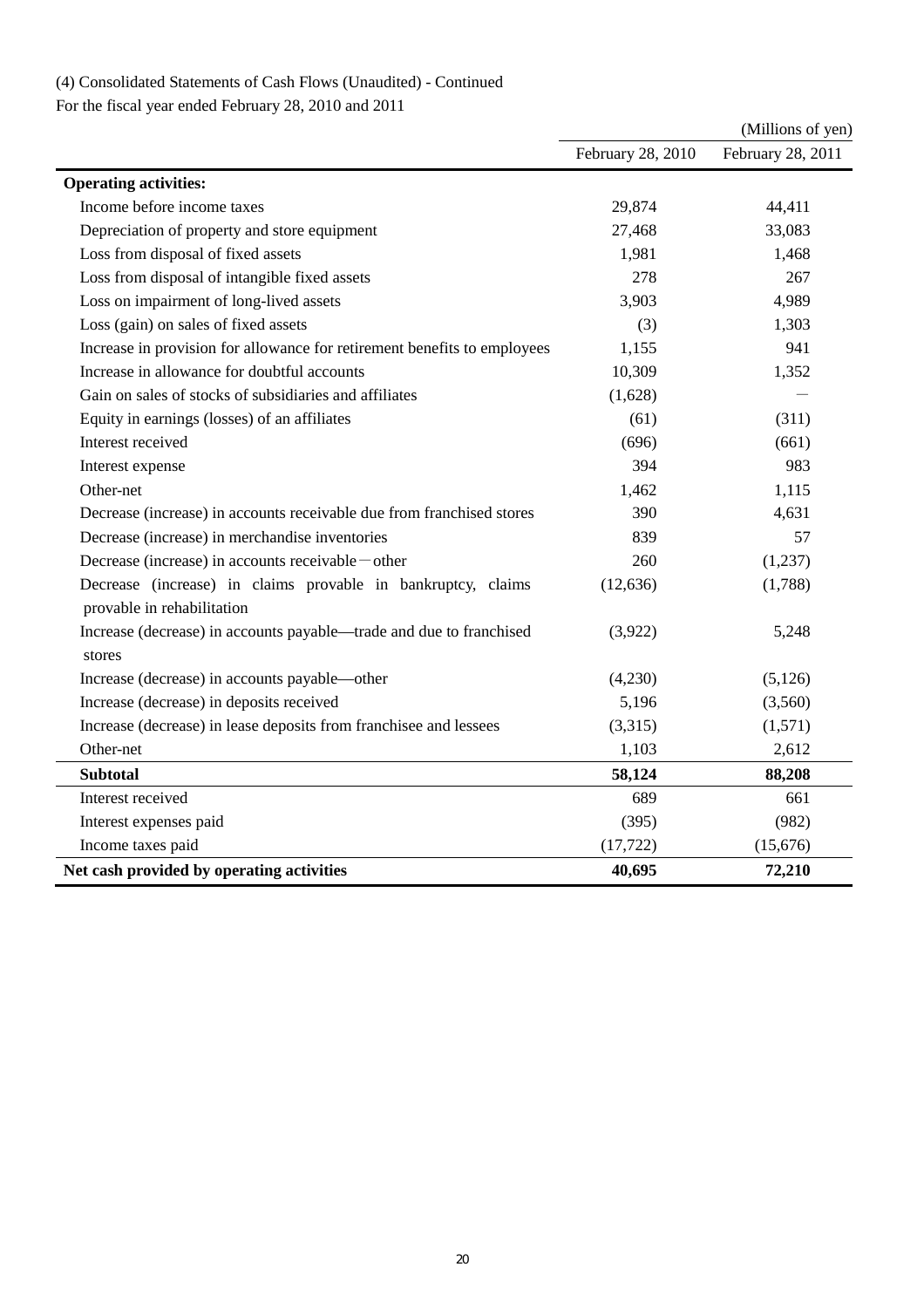|                                                                      |                   | (Millions of yen) |
|----------------------------------------------------------------------|-------------------|-------------------|
|                                                                      | February 28, 2010 | February 28, 2011 |
| <b>Investing activities:</b>                                         |                   |                   |
| Payments into time deposits                                          | (12, 584)         | (26, 304)         |
| Proceeds from withdrawal of time deposits                            | 3,414             | 25,374            |
| Payment for purchase of marketable securities                        | (2,799)           |                   |
| Proceeds from redemption of marketable securities                    | 4,100             | 2,500             |
| Increase (decrease) in long-term loans receivable - net              | (2,040)           | (2,069)           |
| Purchase of stocks of subsidiaries and affiliates                    | (110)             | (650)             |
| Proceeds from sales of stocks of subsidiaries and affiliates         | 3,223             | 225               |
| Purchase of investments in subsidiaries resulting in change in scope |                   | (809)             |
| of consolidation                                                     |                   |                   |
| Proceeds from purchase of investments in subsidiaries resulting from |                   | 455               |
| change of scope of consolidation                                     |                   |                   |
| Payment for acquisition of property and store equipment              | (26, 144)         | (22, 883)         |
| Payment for acquisition of intangible fixed assets                   | (9,041)           | (7,511)           |
| Increase (decrease) in lease deposit -net                            | 289               | 2,299             |
| Increase (decrease) in long-term prepaid expenses                    | (1, 386)          | (1,045)           |
| Other $-$ net                                                        | 483               | (102)             |
| Net cash used in investing activities                                | (42, 595)         | (30, 522)         |
| <b>Financing activities:</b>                                         |                   |                   |
| Repayment of long-term loans payable                                 | (1,968)           |                   |
| Repayments of lease obligations                                      | (9,149)           | (8,785)           |
| Cash dividends paid                                                  | (15,866)          | (16, 422)         |
| Cash dividends paid to minority interests                            | (61)              |                   |
| Purchase of treasury stock                                           |                   | (3,510)           |
| Other-net                                                            | (192)             | (80)              |
| Net cash used in financing activities                                | (27, 238)         | (28, 798)         |
| Effect of exchange rate change on cash and cash equivalents          |                   | (20)              |
| Net increase (decrease) in cash and cash equivalents                 | (29, 138)         | 12,868            |
| Cash and cash equivalents, beginning of year                         | 83,981            | 54,843            |
| Cash and cash equivalents at end of period                           | 54,843            | 67,712            |

# Consolidated Statements of Cash Flows (Unaudited) - Continued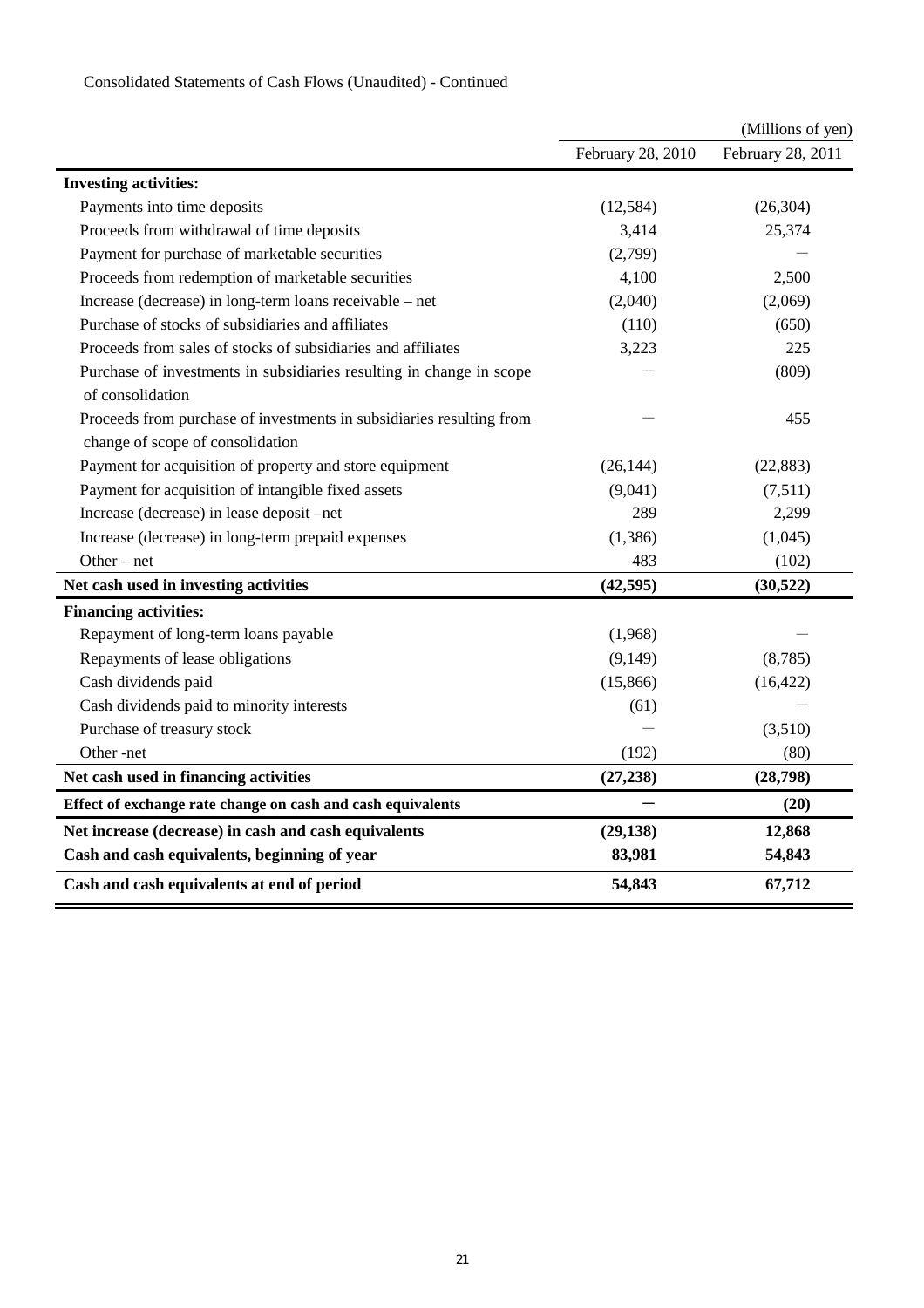《Notes Concerning Going Concern Assumption》 None

《Basis of Presenting the Consolidated Financial Statements》

1. Scope of consolidation

Consolidated subsidiaries: 7 LAWSON ENTERMEDIA, INC. LAWSON ATM Networks, Inc BestPractice Inc. Ninety-nine Plus Inc. Cross Ocean Media, Inc HMV Japan K.K. CHONGQING LAWSON, Inc

On March 1, 2010, Cross Ocean Media, Inc., which was established as a joint venture between LAWSON, Asatsu DK Inc. and NTT DoCoMo, Inc. became LAWSON's consolidated subsidiary. HMV Japan K.K. became LAWSON's consolidated subsidiary as a result of the acquisition of all of HMV Japan K.K.'s common shares issued and outstanding held by HMV Japan Holdings Co., Ltd. (5,001 shares) through a transfer of shares on December 1, 2010.

CHONGQING LAWSON Co., Ltd. was established on April 29, 2010 as a 100% subsidiary of LAWSON.

LAWSON Toyama, Inc., categorized as a non-consolidated subsidiary, has been excluded from the application of the equity method because it has a negligible impact on total assets, net sales, net income, retained earnings, etc., and does not interfere with reasonable judgment of the corporate group's financial condition and business results.

2. Application of the equity method

Affiliated companies to which the equity method is applied: 2

LAWSON Okinawa, Inc. SHANGHAI HUALIAN LAWSON CO., LTD.

The Company does not apply the equity method to one affiliated company (KOBE HOT DELI Co., LTD. and LAWSON Farm Chiba, Inc.) and LAWSON Toyama, Inc., categorized as a non-consolidated subsidiary, because the financial figures such as net income, retained earnings, and others are negligibly insignificant in comparison with the Company's consolidated financial statements.

Among affiliates not accounted for by the equity method, Venture Republic Inc. has been excluded from the application of the equity method because the acquisition is still pending.

Among share method application companies, it is December 31 on the settling day of SHANGHAI HUALIAN LAWSON CO.,LTD..When creating the consolidated balance sheets, the Company used balance sheets created by provisional settlement based on the financial data at the end of the most recently settled fiscal quarter and, as required, made adjustments on a consolidated basis to take into account significant transactions that subsequently occurred in the interval until the end of the consolidated term.

3. Closing day for settlement of accounts of consolidated subsidiaries

The balance sheet date of HMV Japan K.K. is April 30 and the balance sheet date of CHONGQING LAWSON Co., Ltd. is December 31. In order to prepare for the consolidated financial statements, temporary financial statements based on the latest quarterly financial statements are used and significant transactions which occur between the latest quarterly balance sheet date and the consolidated balance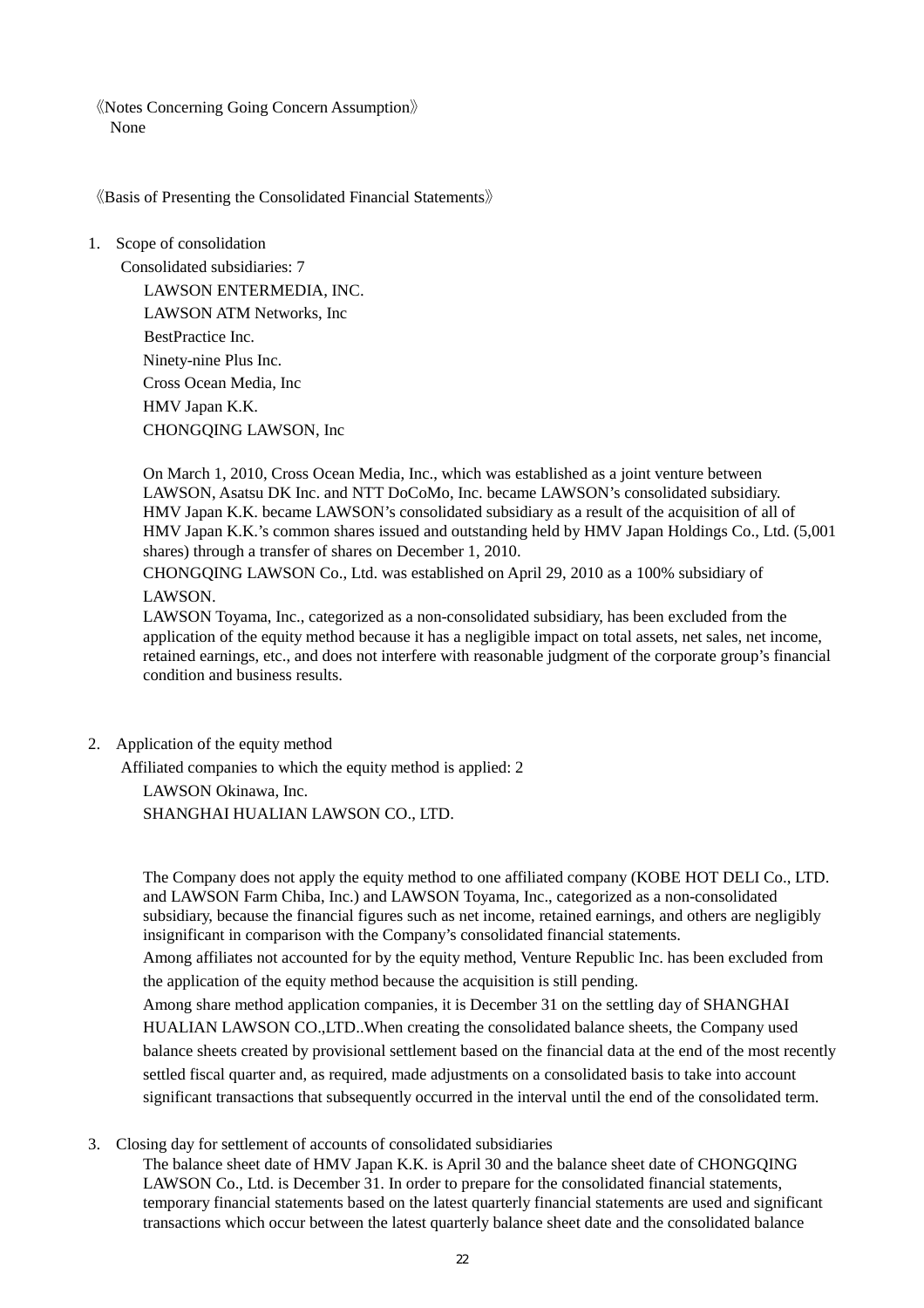sheet date are adjusted as required for consolidation. The fiscal year end date for the other consolidated subsidiaries correspond with the consolidated balance sheet date.

#### 4. Summary of Significant Accounting Policies

(1) Valuation basis and method for important assets

Marketable securities and investments in securities:

Held-to-maturity debt securities: Carried at amortized cost.

Available-for-sale securities:

Securities whose market value is readily determinable: Reported at market value, with unrealized gains and losses, net of applicable taxes, reported in a separate component of net assets. The cost of securities sold is determined based on the moving-average method.

Other: Stated at cost determined by the moving-average method.

#### Inventories:

Effective from the first quarter of the fiscal year ending February 28, 2010, the Company has adopted "Accounting Standard for Measurement of Inventories" (ASBJ Statement No. 9 (July 5, 2006) and has calculated inventories at cost, cost mainly being determined by the retail method (the book value on the balance sheet is written down based on a decline in profitability) in accordance with this standard. In the past, the Company has principally accounted for inventories at cost determined by the retail method. Therefore, this change had no effect on earnings.

### (2) Depreciation method of depreciable assets

Property and store equipment (except for lease assets):

Depreciation is mainly computed by the declining-balance method at rates based on the estimated useful lives of the assets. The range of useful lives is from 10 to 34 years for buildings and from 5 to 8 years for furniture, fixtures and equipment.

### Intangible fixed assets (except for lease assets):

Amortization of intangible assets is computed by the straight-line method.

Software costs of software for internal use are amortized by the straight-line method over 5 years, which is the internal useful life.

#### Lease assets:

Previously, these leases were accounted for as rental transactions. Furthermore, in terms of the depreciation method for leased assets related to finance leases that do not transfer ownership of leased property, the Company applies the straight-line method using the lease term as the useful life and a residual value of zero.

However, the Company has continued to treat as rental transactions finance leases that do not transfer ownership of leased property and that commenced before the first fiscal year in which the new accounting standard was applied.

#### Long - term prepaid expense

Amortization of long-term prepaid expense is computed by the straight - line method.

### (3) Accounting standard for important reserves

Allowance for Doubtful Accounts:

Allowance for doubtful accounts is provided at an amount of possible losses from uncollectable receivables based on the actual rate of losses from bad debt for ordinary receivables, and on estimated recoverability for specific doubtful receivables.

### Accrued Employees' Bonuses:

Accrued employees' bonuses are provided for payments of employees' bonuses based on the estimated amounts.

#### Provision for use of points granted:

The Company provides mainly MY LAWSON POINT holders and LAWSON PASS holders when purchasing goods, an entitlement to certain points that the holder can redeem for a discount on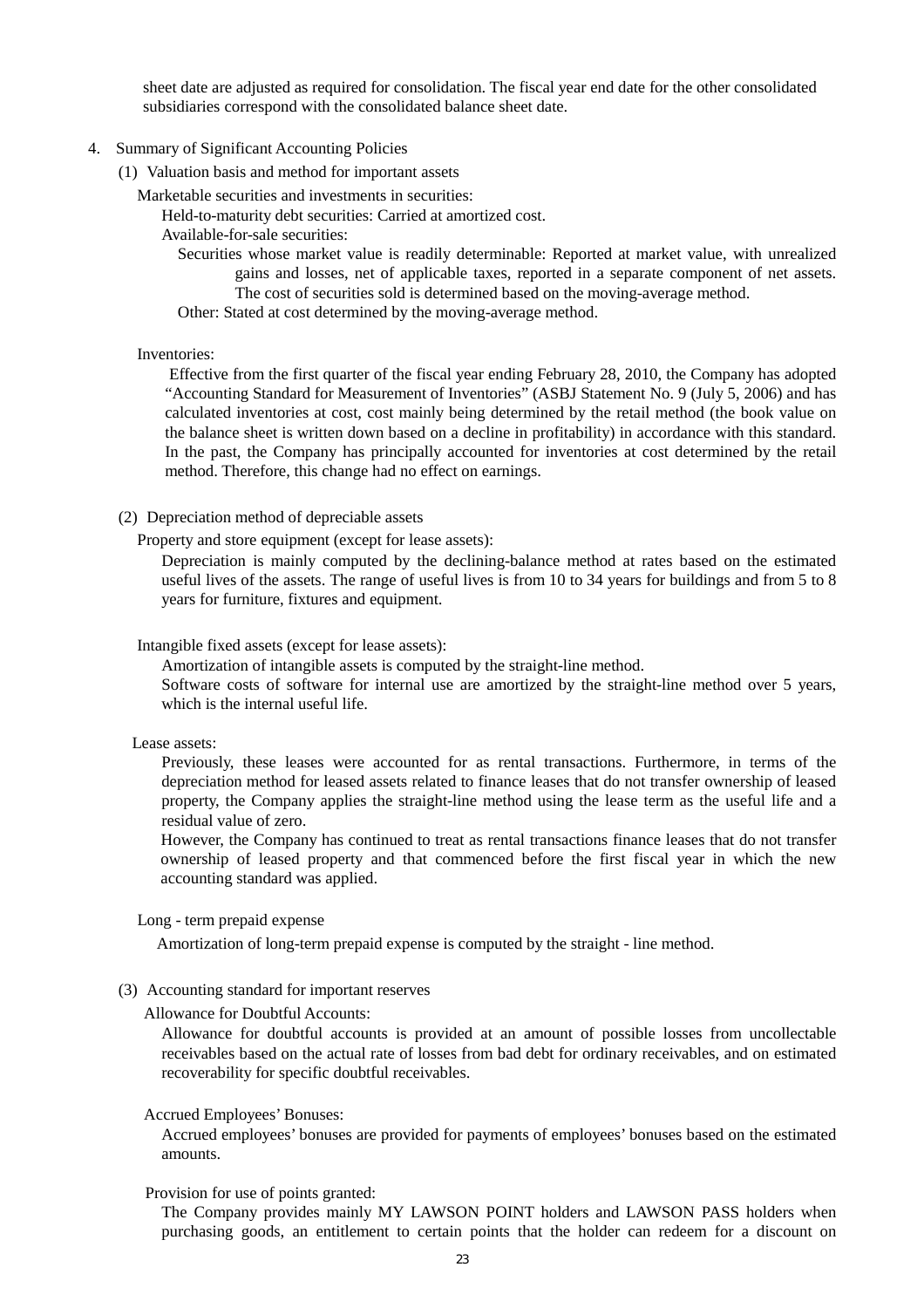subsequent purchases from LAWSON stores.

Allowance for Employees' Retirement Benefits:

Allowance for employees' retirement benefits is provided at the amount accrued based on the projected benefit obligations and plan assets at the balance sheet date. Actuarial differences will be mainly amortized from the following fiscal year on a straight-line basis over a certain period (10 years) within an average remaining service period of employees at the time of their occurrence. Prior service cost is mainly amortized, starting the fiscal year incurred, on a straight-line basis over a certain period (10 years) within an average remaining service period of employees.

(Changes in accounting treatment)

Effective from the fiscal year ended March 31, 2011, the Company adopted the Partial Amendments to Accounting Standard for Retirement Benefits (Part 3) (ASBJ Statement No. 19, issued on July 31, 2008).

This change had no effect on operating income, ordinary income and income before income taxes and minority interests.

Allowance for Retirement Benefits to Directors and Corporate Auditors:

Allowance for retirement benefits to corporate auditors and executive officers of The Company, and to directors and corporate auditors of the certain consolidated subsidiary are calculated to state the liability at 100% of the amount that would be required if all corporate auditors, executive officers and directors resigned their services with the Company at the balance sheet date.

(4) Foreign Currency Transactions and Foreign Currency Financial Statements

All short-term and long-term monetary receivables and payables denominated in foreign currencies are translated into Japanese yen at the exchange rates at the balance sheet date. The foreign exchange gains and losses from translation are recognized in the consolidated statements of income. The balance sheet accounts as well as revenue and expense accounts of foreign affiliated companies are translated into Japanese yen at the current exchange rate as of the balance sheet date except for shareholders' equity, which is translated at the historical rate. Differences arising from such translation are shown as "foreign currency translation adjustments" in a separate component of net assets.

- (5) Accounting for Consumption Tax Consumption tax is accounted for using the tax exclusion method.
- 5. Valuation of assets and liabilities of consolidated subsidiaries The assets and liabilities of consolidated subsidiaries, including the portion attributable to minority interests, are valued at their fair values at the respective dates when the subsidiaries were initially consolidated.
- 6. Amortization of Goodwill

Concerning goodwill, the amount is amortized on a straight-line basis over a maximum of 20 years, depending on the reason for the occurrence of goodwill.

7. Cash and cash equivalents in the consolidated statements of cash flows

Cash and cash equivalents in the consolidated statements of cash flows include cash on hand, demand deposits and short-term investments due within 3 months from the acquired date, which are easily convertible into cash with little risk of value fluctuation.

<sup>(</sup>Accounting Standard for Business Combination)

The Company is applying the Accounting Standard for Business Combinations (ASBJ Statement No.21, December 26, 2008), the Accounting Standard for Consolidated Financial Statements (ASBJ Statement No.22, December 26, 2008), and the Implementation Guidance on Accounting Standard for Business Combinations and Business Divestitures (ASBJ Guidance No.10, December 26, 2008) from this fiscal year.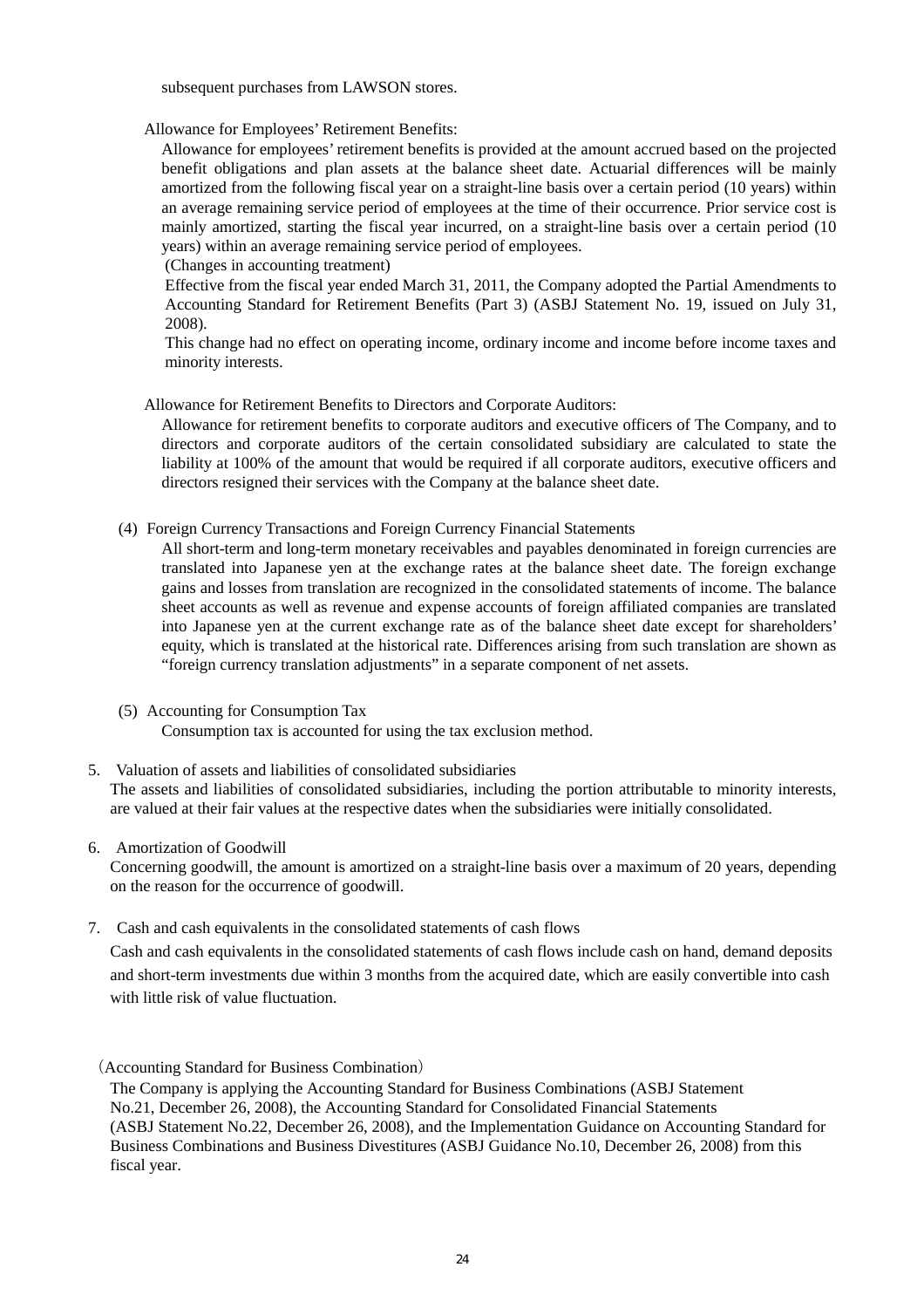# 《Notes to Consolidated Financial Statements》 **Notes to the Consolidated Balance Sheets**

| As of February 28, 2010                                                                                                                                                                                                                                                                                                                                                                                                                                                                                       |                  | As of February 28, 2011                                                                                                                                                                                                                                                                                                                                                                                                                                                                                      |                 |
|---------------------------------------------------------------------------------------------------------------------------------------------------------------------------------------------------------------------------------------------------------------------------------------------------------------------------------------------------------------------------------------------------------------------------------------------------------------------------------------------------------------|------------------|--------------------------------------------------------------------------------------------------------------------------------------------------------------------------------------------------------------------------------------------------------------------------------------------------------------------------------------------------------------------------------------------------------------------------------------------------------------------------------------------------------------|-----------------|
| 1. Investment in affiliated companies<br>Investments in                                                                                                                                                                                                                                                                                                                                                                                                                                                       | $¥1,541$ million | 1. Investment in affiliated companies<br>Investments in securities                                                                                                                                                                                                                                                                                                                                                                                                                                           | ¥2,474 million  |
| securities (stock)<br>Investment amount for<br>jointly-controlled                                                                                                                                                                                                                                                                                                                                                                                                                                             | ¥100 million     | (stock)<br>Investment amount for<br>jointly-controlled                                                                                                                                                                                                                                                                                                                                                                                                                                                       | ¥100 million    |
| companies<br>Other (other equity<br>investments)                                                                                                                                                                                                                                                                                                                                                                                                                                                              | ¥500 million     | companies<br>Other (other equity<br>investments)                                                                                                                                                                                                                                                                                                                                                                                                                                                             | $¥$ 468 million |
| 2. Accounts receivable due from franchised stores, 2. Same as in the left<br>accounts payable due to franchised stores-the<br>amounts of credits and debts incurred for the deal<br>with franchised stores.                                                                                                                                                                                                                                                                                                   |                  |                                                                                                                                                                                                                                                                                                                                                                                                                                                                                                              |                 |
| 3. Accounts payable-trade for franchised stores – the 3. Same as in the left<br>amounts payable to vendors for merchandise<br>purchased by franchised stores.                                                                                                                                                                                                                                                                                                                                                 |                  |                                                                                                                                                                                                                                                                                                                                                                                                                                                                                                              |                 |
| 4. Accounts payable-other due for franchised stores 4. Same as in the left<br>-the amounts payable for supplies purchased by<br>franchised stores.                                                                                                                                                                                                                                                                                                                                                            |                  |                                                                                                                                                                                                                                                                                                                                                                                                                                                                                                              |                 |
| 5. Deposits received from franchise and lessees-the 5. Same as in the left                                                                                                                                                                                                                                                                                                                                                                                                                                    |                  |                                                                                                                                                                                                                                                                                                                                                                                                                                                                                                              |                 |
| amounts received from mainly franchised stores.<br>6. Revaluation of land used for business<br>Land used for business was revalued on the basis<br>prescribed by the Law Concerning Revaluation of<br>Land (Law No. 34, March 31, 1998). The resulting<br>revaluation difference for land used for business<br>that is scheduled to be sold has been included in<br>net assets as land revaluation difference, net of the<br>related tax, which is included in deferred tax assets<br>for land revaluation.   |                  | 6. Revaluation of land used for business<br>Land used for business was revalued on the basis<br>prescribed by the Law Concerning Revaluation of<br>Land (Law No. 34, March 31, 1998). The resulting<br>revaluation difference has been included in net<br>assets as land revaluation difference.                                                                                                                                                                                                             |                 |
| Revaluation method:<br>The value of land is determined based on the road-<br>based prices adjusted reasonably as stipulated in<br>Article 2, Item 4 of the Ordinance Implementing<br>the Law Concerning Revaluation of Land<br>(Government Ordinance No. 119, March 31, 1998)<br>and the assessed value as stipulated in Article 2,<br>Item 5 of the same Ordinance.<br>Date of revaluation:<br>February 28, 2002<br>The difference between book value and<br>market value of the revalued land as of balance |                  | Revaluation method:<br>The value of land is determined based on the<br>road-based prices adjusted reasonably as<br>stipulated in Article 2, Item 4 of the Ordinance<br>Implementing the Law Concerning Revaluation of<br>Land (Government Ordinance No. 119, March 31,<br>1998) and the assessed value as stipulated in<br>Article 2, Item 5 of the same Ordinance.<br>Date of revaluation:<br>February 28, 2002<br>The difference between book value and<br>market value of the revalued land as of balance |                 |
| sheet date.                                                                                                                                                                                                                                                                                                                                                                                                                                                                                                   | ¥232 million     | sheet date.                                                                                                                                                                                                                                                                                                                                                                                                                                                                                                  | ¥269 million    |
|                                                                                                                                                                                                                                                                                                                                                                                                                                                                                                               |                  |                                                                                                                                                                                                                                                                                                                                                                                                                                                                                                              |                 |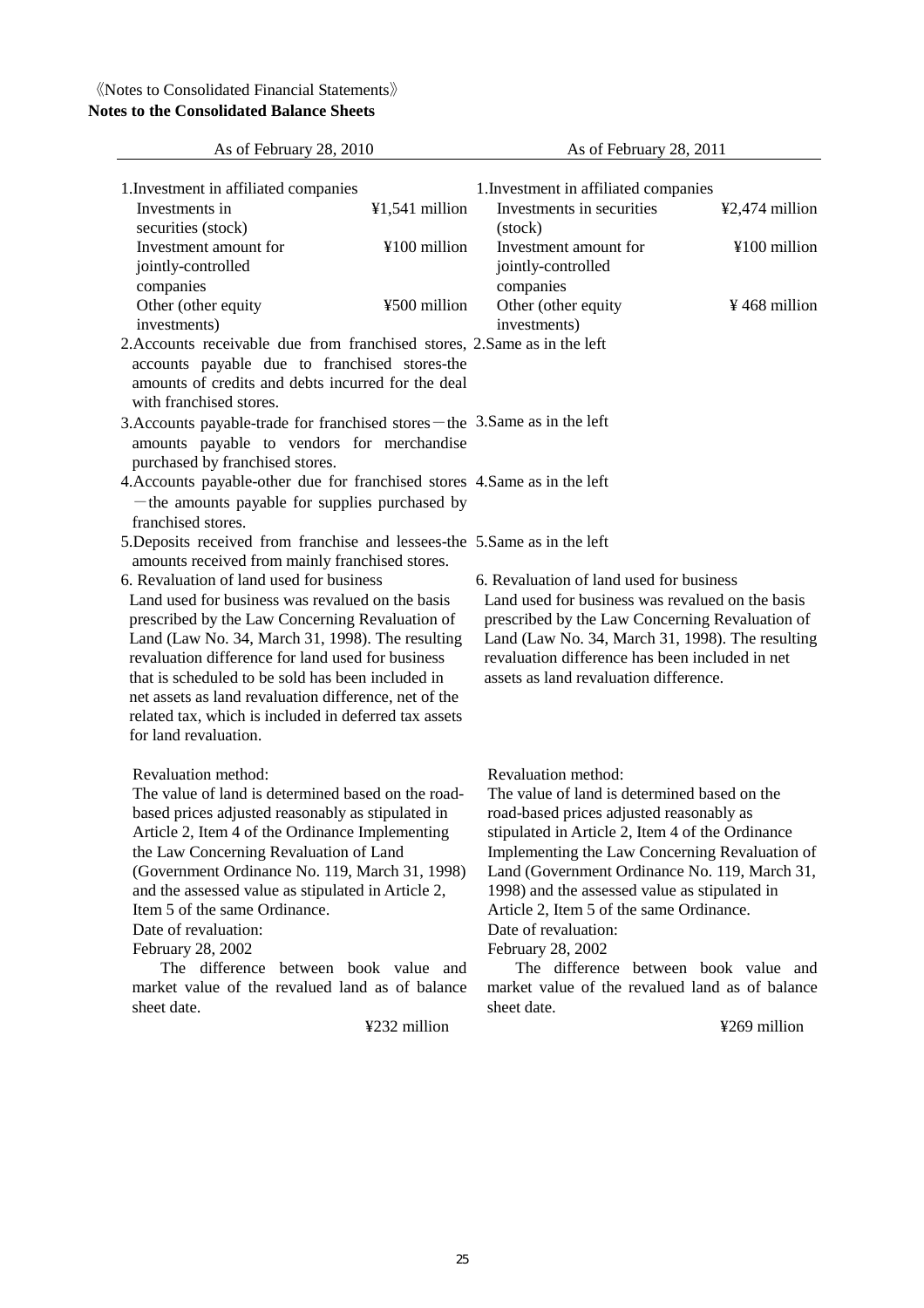# **Notes to Consolidated Statements of Income**

|                                                     |                  | (Millions of yen)                                   |              |
|-----------------------------------------------------|------------------|-----------------------------------------------------|--------------|
| From March 1, 2008 to February 28, 2010             |                  | From March 1, 2009 to February 28, 2011             |              |
| 1. Net sales, cost of goods sold, operating         |                  | 1.Same as in the left                               |              |
| gross profit-the amounts from mainly                |                  |                                                     |              |
| company operated stores.                            |                  |                                                     |              |
| 2. Main account of selling, general and             |                  | 2. Main account of selling, general and             |              |
| administrative expenses                             |                  | administrative expenses                             |              |
| Sales promotion and advertising                     | 10,070           | Sales promotion and advertising                     | 10,905       |
| Doubtful debt account                               | 13               | Doubtful debt account                               | 182          |
| Salary                                              | 47,019           | Salary                                              | 43,403       |
| Provision for accrued employees'                    | 2,789            | Provision for accrued employees'                    | 3,770        |
| bonuses                                             |                  | bonuses                                             |              |
| Retirement benefit costs                            | 1,800            | Retirement benefit costs                            | 1,810        |
| Provision for allowance for retirement              | 65               | Provision for allowance for retirement              | 83           |
| benefits to directors and corporate                 |                  | benefits to directors and corporate                 |              |
| auditors                                            |                  | auditors                                            |              |
| Rent account                                        | 70,570           | Rent account                                        | 73,231       |
| Depreciation of fixed assets                        | 21,053           | Depreciation of fixed assets                        | 24,529       |
| 3. Gain on sales of fixed assets                    |                  | 3. Gain on sales of fixed assets                    |              |
| <b>Buildings and Structures</b>                     | 9                |                                                     |              |
| Furniture, fixtures and equipment                   | 1                |                                                     |              |
| Land                                                | 22               |                                                     |              |
| Telephone subscription right                        | $\overline{0}$   |                                                     |              |
| 4. Distribution of loss on disposal of fixed assets |                  | 4. Distribution of loss on disposal of fixed assets |              |
| Buildings and structures                            | 3,067            | Buildings and structures                            | 2,012        |
| Furniture, fixtures and equipment                   | 638              | Furniture, fixtures and equipment                   | 743          |
| Software                                            | 145              | Software                                            | 153          |
| Software development in progress                    | 27               | Software development in progress                    | 84           |
| Other                                               | 20               | Other                                               | 24           |
| 5. Distribution of loss on sales of fixed assets    |                  | 5. Distribution of loss on sales of fixed assets    |              |
| <b>Buildings and Structures</b>                     | 26               | <b>Buildings and Structures</b>                     | 1,228        |
| Furniture, fixtures and equipment                   | $\boldsymbol{0}$ | Furniture, fixtures and equipment                   | 11           |
| Other                                               | $\overline{2}$   | Land                                                | 61           |
|                                                     |                  | Other                                               | $\mathbf{1}$ |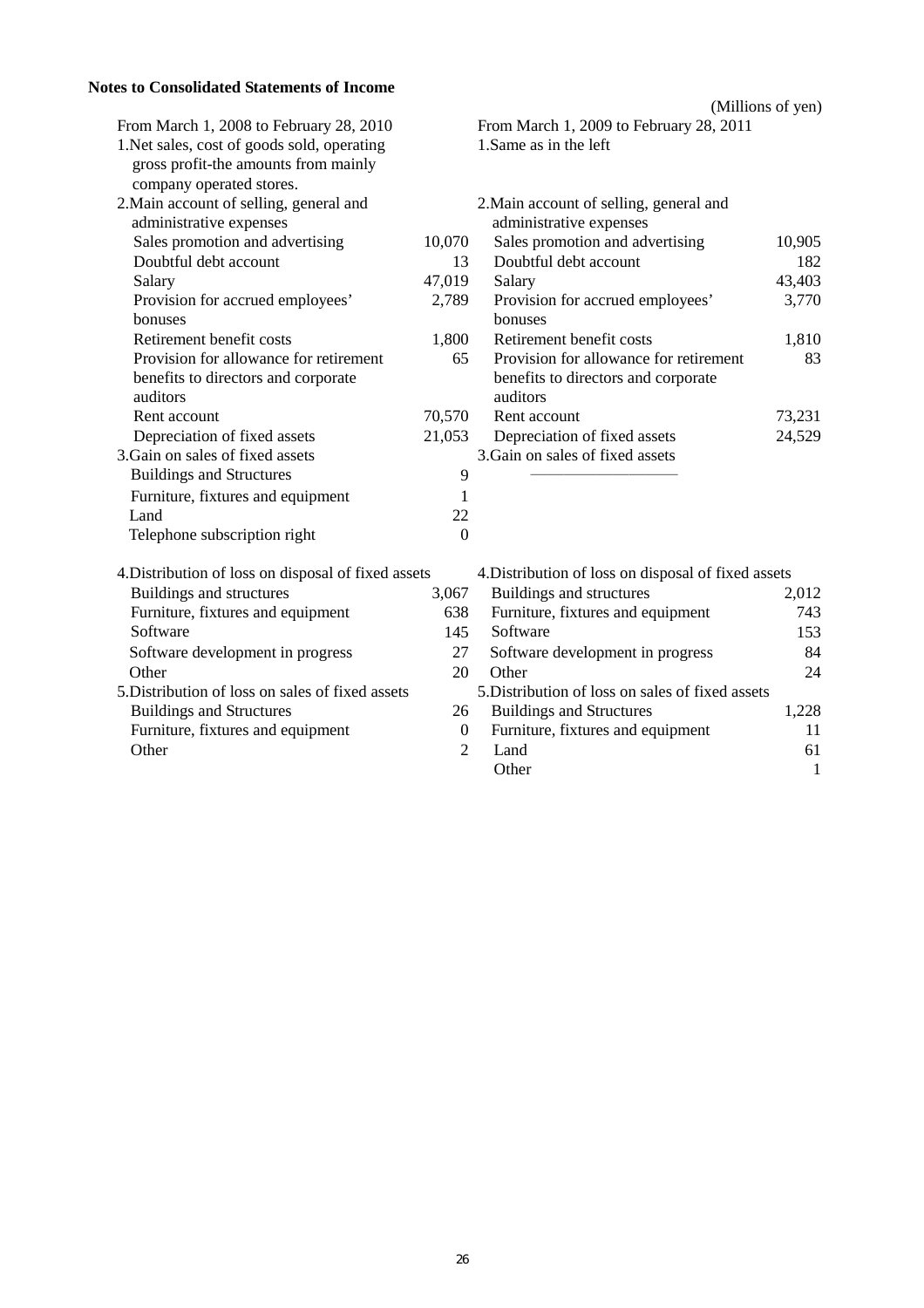#### 6. Loss on impairment of long-lived assets

The Group recognized an impairment loss mainly for each stores as the smallest category bear cash flows. The carrying amount of those assets was written down to the recoverable amount. The Group recognized impairment loss as special losses on following assets due to a decline in value of the related asset categories due mainly to a continuous operating losses

| Category<br>by use | location | Assets                                                                        | million<br>of yen |
|--------------------|----------|-------------------------------------------------------------------------------|-------------------|
| <b>Stores</b>      | Tokyo    | Buildings and<br>structure furniture,<br>fixtures and<br>equipment and others | 427               |
|                    | Osaka    | Л                                                                             | 191               |
|                    | Others   | Л                                                                             | 2,784             |
| Others             |          | Goodwill                                                                      | 500               |
| Total              |          |                                                                               | 3,903             |

| Category by fixed assets          |       |
|-----------------------------------|-------|
| <b>Buildings and Structure</b>    | 2,125 |
| Furniture, fixtures and equipment | 273   |
| Land                              | 395   |
| Goodwill                          | 500   |
| Leased property                   | 442   |
| Other                             | 166   |

Recoverable value of the assets of the Group is the higher amount of net selling price or value in use. Not selling price of land was calculated based on appraised value by real estate appraiser or contract price, and the value in use was calculated by discounting estimated future cash flows to which the 4.9% discount rate was applied.

7. Impropriety-related Loss

Impropriety-related Loss was provided for estimated unrecoverable money connected with an alleged misappropriation at consolidated subsidiary LAWSON ENTERMEDIA, INC.

6. Loss on impairment of long-lived assets

The Group recognized an impairment loss mainly for each stores as the smallest category bear cash flows. The carrying amount of those assets was written down to the recoverable amount. The Group recognized impairment loss as special losses on following assets due to a decline in value of the related asset categories due mainly to a continuous operating losses.

| Category<br>by use                      | location                 | Assets                                                                        | million<br>of yen | Category<br>by use                | location                 | Assets                                                                        | million<br>of yen |
|-----------------------------------------|--------------------------|-------------------------------------------------------------------------------|-------------------|-----------------------------------|--------------------------|-------------------------------------------------------------------------------|-------------------|
| <b>Stores</b>                           | Tokyo                    | Buildings and<br>structure furniture,<br>fixtures and<br>equipment and others | 427               | Tokyo<br><b>Stores</b>            |                          | Buildings and<br>structure furniture,<br>fixtures and<br>equipment and others | 1,223             |
|                                         | Osaka                    | IJ                                                                            | 191               |                                   | Osaka                    | IJ                                                                            | 192               |
| Others                                  |                          | IJ                                                                            | 2,784             |                                   | Others                   | IJ                                                                            | 2,128             |
| Others                                  |                          | Goodwill                                                                      | 500               |                                   |                          | Software                                                                      | 1,438             |
| Total                                   |                          |                                                                               | 3,903             | <b>Others</b>                     |                          | Others                                                                        | 6                 |
|                                         |                          |                                                                               |                   | Total                             |                          |                                                                               | 4,989             |
|                                         | Category by fixed assets |                                                                               |                   |                                   | Category by fixed assets |                                                                               |                   |
| <b>Buildings and Structure</b><br>2,125 |                          |                                                                               |                   | <b>Buildings and Structure</b>    |                          |                                                                               | 2,043             |
| Furniture, fixtures and equipment       |                          |                                                                               | 273               | Furniture, fixtures and equipment |                          |                                                                               | 380               |

| <b>Buildings and Structure</b>    | 2,043 |
|-----------------------------------|-------|
| Furniture, fixtures and equipment | 380   |
| Leased property                   | 1.094 |
| Software                          | 1.438 |
| Other                             | 31    |

Recoverable value of the assets of the Group is the higher amount of net selling price or value in use. Not selling price of land was calculated based on appraised value by real estate appraiser or contract price, and the value in use was calculated by discounting estimated future cash flows to which the 3.3% discount rate was mainly applied.

7. ―――――――――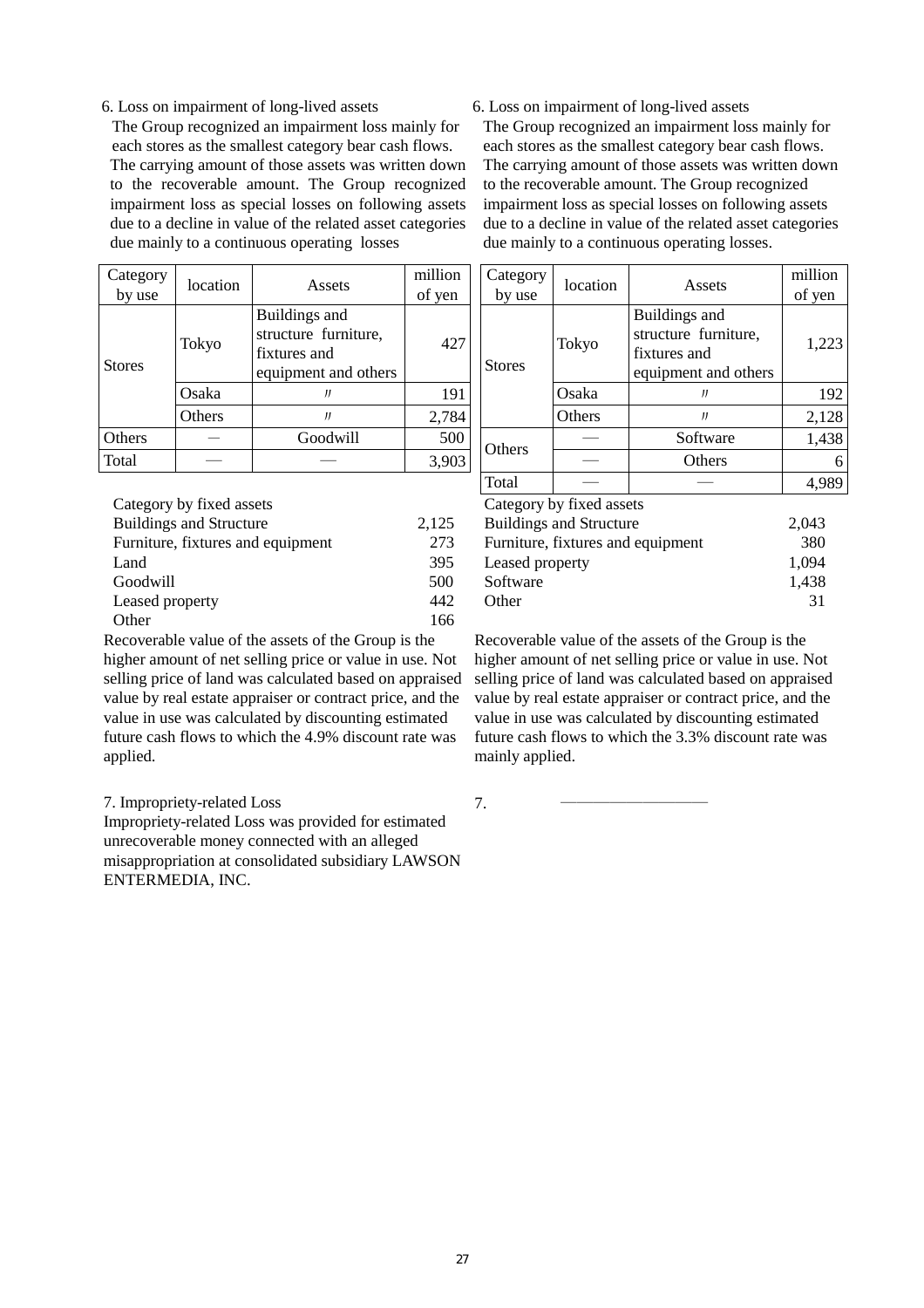(Notes to the Consolidated Statements of Changes in Net assets)

| reduced or shares or outstanding stock and treasury |                                                                           | <u>biovis.</u>                                     |                                                    |                                                                   |
|-----------------------------------------------------|---------------------------------------------------------------------------|----------------------------------------------------|----------------------------------------------------|-------------------------------------------------------------------|
|                                                     | Number of shares at<br>the end of previous<br>period<br>(thousand shares) | Increase during the<br>period<br>(thousand shares) | Decrease during the<br>period<br>(thousand shares) | Number of shares at<br>the end of the period<br>(thousand shares) |
| Outstanding stock<br>Common stock                   | 99,600                                                                    |                                                    |                                                    | 99,600                                                            |
| <b>Treasury stock</b>                               |                                                                           |                                                    |                                                    |                                                                   |
| Common stock $(*1)$                                 | 432                                                                       |                                                    |                                                    | 432                                                               |

Previous period (From March 1, 2009 to February 28, 2010)

1. Number of shares of outstanding stock and treasury stock.

(\*1) The 0 thousand shares increase in treasury stock was resulted from purchase of stock less than unit share.

# 2. Stock acquisition rights and treasury stock acquisition rights

|                                              |                                                                  |       | Class and number of shares subject to stock acquisition |            |                 |            |            |
|----------------------------------------------|------------------------------------------------------------------|-------|---------------------------------------------------------|------------|-----------------|------------|------------|
|                                              | Terms of                                                         |       |                                                         | rights     |                 |            | end of the |
| Classification                               | stock                                                            |       |                                                         |            | Number (shares) |            | current    |
|                                              | acquisition                                                      |       | End of the                                              | Increase   | Decrease        | End of the | period     |
|                                              | rights                                                           | Class | previous                                                | during the | during the      | period     | (Millions  |
|                                              |                                                                  |       | period                                                  | period     | period          |            | of yen)    |
| Submitting<br>company<br>(Parent<br>company) | Stock<br>acquisition<br>rights<br>(ordinary<br>stock<br>options) |       |                                                         |            |                 |            | 346        |
| Total                                        |                                                                  |       |                                                         |            |                 |            | 346        |

# 3. Dividend

(1) Dividend payment

| Date of<br>resolution                                       | Class of<br>shares | Amounts of<br>dividend<br>payment<br>(Millions of<br>yen) | Dividend<br>per shares<br>(yen) | Date recorded for<br>dividend | Effective date              |
|-------------------------------------------------------------|--------------------|-----------------------------------------------------------|---------------------------------|-------------------------------|-----------------------------|
| The General<br>meeting of<br>shareholders<br>(May 26, 2009) | Common<br>stock    | 7,933                                                     | 80                              | As of February, 28,<br>2009   | As of May, 27,<br>2009      |
| Directors'<br>meeting<br>(October 8,<br>2009)               | Common<br>stock    | 7,933                                                     | 80                              | As of August 31,<br>2009      | As of November,<br>10, 2009 |

(2) Dividends for which effective date is after Balance sheet date of year-ended, among dividends attributed in the Current period.

| Date of<br>resolution                                          | Class of<br>shares | Reserve<br>of<br>Dividend | <b>Amounts</b><br>of<br>dividend<br>payment<br>(Millions<br>of yen) | Dividend per<br>shares (yen) | Date recorded for<br>dividend | Effective date      |
|----------------------------------------------------------------|--------------------|---------------------------|---------------------------------------------------------------------|------------------------------|-------------------------------|---------------------|
| The General<br>meeting of<br>shareholders<br>(May 25,<br>2010) | Common<br>stock    | Retained<br>Earnings      | 7,933                                                               | 80                           | As of February, 28,<br>2010   | As of May, 26, 2010 |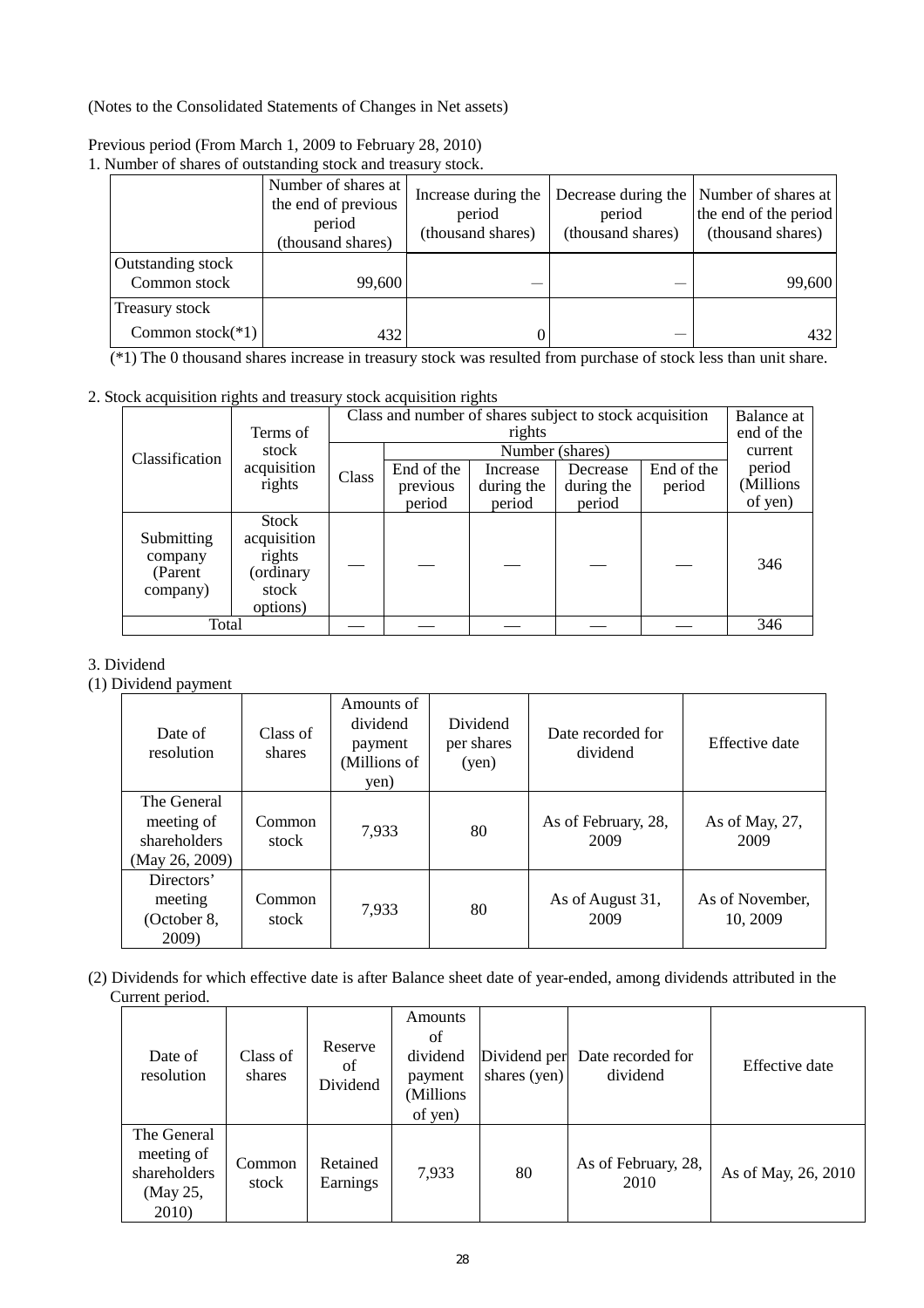### Current period (From March 1, 2010 to February 28, 2011) 1. Number of shares of outstanding stock and treasury stock.

|                                          | Number of shares at<br>the end of previous<br>period<br>(thousand shares) | Increase during the<br>period<br>(thousand shares) | period<br>(thousand shares) | Decrease during the Number of shares at<br>the end of the period<br>(thousand shares) |
|------------------------------------------|---------------------------------------------------------------------------|----------------------------------------------------|-----------------------------|---------------------------------------------------------------------------------------|
| Outstanding stock<br>Common stock $(*1)$ | 99,600                                                                    | 1,602                                              | 902                         | 100,300                                                                               |
| Treasury stock                           |                                                                           |                                                    |                             |                                                                                       |
| Common stock $(*2)$                      | 432                                                                       | 903                                                | 902                         | 433                                                                                   |

(\*1) The 1,602,000 increase in shares outstanding resulted from the 1,314,000 increase in shares outstanding due to the share exchange between the Company and Ninety-nine Plus Inc., effective as of July 1, 2010, and the 287,000 increase in shares outstanding due to the share exchange between the Company and LAWSON ENTERMEDIA, INC., effective as of July 1, 2010.The 902,000 decrease in shares outstanding resulted from the retirement of treasury stock.

(\*2) The 903,000 share increase in treasury stock resulted from the 902,000 share increase due to acquisition of treasury stock in accordance with a Board of Directors' resolution and the 1,000 share increase due to purchase of stock less than one share unit.

The 902,000 share decrease in treasury stock resulted from the 902,000 share decrease due to retirement of treasury stock and the 0 thousand shares decrease due to requests for additional purchase of stock less than one share unit.

# 2. Stock acquisition rights and treasury stock acquisition rights

|                                               |                                                                  |       | Class and number of shares subject to stock acquisition |            |                 |            |            |
|-----------------------------------------------|------------------------------------------------------------------|-------|---------------------------------------------------------|------------|-----------------|------------|------------|
|                                               | Terms of                                                         |       |                                                         | rights     |                 |            | end of the |
| Classification                                | stock                                                            |       |                                                         |            | Number (shares) |            | current    |
|                                               | acquisition                                                      | Class | End of the                                              | Increase   | Decrease        | End of the | period     |
|                                               | rights                                                           |       | previous                                                | during the | during the      | period     | (Millions  |
|                                               |                                                                  |       | period                                                  | period     | period          |            | of yen)    |
| Submitting<br>company<br>(Parent)<br>company) | Stock<br>acquisition<br>rights<br>(ordinary<br>stock<br>options) |       |                                                         |            |                 |            | 405        |
| Total                                         |                                                                  |       |                                                         |            |                 |            | 405        |

# 3. Dividend

# (1) Dividend payment

| Date of resolution                                          | Class of<br>shares | Amounts of<br>dividend payment<br>(Millions of yen) | Dividend<br>per shares<br>(yen) | Date recorded for<br>dividend | <b>Effective</b> date       |
|-------------------------------------------------------------|--------------------|-----------------------------------------------------|---------------------------------|-------------------------------|-----------------------------|
| The General<br>meeting of<br>shareholders<br>(May 25, 2010) | Common<br>stock    | 7.933                                               | 80                              | As of February, 28,<br>2010   | As of May, 26,<br>2010      |
| Directors' meeting<br>(October 12, 2010)                    | Common<br>stock    | 8,488                                               | 85                              | As of August 31,<br>2010      | As of November,<br>10, 2010 |

(2) Dividends for which effective date is after Balance sheet date of year-ended, among dividends attributed in the Current period.

| Date of<br>resolution                                          | Class of<br>shares | Reserve of<br>Dividend | Amounts of<br>dividend<br>payment<br>(Millions of<br>yen) | Dividend per<br>shares (yen) | Date recorded for<br>dividend | Effective date      |
|----------------------------------------------------------------|--------------------|------------------------|-----------------------------------------------------------|------------------------------|-------------------------------|---------------------|
| The General<br>meeting of<br>shareholders<br>(May 24,<br>2011) | Common<br>stock    | Retained<br>Earnings   | 8,488                                                     | 85                           | As of February, 28,<br>2011   | As of May, 25, 2011 |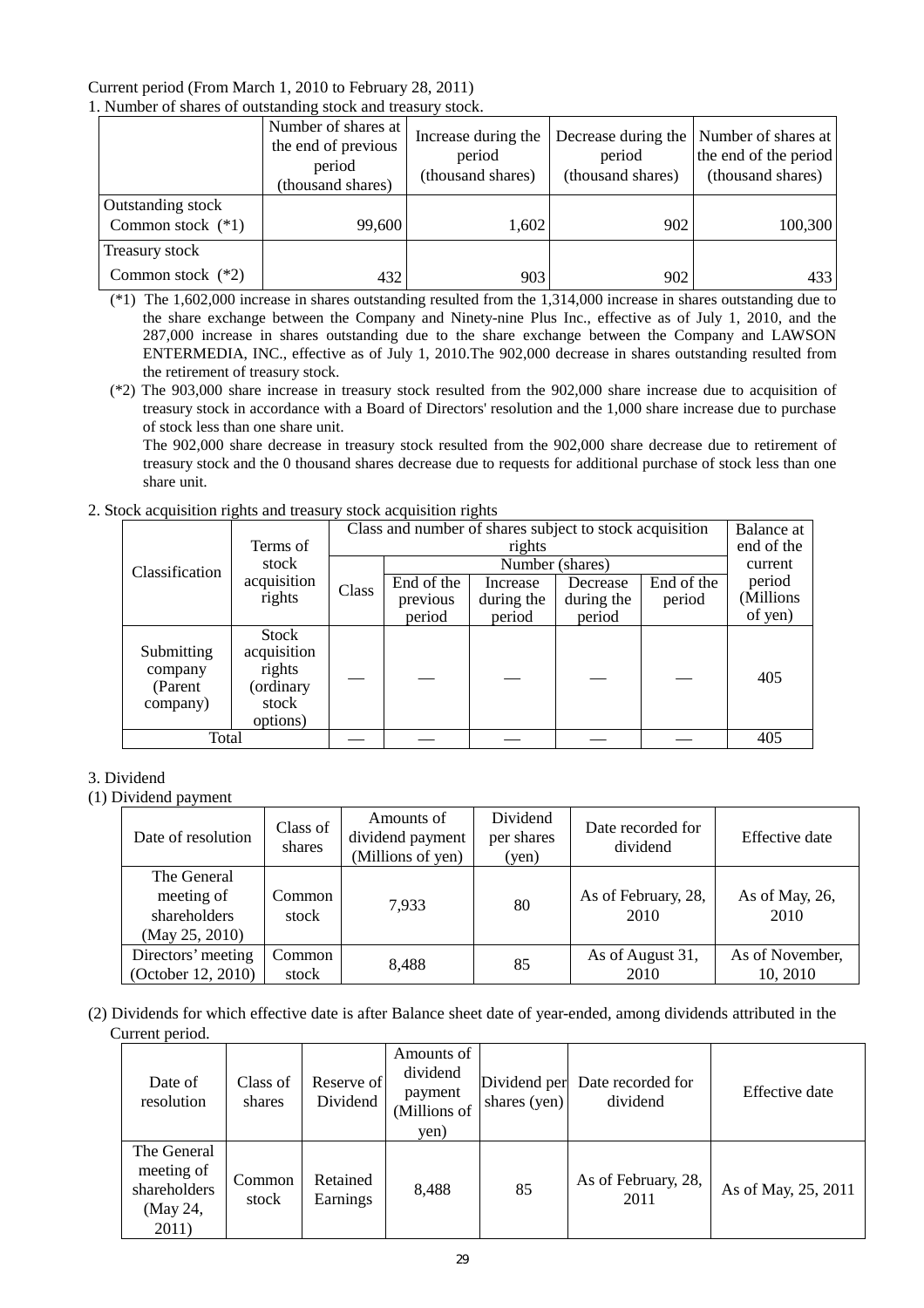### **Notes to the Consolidated Statements of Cash Flows**

1. Relations between the year-end balance of cash and cash equivalents and the accounts listed in the consolidated balance sheets

|                                                           | (Millions of yen)       |
|-----------------------------------------------------------|-------------------------|
|                                                           | As of February 28, 2011 |
| Cash and bank deposits                                    | 74,816                  |
| Marketable securities                                     | 2,999                   |
| Time deposits, etc., for which the deposit period exceeds | (10, 104)               |
| three months                                              |                         |
| Cash and cash equivalents                                 | 67,712                  |

### 2. Description of significant non-fund transactions

- (1) Assets and liabilities related to finance lease transactions newly recognized for the year ended February 28, 2011 were 19,518 million yen respectively.
- (2)Consolidated subsidiaries, Ninety-nine Plus Inc. and LAWSON ENTERMEDIA, INC., became whollyowned subsidiaries of the Company through a share exchange during the year ended February 28, 2011. Capital surplus increased by 6,176 million yen as a result of this share exchange.
- 3. Details of assets and liabilities of companies that have been newly consolidated through the acquisition of shares

Assets and liabilities of HMV Japan K.K. at the time when it was newly consolidated through the acquisition of shares by the Company, as well as the acquisition price of shares in HMV Japan K.K. and payment for acquisition were as follows:

|                                                                    | (Millions of yen) |
|--------------------------------------------------------------------|-------------------|
| Current assets                                                     | 5,417             |
| Fixed assets                                                       | 2,716             |
| Goodwill                                                           | 608               |
| Current liabilities                                                | (5, 475)          |
| <b>Fixed liabilities</b>                                           | (1,369)           |
| Acquisition price of shares in newly consolidated company          | 1,897             |
| Cash and cash equivalents held by newly consolidated company       | 1,088             |
| Actual cost of acquisition of shares in newly consolidated company | (809)             |
|                                                                    |                   |

### **Notes to Lease Contracts**

1. Finance lease transactions (lessees)

Non-ownership-transferred finance lease transactions

(i) Details of leased assets

Mainly store furniture (including fixtures and fittings) used in the convenience store business

(ii) Depreciation method for leased assets

As stated in the Basis of Presentation of the Consolidated Financial Statements under "4.Accounting standards (2) Depreciation methods for important depreciable assets."

With regard to non-ownership-transferred finance lease transactions whose effective date of lease transaction precedes February 28, 2009, the Company applies the accounting method that it uses to account for ordinary lease transactions. Details of the transaction are summarized below.

(1) The assumed data as to acquisition cost, accumulated depreciation and net leased property

|                                   |                                                 | (Millions of yen) |
|-----------------------------------|-------------------------------------------------|-------------------|
|                                   | As of February 28, 2010 As of February 28, 2011 |                   |
| Furniture, fixtures and equipment |                                                 |                   |
| Acquisition cost                  | 53,955                                          | 44.128            |
| Accumulated depreciation          | 29,056                                          | 27,880            |
| Accumulated impairment loss       | 1,148                                           | 1,128             |
| Leased property                   | 23,749                                          | 15,119            |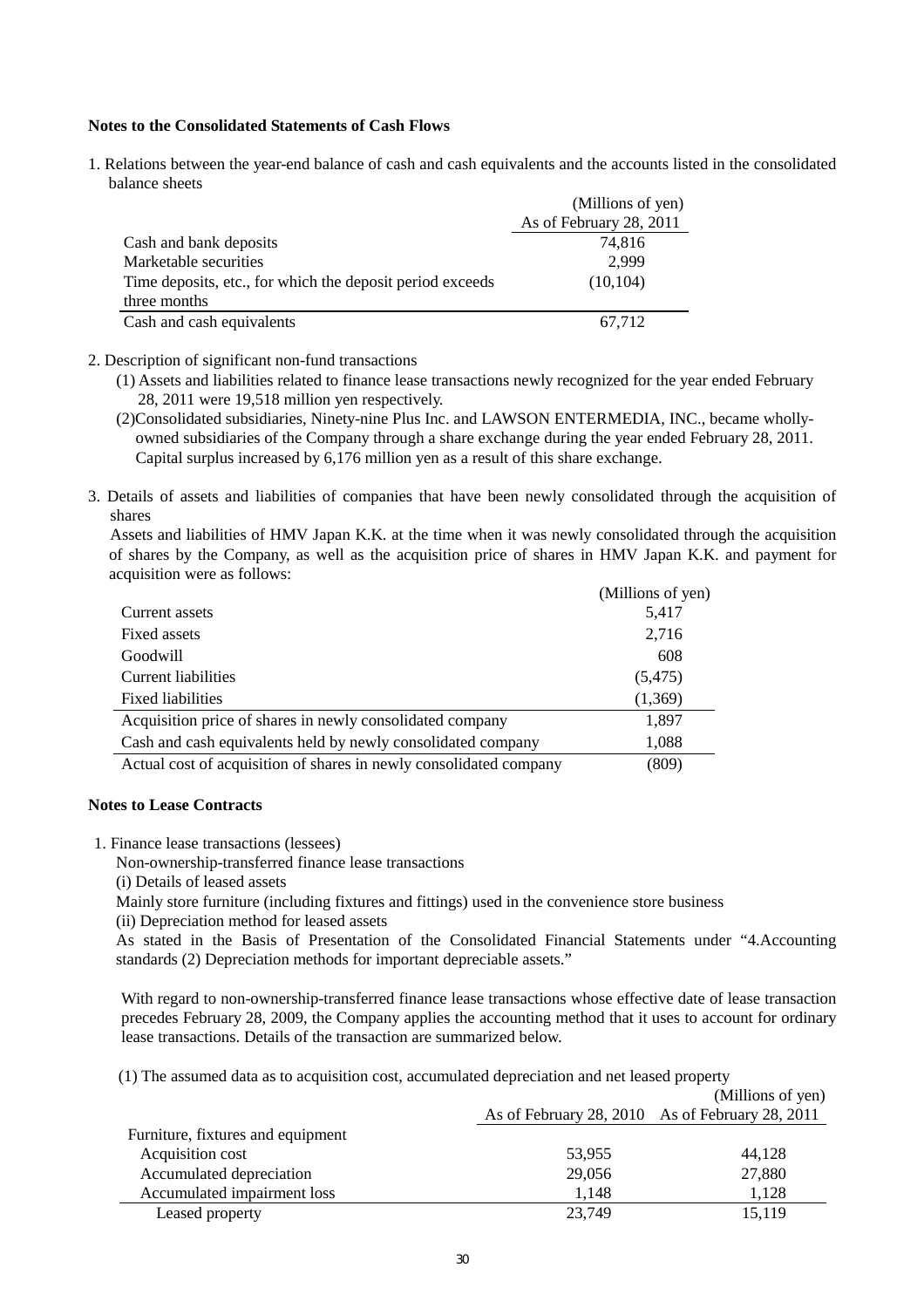# (2) Obligations under finance leases

| Furniture, fixtures and equipment                |        |        |
|--------------------------------------------------|--------|--------|
| Due within one year                              | 8.944  | 6.970  |
| Due after one year                               | 16.909 | 10.076 |
| Total                                            | 25,853 | 17.047 |
| Allowance for impairment loss on leased property | 452    | 760    |

| (3) Lease payments, depreciation expense, interest expense and impairment loss |        |       |
|--------------------------------------------------------------------------------|--------|-------|
| Lease payments                                                                 | 11.697 | 9.290 |
| Transfer from allowance for impairment loss on leased property                 | 512    | 553   |
| Depreciation expense                                                           | 11.161 | 8.973 |
| Interest expense                                                               | 912    | 631   |
| Impairment loss                                                                | 439    | 861   |

### (4) Computation method of depreciation expense

Depreciation expense is computed by the straight-line method, assuming the lease period as the useful life and no residual value.

### (5) Computation method of interest expense

The difference between the total lease contract amount and the acquisition cost is assumed to be interest, and interest expense is computed by the interest method.

# 2. Operating lease contracts

Obligations under operation leases

|                     |       | (Millions of yen)                               |
|---------------------|-------|-------------------------------------------------|
|                     |       | As of February 28, 2010 As of February 28, 2011 |
| Due within one year | 782   | 436                                             |
| Due after one year  | 1.606 | 332                                             |
| Total               | 2.388 | 768                                             |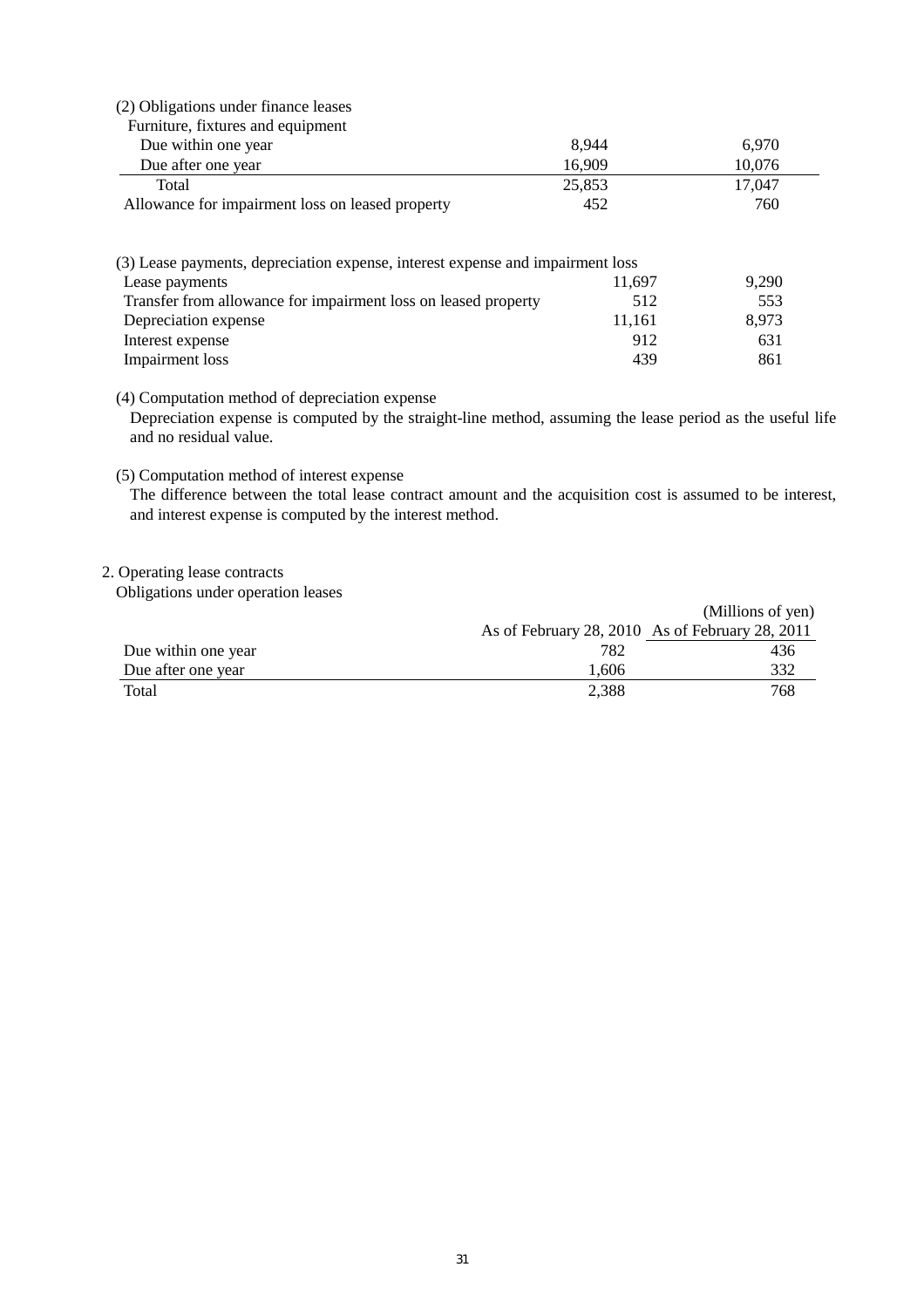## **Notes to Market Value Information of Securities**

(As of February 28, 2010)

1. Information regarding marketable held-to-maturity debt securities as of February 28, 2010, was as follows:  $(Millions of *van*)$ 

|                                                |                                         |                                                  |              | (ivilihons of yen)                 |
|------------------------------------------------|-----------------------------------------|--------------------------------------------------|--------------|------------------------------------|
| Description                                    | <b>Type</b>                             | Book value per<br>consolidated<br>balance sheets | Market value | Unrealized gain<br>$(\text{loss})$ |
| Securities with market<br>value exceeding book | Government and<br>municipal bonds, etc. |                                                  |              |                                    |
| value per consolidated                         | Corporate Bonds                         | 2,500                                            | 2,501        |                                    |
| balance sheets                                 | Other                                   | 2,500                                            | 2,501        |                                    |
|                                                | Subtotal                                |                                                  |              |                                    |
| Securities with book<br>value per consolidated | Government and<br>municipal bonds, etc. |                                                  |              |                                    |
| balance sheets                                 | Corporate Bonds                         |                                                  |              |                                    |
| exceeding market value                         | Other                                   |                                                  |              |                                    |
|                                                | Subtotal                                |                                                  |              |                                    |
| Total                                          |                                         | 2,500                                            | 2,501        |                                    |

2. Information regarding marketable available-for-sale securities as of February 28, 2010, was as follows: (Millions of yen)

|                                                                                                    |                  |      |                                                  | $\mu$                              |
|----------------------------------------------------------------------------------------------------|------------------|------|--------------------------------------------------|------------------------------------|
| Description                                                                                        | <b>Type</b>      | Cost | Book value per<br>consolidated<br>balance sheets | Unrealized gain<br>$(\text{loss})$ |
| Securities with cost                                                                               | Equity           | 5    | 5                                                | 0                                  |
| exceeding book value<br>per consolidated                                                           | Bond certificate |      |                                                  |                                    |
| balance sheets                                                                                     | Other            |      |                                                  |                                    |
| <b>Stock</b>                                                                                       | Subtotal         | 5    | 5                                                | 0                                  |
| Securities with book<br>value per consolidated<br>balance sheets<br>exceeding cost<br><b>Stock</b> | Equity           | 51   | 37                                               | (13)                               |
|                                                                                                    | Bond certificate |      |                                                  |                                    |
|                                                                                                    | Other            |      |                                                  |                                    |
|                                                                                                    | Subtotal         | 51   | 37                                               | (13)                               |
| Total                                                                                              |                  | 56   | 43                                               | (12)                               |

3. Information regarding available-for-sale securities sold during the year was as follows:

(Millions of yen)

| Proceeds from the sale Total gain from the sale Total loss from the |      |
|---------------------------------------------------------------------|------|
|                                                                     | sale |
|                                                                     |      |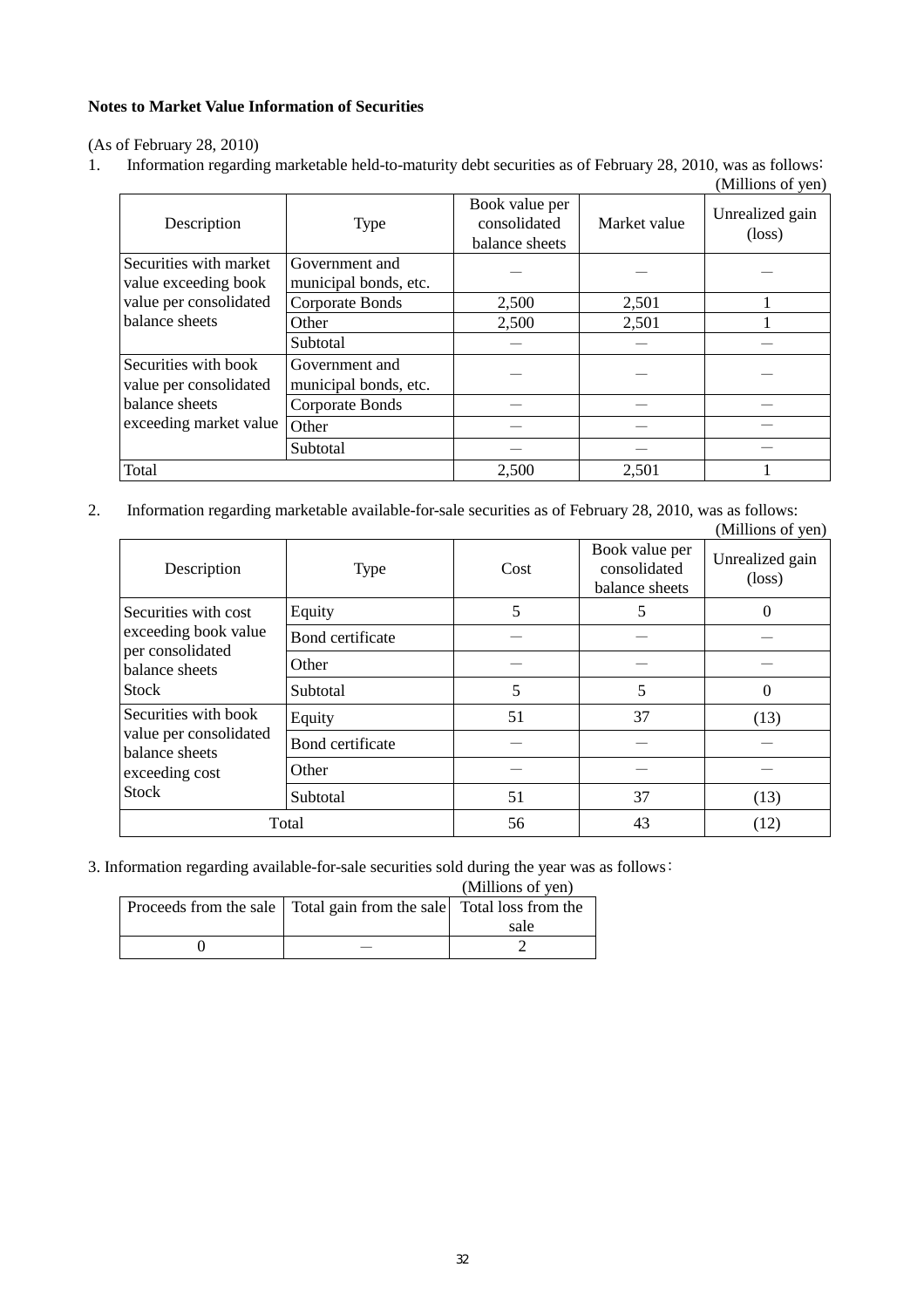4. Available-for-sale securities whose fair value is not readily determinable as of February 28, 2010, were as follows:

| Available-for-sale securities              | (Millions of yen)    |
|--------------------------------------------|----------------------|
|                                            | Book value per       |
|                                            | consolidated balance |
|                                            | sheets               |
| Unlisted shares (excluding OTC securities) | 355                  |
| Other                                      | 112                  |
| Total                                      |                      |

5. Available-for-sale securities with maturities and held-to-maturity debt securities as of February 28, 2010 by contractual maturity were as follows:

|                                      |              | (Millions of yen)      |
|--------------------------------------|--------------|------------------------|
| Type                                 | year or less | Over 1 year to 5 years |
| Government and municipal bonds, etc. |              |                        |
| Corporate Bonds                      |              |                        |
| Other bonds                          | 2,500        |                        |
| Total                                | 2,500        |                        |

## (As of February 28, 2011)

1. Information regarding marketable held-to-maturity debt securities as of February 28, 2011, was as follows: (Millions of yen)

| Description                                    | Type                                    | Book value per<br>consolidated<br>balance sheets | Market value | Unrealized gain<br>$(\text{loss})$ |
|------------------------------------------------|-----------------------------------------|--------------------------------------------------|--------------|------------------------------------|
| Securities with market<br>value exceeding book | Government and<br>municipal bonds, etc. |                                                  |              |                                    |
| value per consolidated                         | Corporate Bonds                         |                                                  |              |                                    |
| balance sheets                                 | Other                                   |                                                  |              |                                    |
|                                                | Subtotal                                |                                                  |              |                                    |
| Securities with book<br>value per consolidated | Government and<br>municipal bonds, etc. | 2,999                                            | 2,999        | (0)                                |
| balance sheets                                 | Corporate Bonds                         |                                                  |              |                                    |
| exceeding market value                         | Other                                   |                                                  |              |                                    |
|                                                | Subtotal                                | 2,999                                            | 2,999        | (0)                                |
| Total                                          |                                         | 2,999                                            | 2,999        | (0)                                |

2. Information regarding marketable available-for-sale securities as of February 28, 2011, was as follows: (Millions of yen)

| Description                                                                                 | <b>Type</b>      | Cost | Book value per<br>consolidated<br>balance sheets | Unrealized gain<br>$(\text{loss})$ |
|---------------------------------------------------------------------------------------------|------------------|------|--------------------------------------------------|------------------------------------|
| Securities with cost                                                                        | Equity           |      |                                                  |                                    |
| exceeding book value                                                                        | Bond certificate |      |                                                  |                                    |
| per consolidated<br>balance sheets<br>Stock                                                 | Other            |      |                                                  |                                    |
|                                                                                             | Subtotal         |      |                                                  |                                    |
| Securities with book<br>value per consolidated<br>balance sheets<br>exceeding cost<br>Stock | Equity           | 166  | 144                                              | (21)                               |
|                                                                                             | Bond certificate |      |                                                  |                                    |
|                                                                                             | Other            |      |                                                  |                                    |
|                                                                                             | Subtotal         | 166  | 144                                              | (21)                               |
|                                                                                             | Total            | 166  | 144                                              | (21)                               |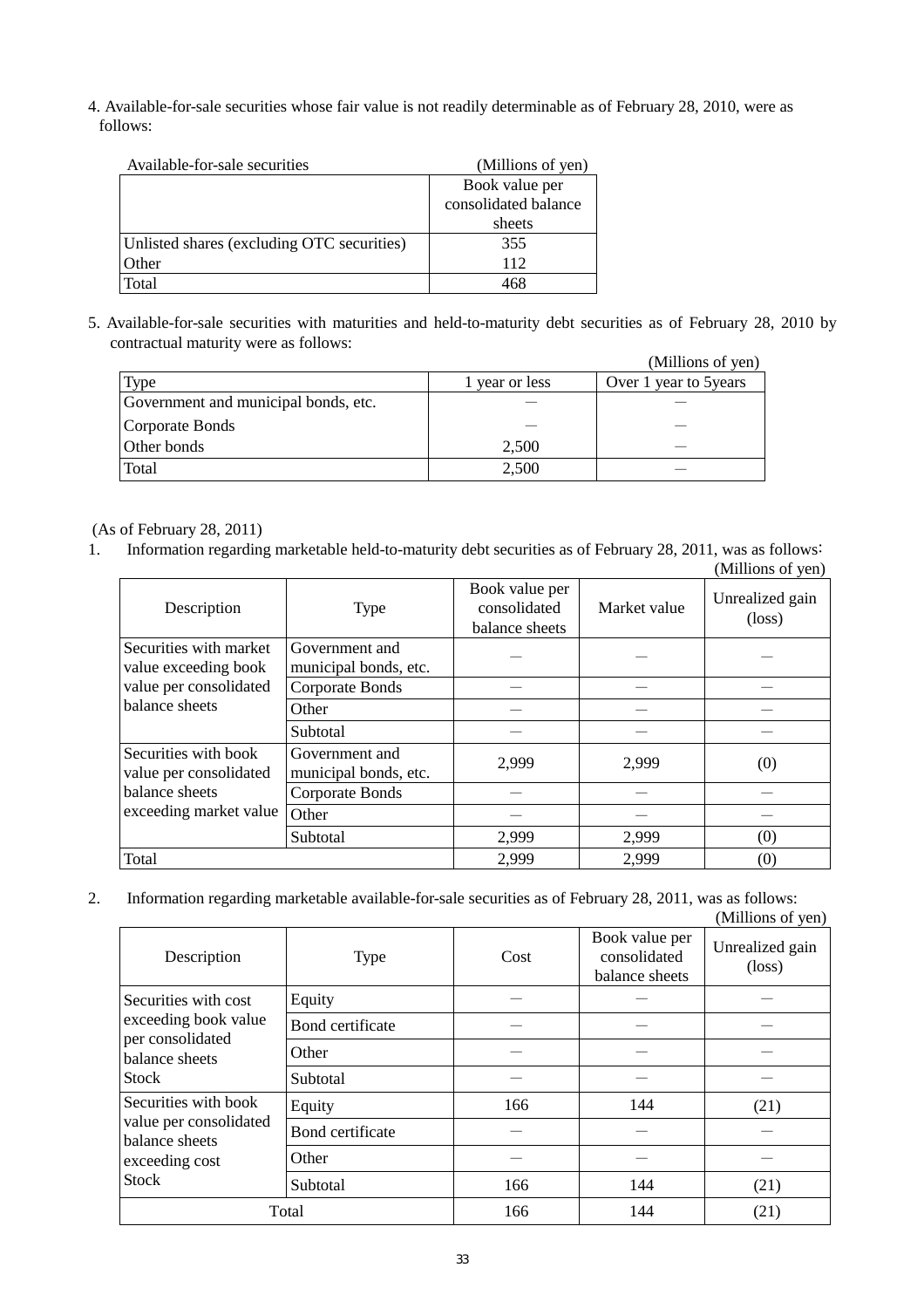3. Information regarding available-for-sale securities sold during the year was as follows:

|                                                                         | (Millions of yen) |
|-------------------------------------------------------------------------|-------------------|
| Proceeds from the sale   Total gain from the sale   Total loss from the |                   |
|                                                                         | sale              |
|                                                                         |                   |

4. Available-for-sale securities whose fair value is not readily determinable as of February 28, 2011, were as follows:

| Available-for-sale securities              | (Millions of yen)    |
|--------------------------------------------|----------------------|
|                                            | Book value per       |
|                                            | consolidated balance |
|                                            | sheets               |
| Unlisted shares (excluding OTC securities) | 391                  |
| Other                                      | 106                  |
| Total                                      | 108                  |

5. Available-for-sale securities with maturities and held-to-maturity debt securities as of February 28, 2011 by contractual maturity were as follows:  $(M<sub>i</sub>$ llions of you)

|                                      |                | (Millions of yen)      |
|--------------------------------------|----------------|------------------------|
| Type                                 | 1 year or less | Over 1 year to 5 years |
| Government and municipal bonds, etc. | 2,999          |                        |
| Corporate Bonds                      |                |                        |
| Other bonds                          |                |                        |
| Total                                | 2.999          |                        |

## **Note to Derivative Transactions**

(As of February 28, 2010) (As of February 28, 2011)

None of disclosure is required because The Lawson group made no derivative transactions.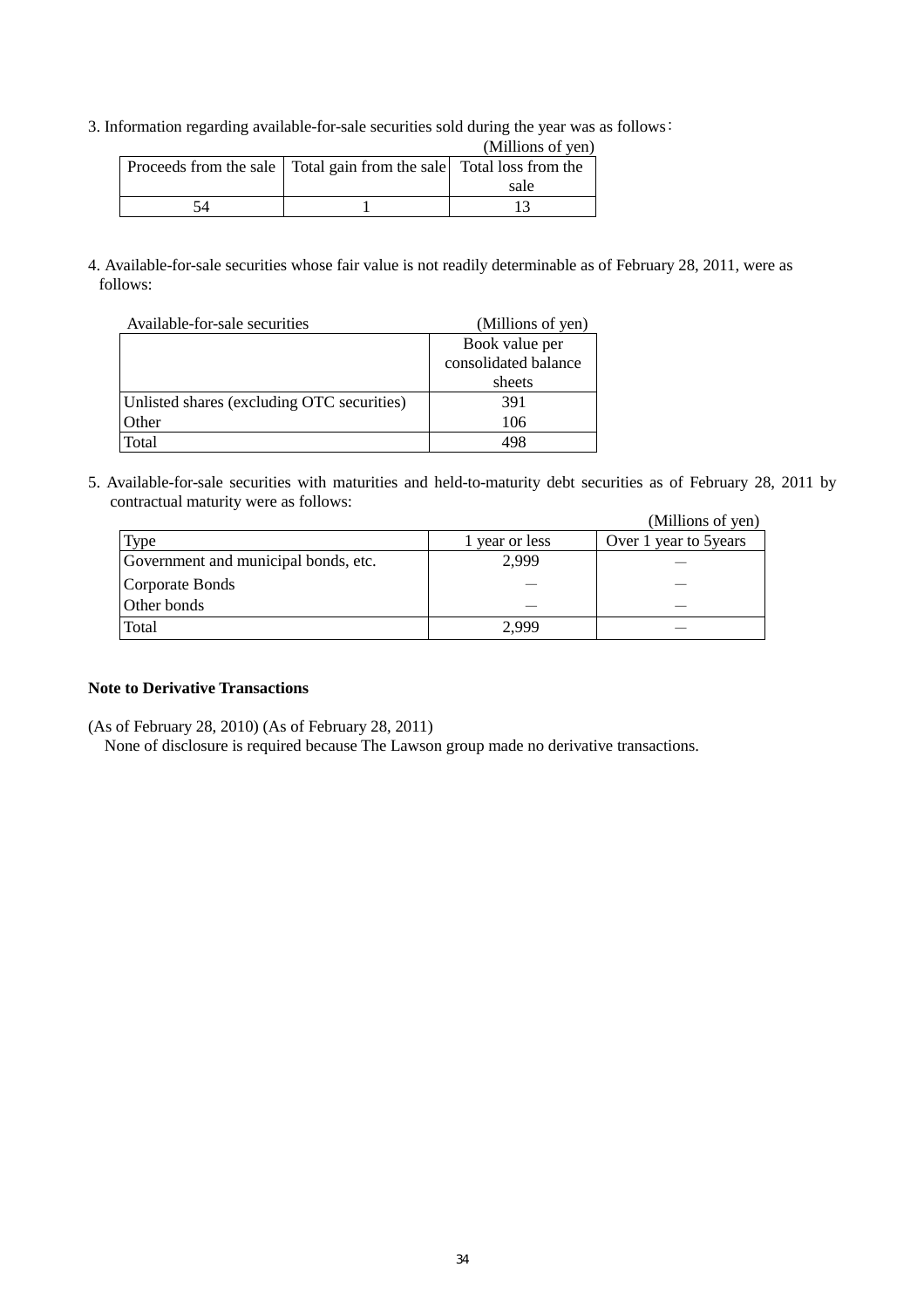### **Note to Retirement Benefits**

From March 1, 2009 to February 28, 2010

1. Summary of the retirement benefit plans adopted

The Company and certain domestic subsidiary have defined benefit - lump - sum severance indemnity plans which cover substantially all of their employees.

The Company established a trust fund for its lump - sum severance indemnity plan. In addition, the Company has a defined Contribution plan for severance payments.

|              | 2. Projected benefit obligations          | (Millions of yen) |
|--------------|-------------------------------------------|-------------------|
| а            | Projected benefit obligations             | (12,528)          |
| b            | Plan assets                               | 5,576             |
| $\mathbf{c}$ | Projected benefit obligation in excess of | (6,952)           |
|              | plan assets $(a + b)$                     |                   |
| d            | Unrecognized prior service cost           | 702               |
| e            | Unrecognized actuarial differences        | 43                |
|              | Reported amount on the consolidated       | (6,206)           |
|              | balance sheets, net $(c + d + e)$         |                   |

Notes: Consolidated subsidiaries adopted the simplified method to calculate the projected benefit obligation.

| 3. Net periodic benefit cost |                                           | (Millions of yen) |
|------------------------------|-------------------------------------------|-------------------|
| я                            | Service cost                              | 972               |
|                              | Interest cost                             | 242               |
| C                            | Amortization of prior service cost        | 175               |
| d                            | Amortization of actuarial differences     | 136               |
| e                            | Net periodic benefit $cost(a+b+c+d)$      | 1,527             |
|                              | Contribution to defined contribution plan | 271               |
|                              | Total $(= e + f)$                         | 70C               |

 Notes: Net periodic benefit cost for consolidated subsidiaries, which adopted the simplified method, are included in "a. Service cost."

4. Basis of calculation of projected benefit

|             | obligations                                                 |                                                                                                                                       |
|-------------|-------------------------------------------------------------|---------------------------------------------------------------------------------------------------------------------------------------|
| а           | Discount rate                                               | 2.0 $\%$                                                                                                                              |
| b           | Expected rate of return on plan assets                      | $\frac{0}{0}$<br>$\theta$                                                                                                             |
| $\mathbf c$ | Allocation method of estimated total<br>retirement benefits | Straight-line basis (a method to allocate<br>estimated total retirement benefits equally to<br>respective periods in employee's whole |
| d           | Amortization period of prior service cost                   | service period)<br>10 years                                                                                                           |

 Prior service cost is amortized, starting the fiscal year incurred, on a straight-line basis over a certain period within an average remaining service period of employees.

 e Recognition of actuarial differences 10 years Actuarial differences will be amortized from the following fiscal year on a straight-line basis over a certain period within an average remaining service period of employees at the time of their occurrence.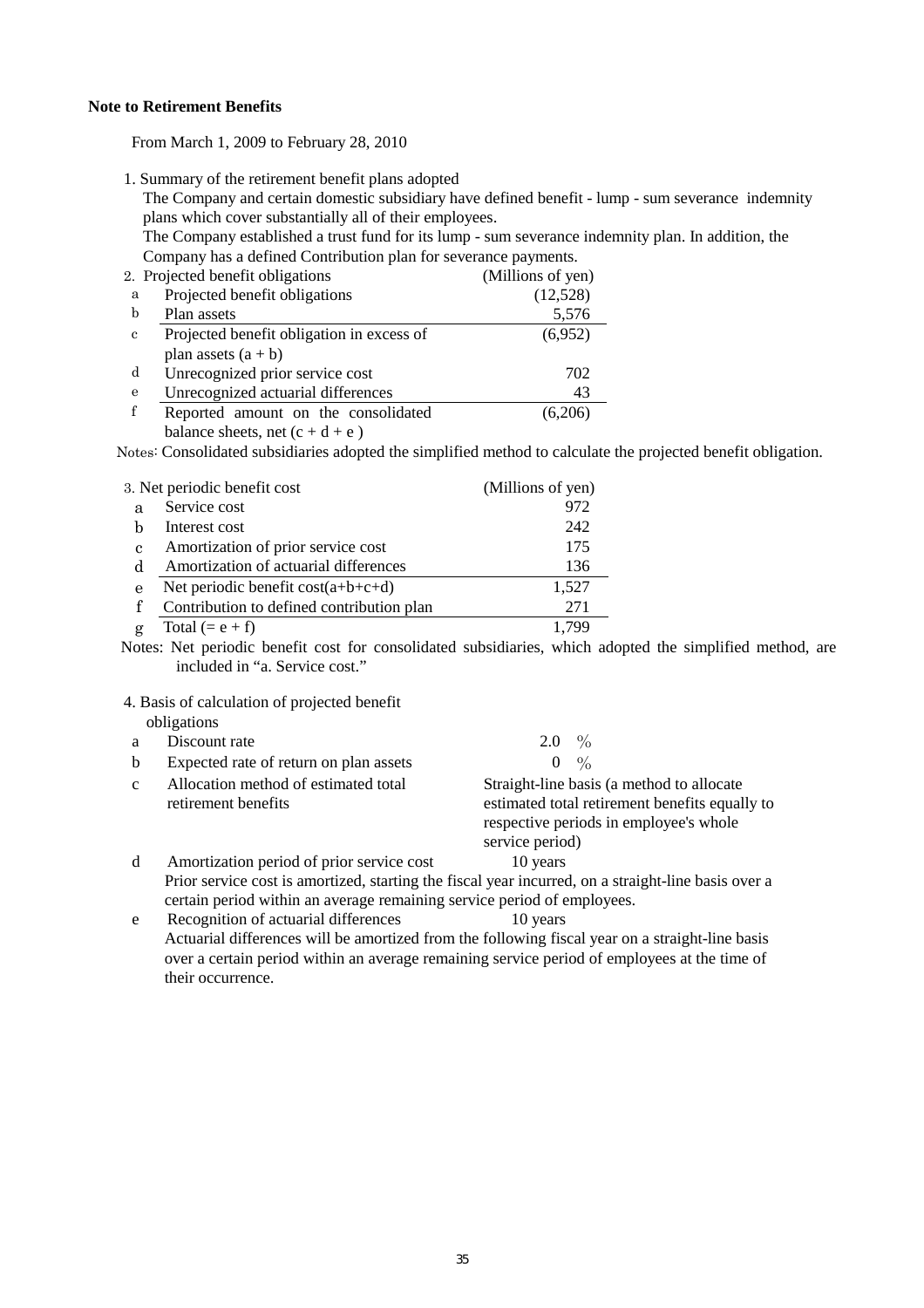From March 1, 2010 to February 28, 2011

1. Summary of the retirement benefit plans adopted

The Company and certain domestic subsidiary have defined benefit - lump - sum severance indemnity plans which cover substantially all of their employees.

The Company established a trust fund for its lump - sum severance indemnity plan. In addition, the Company has a defined Contribution plan for severance payments.

|   | 2. Projected benefit obligations                                                                                                                                                                                                                                                                                                   | (Millions of yen) |
|---|------------------------------------------------------------------------------------------------------------------------------------------------------------------------------------------------------------------------------------------------------------------------------------------------------------------------------------|-------------------|
| a | Projected benefit obligations                                                                                                                                                                                                                                                                                                      | (13,676)          |
| b | Plan assets                                                                                                                                                                                                                                                                                                                        | 5,577             |
| c | Projected benefit obligation in excess of                                                                                                                                                                                                                                                                                          | (8,099)           |
|   | plan assets $(a + b)$                                                                                                                                                                                                                                                                                                              |                   |
| d | Unrecognized prior service cost                                                                                                                                                                                                                                                                                                    | 527               |
| e | Unrecognized actuarial differences                                                                                                                                                                                                                                                                                                 | 42                |
|   | Reported amount on the consolidated                                                                                                                                                                                                                                                                                                | (7,529)           |
|   | $\mathbf{1}$ $\mathbf{1}$ $\mathbf{1}$ $\mathbf{1}$ $\mathbf{1}$ $\mathbf{1}$ $\mathbf{1}$ $\mathbf{1}$ $\mathbf{1}$ $\mathbf{1}$ $\mathbf{1}$ $\mathbf{1}$ $\mathbf{1}$ $\mathbf{1}$ $\mathbf{1}$ $\mathbf{1}$ $\mathbf{1}$ $\mathbf{1}$ $\mathbf{1}$ $\mathbf{1}$ $\mathbf{1}$ $\mathbf{1}$ $\mathbf{1}$ $\mathbf{1}$ $\mathbf{$ |                   |

balance sheets, net  $(c + d + e)$ 

Notes: Consolidated subsidiaries adopted the simplified method to calculate the projected benefit obligation.

| 3. Net periodic benefit cost |                                           | (Millions of yen) |
|------------------------------|-------------------------------------------|-------------------|
| a                            | Service cost                              | 1,028             |
|                              | Interest cost                             | 249               |
| C                            | Amortization of prior service cost        | 174               |
| d                            | Amortization of actuarial differences     | 85                |
| e                            | Net periodic benefit $cost(a+b+c+d)$      | 1,537             |
|                              | Contribution to defined contribution plan | 271               |
|                              | Total $(= e + f)$                         |                   |

 Notes: Net periodic benefit cost for consolidated subsidiaries, which adopted the simplified method, are included in "a. Service cost."

4. Basis of calculation of projected benefit

|              | obligations                                                             |                                                                                                                                                          |
|--------------|-------------------------------------------------------------------------|----------------------------------------------------------------------------------------------------------------------------------------------------------|
| a            | Discount rate                                                           | $\%$<br>2.0                                                                                                                                              |
| b            | Expected rate of return on plan assets                                  | $\frac{0}{0}$<br>$\theta$                                                                                                                                |
| $\mathbf{c}$ | Allocation method of estimated total<br>retirement benefits             | Straight-line basis (a method to allocate<br>estimated total retirement benefits equally to<br>respective periods in employee's whole<br>service period) |
| d            | Amortization period of prior service cost                               | 10 years                                                                                                                                                 |
|              |                                                                         | Prior service cost is amortized, starting the fiscal year incurred, on a straight-line basis over a                                                      |
|              | certain period within an average remaining service period of employees. |                                                                                                                                                          |
| e            | Recognition of actuarial differences                                    | 10 years                                                                                                                                                 |

 Actuarial differences will be amortized from the following fiscal year on a straight-line basis over a certain period within an average remaining service period of employees at the time of their occurrence.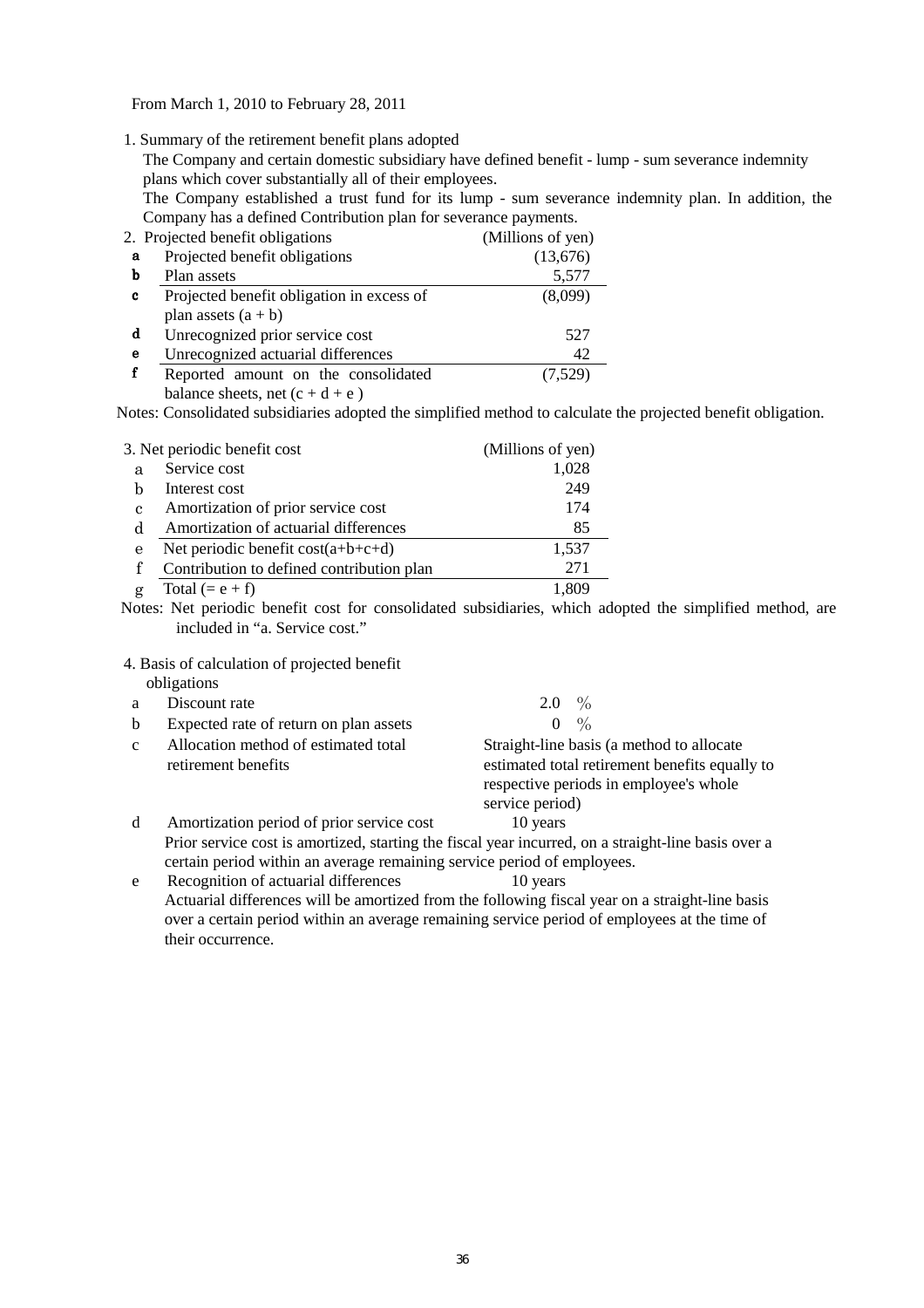### **Notes to Accounting for income taxes**

1. Deferred tax assets and liabilities were described as follows:

|                                                 |                         | (Millions of yen)       |
|-------------------------------------------------|-------------------------|-------------------------|
|                                                 | As of February 28, 2010 | As of February 28, 2011 |
| Deferred tax assets                             |                         |                         |
| Enterprise taxes payable                        | 906                     | 935                     |
| Accrued employees' bonuses                      | 1,135                   | 1,562                   |
| Excess of depreciation                          | 5,371                   | 6,832                   |
| Excess of amortization of<br>software           | 919                     | 788                     |
| Allowance for employees'<br>retirement benefits | 4,797                   | 5,333                   |
| Allowance for doubtful accounts                 | 5,807                   | 3,377                   |
| Impairment loss                                 | 2,396                   | 3,288                   |
| Tax loss carryforward                           | 1,523                   | 5,421                   |
| Loss on replacement of<br>computer system       | 412                     |                         |
| Other                                           | 3,668                   | 3,302                   |
| Subtotal of deferred tax assets                 | 26,937                  | 30,842                  |
| Valuation allowances                            | (7,076)                 | (10, 304)               |
| Total deferred tax assets                       | 19,861                  | 20,537                  |
| Affiliates' stock (paid-in capital<br>decrease) |                         | (2,340)                 |
| Total deferred tax liabilities                  |                         | (2,340)                 |
| Deferred tax assets-net                         |                         | 18,197                  |

2. The difference between the normal effective statutory tax rate and the actual effective tax rate for previous fiscal year is reconciled as follows:

| (As of February 28, 2010)                                   |           |
|-------------------------------------------------------------|-----------|
| The reconciliation between the statutory tax rate           | 40.7%     |
| (Adjustments)                                               | 20.5%     |
| Increase of Valuation allowances                            | $(5.8\%)$ |
| Tax loss carryforward                                       | 1.3%      |
| Residents' tax                                              | 0.6%      |
| Permanent difference in entertainment expenses              | 0.4%      |
| the effective tax rate for previous and current fiscal year | 57.7%     |
|                                                             |           |

(As of February 28, 2011)

The reconciliation between the statutory tax rate and the effective tax rate for previous and current fiscal year has not been disclosed because the difference is less than 5% of the statutory tax rate.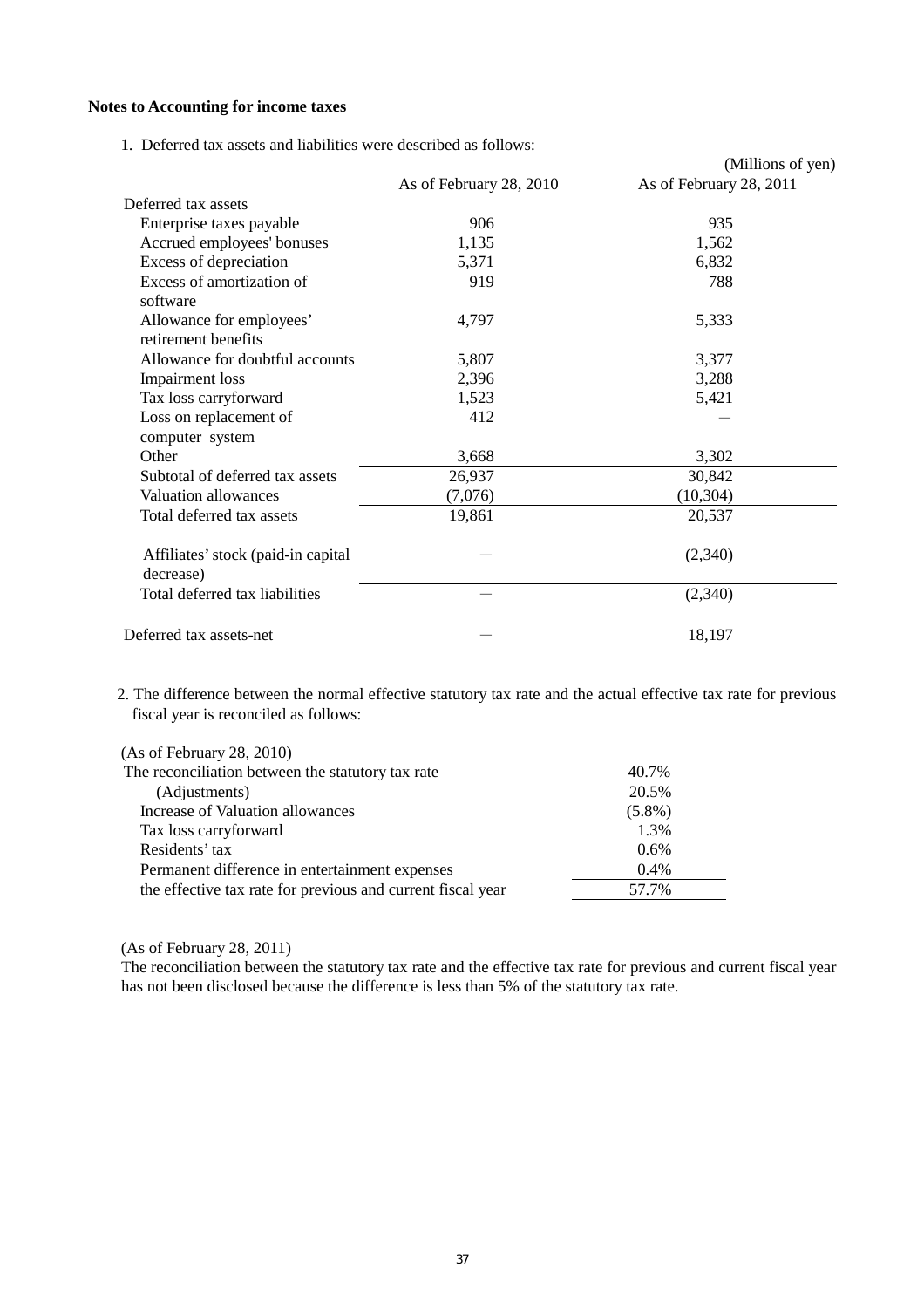(Business Combinations-Related)

Previous period (From March 1, 2009 to February 28, 2010)

Details have been omitted due to immateriality.

Current period (From March 1, 2010 to February 28, 2011)

Transactions under common control

1. Ninety-nine Plus Inc. has been consolidated as a wholly-owned subsidiary of LAWSON through a share exchange.

(1) Name and content of the business of the combined company or combined business, date of the business combination, legal form of the business combination, name of the company after combination, and a summary of transactions including the objective of transactions

(i) Name and content of the business of the combined company

Name: Ninety-nine Plus Inc.

Content of business: Single-price Store LAWSON STORE 100, direct management of SHOP99 and roll out of the franchise chain

(ii) Date of the business combination

July 1, 2010

(iii) Legal form of the business combination

Share exchange between LAWSON as the sole parent company and Ninety-nine Plus Inc. as a wholly-owned subsidiary (hereinafter, "this share exchange")

(iv) Name of the company after combination

There has been no change in the name of the combined company.

(v) Summary of transactions including objective of transactions

Amid increasingly fierce competition in the store opening and product development areas in the convenience store industry, it has become inevitable for medium- to long-term growth to open more stores in the optimal format based on the area strategy and provide products to protect life which exceed customers' expectation more promptly than ever in order to sustain and expand the franchise commission from franchised stores. To achieve this, LAWSON conducted this share exchange with the belief that it is the best policy to reinforce the competitiveness of the LAWSON Group as a whole by establishing a system that will enable functional decision-making, the further unification of both companies, sharing know-how, and further enhancing the collaborative structure to improve productivity with effective utilization of the Group's operational capital.

(2) Summary of accounting treatment

This share exchange has been treated as a transaction under common control pursuant to the "Accounting Standard for Business Combinations" (ASBJ Statement No. 21 announced on December 26, 2008) and the Guidance on Accounting Standard for Business Combinations and Accounting Standards for Business Divestitures (ASBJ Guidance No. 10 effective on December 26, 2008).

(3) Matters relating to the acquisition of additional shares in the subsidiary

(i) Details of acquisition cost

Equivalent value of the acquisition: 5,069 million yen

Cost directly incurred for the acquisition: 108 million yen

--------------------------------------------

Acquisition cost: 5,177 million yen

(ii) Exchange ratio by type of stock

Thirty three shares in LAWSON's common stock have been allocated per one share of Ninety-nine Plus Inc.'s common stock.

(iii) Method of calculating the share exchange ratio

In order to ensure fairness and validity of the share exchange ratio in this transaction, LAWSON and Ninetynine Plus Inc. requested Mitsubishi UFJ Securities Co., Ltd. and Ernst & Young Transaction Advisory Services Co., Ltd. separately to calculate the exchange ratio. The above ratio was decided based on the results of the calculation and discussions between both parties.

(iv) Number of allocated shares and valuation amount

Number of allocated shares: 1,314,951 shares

Valuation amount: 5,069 million yen

(4)Amount of goodwill carryforwards, causes of goodwill carryforwards, and amortization method and amortization period

(i) Amount of goodwill carryforwards

2,324 million yen

(ii) Causes of goodwill carryforwards

Difference between the increase in equity of the combined company held by LAWSON and the acquisition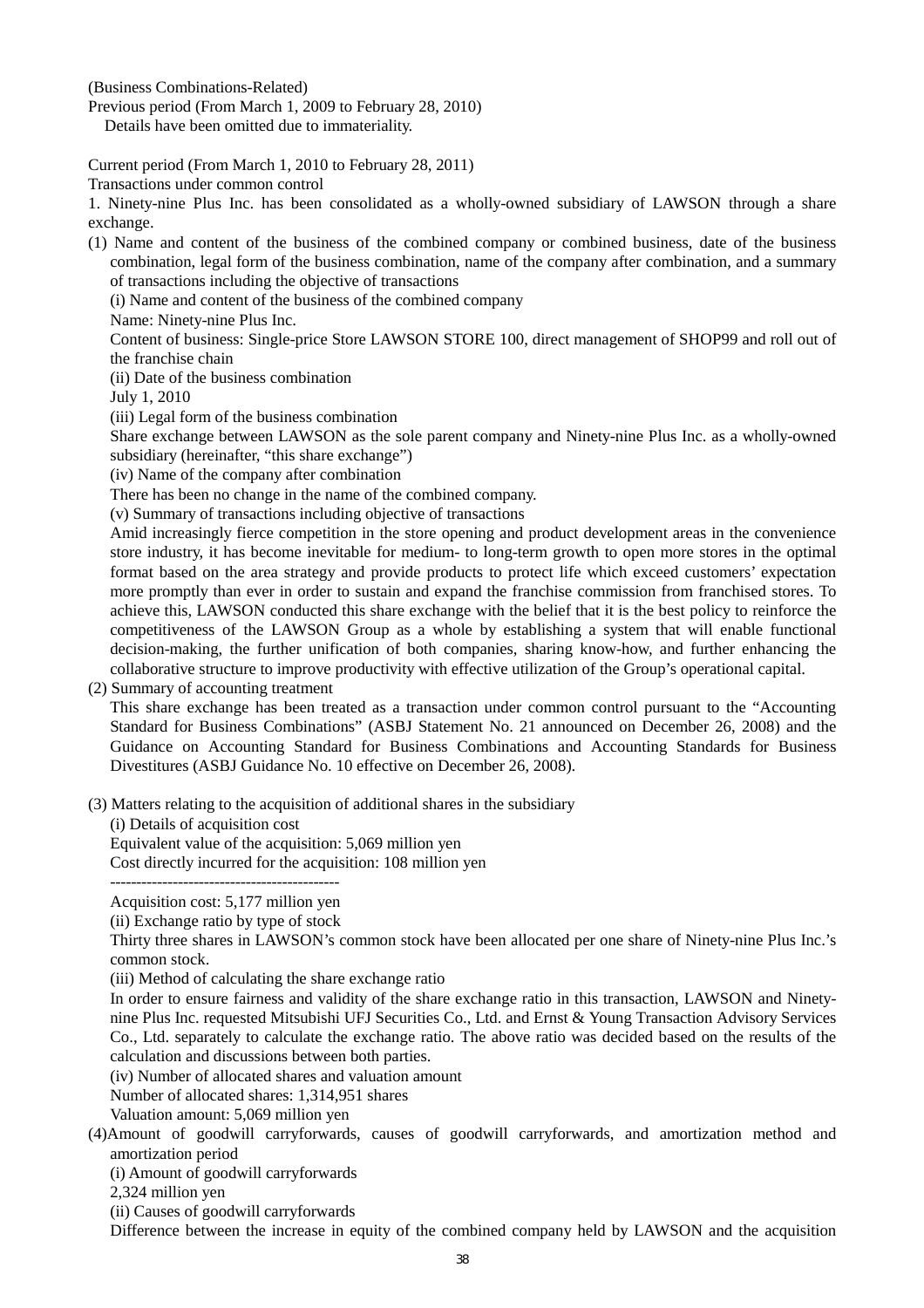cost (iii) Amortization method and amortization period Amortized equally over 20 years

- 2. LAWSON ENTERMEDIA, INC. has been consolidated as a wholly-owned subsidiary of LAWSON through a share exchange.
- (1) Name and content of the business of the combined company or combined business, date of the business combination, legal form of the business combination, name of the company after combination, and a summary of transactions including the objective of transactions
	- (i) Name and content of business of combined company

Name: LAWSON ENTERMEDIA, INC.

Content of business: Ticket sales, E-Commerce, advertising, Web marketing, and other information distribution and management business, etc.

(ii) Date of the business combination

July 1, 2010

(iii) Legal form of the business combination

Share exchange between LAWSON as the sole parent company and LAWSON ENTERMEDIA, INC. as a wholly-owned subsidiary (hereinafter, "this share exchange")

(iv) Name of the company after combination

There has been no change in the name of the combined company.

(v) Summary of transactions including objective of transactions

As entertainment is seen as more attractive as content and recognition of the influence of entertainment in attracting customers to the stores increases in the convenience store industry, movement in competitors including business alliances and capital alliances with ticket sales agencies has become marked since last year. This share exchange was conducted as a result of LAWSON's belief that the acquisition of LAWSON ENTERMEDIA, INC. as a wholly-owned subsidiary of LAWSON will lead to improved operational efficiency through unified organizational management, prompt decision-making and redeployment of management resources while leveraging the strengths of LAWSON ENTERMEDIA, and that this will ultimately contribute to reinforcing the LAWSON Group's competitiveness and enhancing the corporate value.

### (2) Summary of accounting treatment

This share exchange has been treated as a transaction under common control pursuant to the "Accounting Standard for Business Combinations" (ASBJ Statement No. 21 announced on December 26, 2008) and the Guidance on Accounting Standard for Business Combinations and Accounting Standards for Business Divestitures (ASBJ Guidance No. 10 effective on December 26, 2008).

(3) Matters relating to the additional acquisition of shares in the subsidiary

(i) Details of acquisition costs

Equivalent value of the acquisition: 1,107 million yen

Costs directly incurred for the acquisition: 142 million yen

--------------------------------------------

Acquisition costs: 1,250 million yen

(ii) Exchange ratio by type of stock

Twenty one shares in LAWSON's common stock have been allocated per one share of LAWSON ENTERMEDIA's common stock.

(iii) Method of calculating the share exchange ratio

In order to ensure fairness and validity in the share exchange ratio for this transaction, LAWSON and Ninetynine Plus Inc. requested Mitsubishi UFJ Securities Co., Ltd. and PricewaterhouseCoopers Co., Ltd. separately to calculate the exchange ratio. The above ratio was decided based on the discussions between both parties and the results of the calculation.

(iv) Number of allocated shares and valuation amount

Number of allocated shares: 287,238 shares

Valuation amount: 1,107 million yen

(4)Amount of goodwill carryforwards, causes of goodwill carryforwards, and amortization method and amortization period

(i) Amount of goodwill carryforwards

1,250 million yen

(ii) Causes of goodwill carryforwards

Revenue surplus to be expected as a result of business expansion and enhanced efficiency of operations

(iii) Amortization method and amortization period

Amortized equally over five years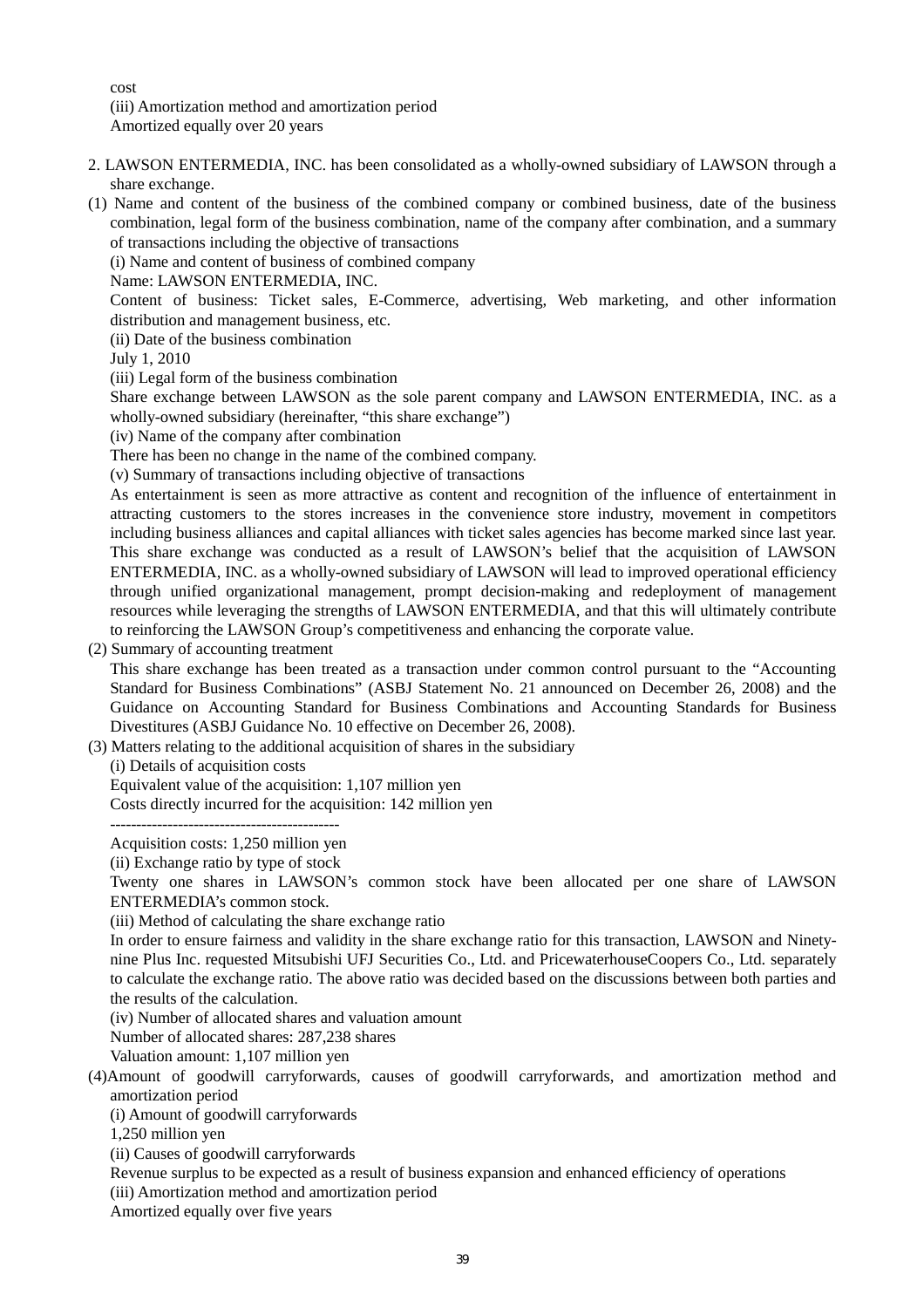### **Segment Information**

1. Business segment information

(From March 1, 2009 to February 28, 2010) (From March 1, 2010 to February 28, 2011) The Company operates mainly the franchised store business and total operating revenue, operating income and total assets of the franchised store business account for more than 90% of the respective consolidated totals at all segments for both current and previous fiscal years, therefore information by industry segment is excluded.

2. Geographic segment information

(From March 1, 2009 to February 28, 2010) The Company has no foreign consolidated subsidiary and branch office for current fiscal year, therefore, geographical segment information is excluded.

(From March 1, 2010 to February 28, 2011) Net sales in Japan account for more than 90% of total net sales at all segments for current fiscal years, therefore geographical segment information is excluded.

## 3. Overseas sales

(From March 1, 2009 to February 28, 2010) (From March 1, 2010 to February 28, 2011) Overseas sales account for less than 10% of consolidated sales at all segments for both current and previous fiscal years, therefore, overseas sales information is excluded.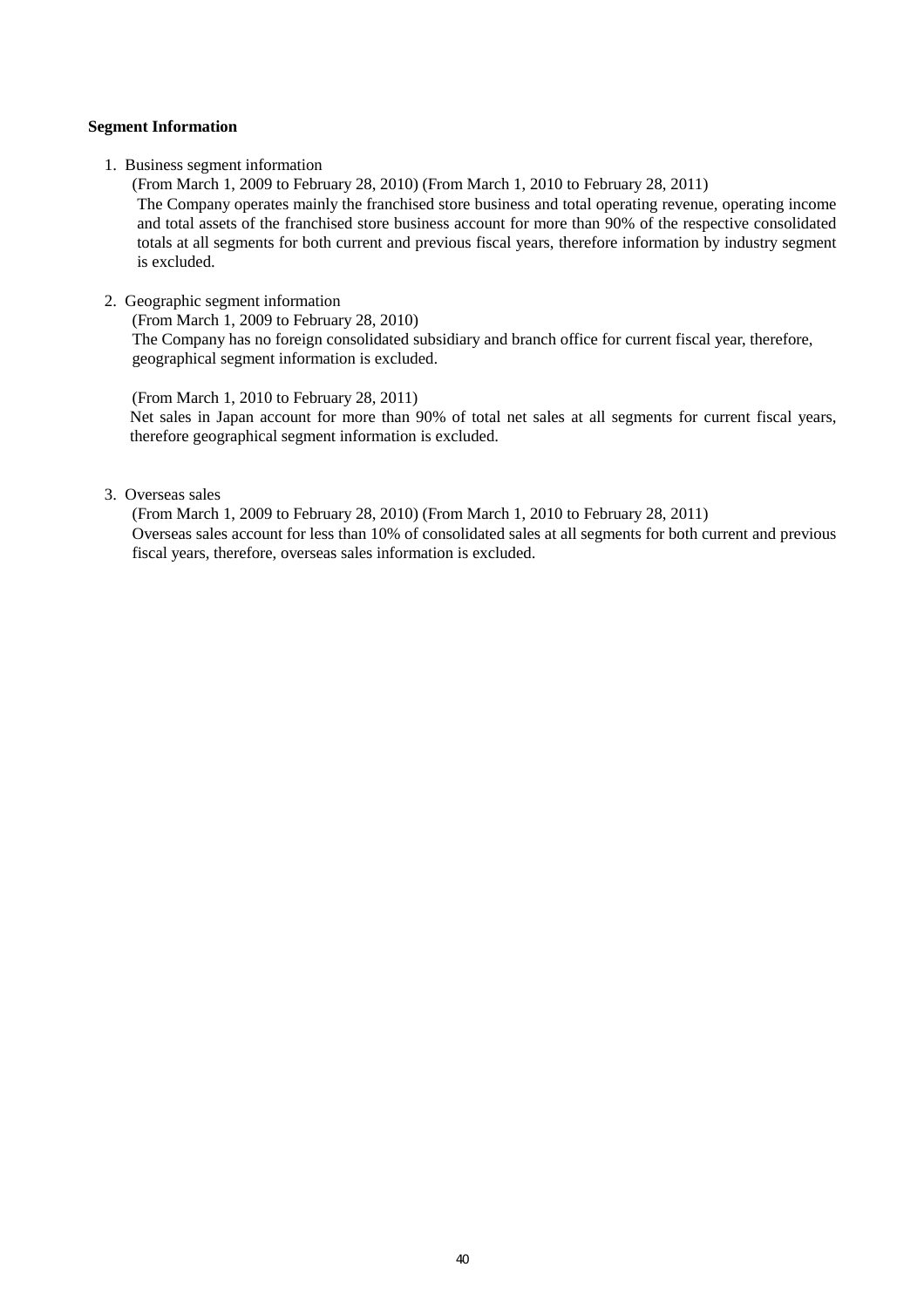## **Related Party Transactions**

## (As of February 28, 2010)

Companies with the Same Parent as the Company Submitting Consolidated Financial Statements and Other Subsidiaries of Affiliates of the Company Submitting Consolidated Financial Statements

| Attribute               | Company<br>name                              | Location              | Capital<br>stock<br>(Millions<br>of yen) | <b>Business</b><br>line or<br>profession                  | Equity ownership<br>percentage                       | Director's'<br>posts held<br>concurrently | Relationship with the<br>Company<br><b>Business</b><br>relationship | Description<br>of<br>transactions                      | Transaction<br>amount<br>(Millions of<br>yen) | Account<br>item                                                  | Ending<br>balance<br>(Millions of<br>yen) |
|-------------------------|----------------------------------------------|-----------------------|------------------------------------------|-----------------------------------------------------------|------------------------------------------------------|-------------------------------------------|---------------------------------------------------------------------|--------------------------------------------------------|-----------------------------------------------|------------------------------------------------------------------|-------------------------------------------|
| Affiliated<br>companies | RYOSHOKOta-ku,<br>U<br><b>LIMITED</b>        | Tokyo                 | 10,630                                   | Sales of<br>processed<br>foods                            | (Ownership)<br>Direct 0.3%<br>Indirect -             | $\equiv$                                  | Vendor                                                              | Purchases<br>for the<br>Company-<br>operated<br>stores | 4,893                                         | <b>Accounts</b><br>payable-<br>trade                             | 284                                       |
|                         |                                              |                       |                                          |                                                           |                                                      |                                           |                                                                     | (Purchases<br>for the<br>franchised<br>stores)         | (81.065)                                      | <b>Accounts</b><br>payable-<br>trade for<br>franchised<br>stores | 5.525                                     |
|                         | Food<br>Service<br><b>Network</b><br>Co.,Ltd | Chuo<br>-ku,<br>Tokyo | 2,000                                    | Sales of fast<br>foods and<br>daily<br>delivered<br>foods | (Ownership)<br>Direct -<br>Indirect -                | $\equiv$                                  | Vendor                                                              | Purchases<br>for the<br>Company-<br>operated<br>stores | 13,127                                        | <b>Accounts</b><br>payable-<br>trade                             | 822                                       |
|                         |                                              |                       |                                          |                                                           |                                                      |                                           |                                                                     | (Purchases<br>for the<br>franchised<br>stores)         | (208, 461)                                    | <b>Accounts</b><br>payable-<br>trade for<br>franchised<br>stores | 15,632                                    |
|                         | <b>SAN-ESU</b><br>INC.                       | Adachiku<br>Tokyo     | 2,600                                    | y wholesale<br>business                                   | Confectionar (Ownership)<br>$Direct -$<br>Indirect - |                                           | Vendor                                                              | Purchases<br>for the<br>Company-<br>operated<br>stores | 1,786                                         | Accounts<br>payable-<br>trade                                    | 132                                       |
|                         |                                              |                       |                                          |                                                           |                                                      |                                           |                                                                     | (Purchases<br>for the<br>franchised<br>stores)         | (29, 430)                                     | <b>Accounts</b><br>payable-<br>trade for<br>franchised<br>stores | 2,670                                     |

Transaction conditions and the principles on the decision thereof:

The terms and conditions for purchase transactions are determined as the same as those for other general business transactions, except that regarding the purchases made for the franchised stores, the Company acts as an alternative payer, not as direct party of purchase.

Companies with the Same Parent as the Company Submitting Consolidated Financial Statements and Other Subsidiaries of Affiliates of the Company Submitting Consolidated Financial Statements

|                         |                           |          | Capital                        |                                          |                                               |                                           | Relationship with the<br>Company |                                                        | Transaction                    |                                                           | Ending                          |
|-------------------------|---------------------------|----------|--------------------------------|------------------------------------------|-----------------------------------------------|-------------------------------------------|----------------------------------|--------------------------------------------------------|--------------------------------|-----------------------------------------------------------|---------------------------------|
| Attribute               | Company<br>name           | Location | stock<br>(Millions)<br>of yen) | <b>Business</b><br>line or<br>profession | Equity ownership<br>percentage                | Director's'<br>posts held<br>concurrently | <b>Business</b><br>relationship  | Description<br>of<br>transactions                      | amount<br>(Millions of<br>yen) | Account<br>item                                           | balance<br>(Millions of<br>yen) |
| Affiliated<br>companies | RYOSHOKOta-ku.<br>LIMITED | Tokyo    | 10,630                         | Sales of<br>processed<br>foods           | (Ownership)<br>Direct<br>0.3%<br>Indirect $-$ |                                           | Vendor                           | Purchases<br>for the<br>Company-<br>operated<br>stores | 61,444                         | Accounts<br>payable-<br>trade                             | 4,056                           |
|                         |                           |          |                                |                                          |                                               |                                           |                                  | (Purchases)<br>for the<br>franchised<br>stores)        | 11,125                         | Accounts<br>payable-<br>trade for<br>franchised<br>stores | 496                             |

Transaction conditions and the principles on the decision thereof:

The terms and conditions for purchase transactions are determined as the same as those for other general business transactions, except that regarding the purchases made for the franchised stores, consolidated subsidiary acts as an alternative payer, not as direct party of purchase.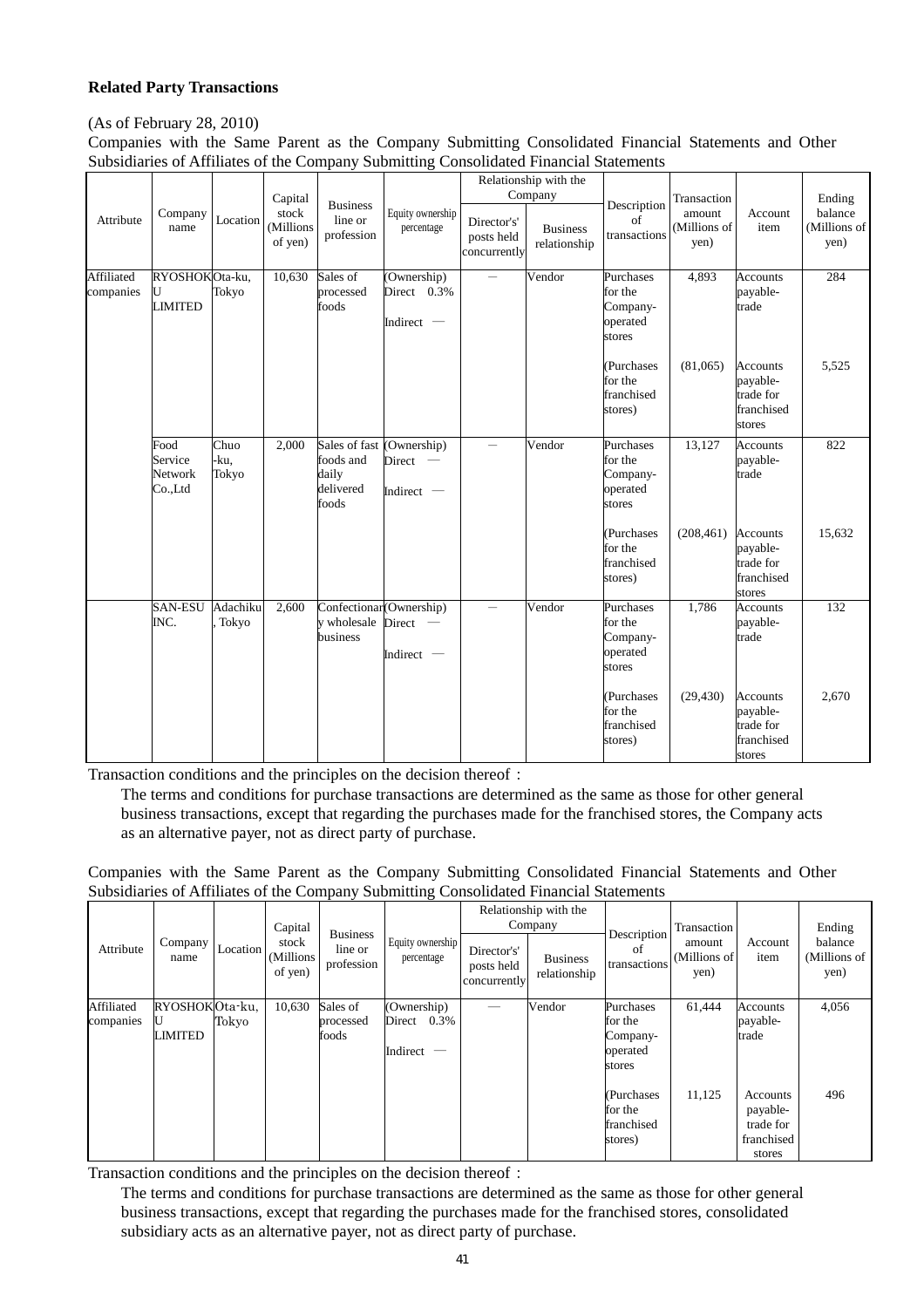## (As of February 28, 2011)

Companies with the Same Parent as the Company Submitting Consolidated Financial Statements and Other Subsidiaries of Affiliates of the Company Submitting Consolidated Financial Statements

| Attribute               | Company<br>name                       | Location              | Capital<br>stock<br>(Millions<br>of yen) | <b>Business</b><br>line or<br>profession                  | Equity ownership<br>percentage             | Director's'<br>posts held<br>concurrently | Relationship with the<br>Company<br><b>Business</b><br>relationship | Description<br>of<br>transactions                      | Transaction<br>amount<br>(Millions of<br>yen) | Account<br>item                                           | Ending<br>balance<br>(Millions of<br>yen) |
|-------------------------|---------------------------------------|-----------------------|------------------------------------------|-----------------------------------------------------------|--------------------------------------------|-------------------------------------------|---------------------------------------------------------------------|--------------------------------------------------------|-----------------------------------------------|-----------------------------------------------------------|-------------------------------------------|
| Affiliated<br>companies | RYOSHOKOta-ku,<br>U<br><b>LIMITED</b> | Tokyo                 | 10,630                                   | Sales of<br>processed<br>foods                            | Ownership)<br>Direct $0.3\%$<br>Indirect - | $\overline{\phantom{0}}$                  | Vendor                                                              | Purchases<br>for the<br>Company-<br>operated<br>stores | 3,285                                         | <b>Accounts</b><br>payable-<br>trade                      | 210                                       |
|                         |                                       |                       |                                          |                                                           |                                            |                                           |                                                                     | (Purchases<br>for the<br>franchised<br>stores)         | (74,708)                                      | Accounts<br>payable-<br>trade for<br>franchised<br>stores | 5,348                                     |
|                         | Food<br>Service<br>Network<br>Co.,Ltd | Chuo<br>-ku,<br>Tokyo | 2,000                                    | Sales of fast<br>foods and<br>daily<br>delivered<br>foods | (Ownership)<br>Direct<br>Indirect -        |                                           | Vendor                                                              | Purchases<br>for the<br>Company-<br>operated<br>stores | 10,229                                        | <b>Accounts</b><br>payable-<br>trade                      | 732                                       |
|                         |                                       |                       |                                          |                                                           |                                            |                                           |                                                                     | (Purchases)<br>for the<br>franchised<br>stores)        | (227, 351)                                    | Accounts<br>payable-<br>trade for<br>franchised<br>stores | 19,387                                    |

Transaction conditions and the principles on the decision thereof:

The terms and conditions for purchase transactions are determined as the same as those for other general business transactions, except that regarding the purchases made for the franchised stores, the Company acts as an alternative payer, not as direct party of purchase.

| Attribute               | Company<br>name                  | Location | Capital<br>stock<br>(Millions<br>of yen) | <b>Business</b><br>line or<br>profession | ∘<br>Equity ownership<br>percentage           | Director's'<br>posts held<br>concurrently | Relationship with the<br>Company<br><b>Business</b><br>relationship | Description<br>of<br>transactions                      | Transaction<br>amount<br>(Millions of<br>yen) | Account<br>item                                           | Ending<br>balance<br>(Millions of<br>yen) |
|-------------------------|----------------------------------|----------|------------------------------------------|------------------------------------------|-----------------------------------------------|-------------------------------------------|---------------------------------------------------------------------|--------------------------------------------------------|-----------------------------------------------|-----------------------------------------------------------|-------------------------------------------|
| Affiliated<br>companies | RYOSHOKOta-ku,<br><b>LIMITED</b> | Tokyo    | 10,630                                   | Sales of<br>processed<br>foods           | (Ownership)<br>0.3%<br>Direct<br>Indirect $-$ |                                           | Vendor                                                              | Purchases<br>for the<br>Company-<br>operated<br>stores | 49,976                                        | Accounts<br>payable-<br>trade                             | 3,760                                     |
|                         |                                  |          |                                          |                                          |                                               |                                           |                                                                     | (Purchases)<br>for the<br>franchised<br>stores)        | (9,347)                                       | Accounts<br>payable-<br>trade for<br>franchised<br>stores | 1,241                                     |

### Companies with the Same Parent as the Company Submitting Consolidated Financial Statements and Other Subsidiaries of Affiliates of the Company Submitting Consolidated Financial Statements

Transaction conditions and the principles on the decision thereof:

The terms and conditions for purchase transactions are determined as the same as those for other general business transactions, except that regarding the purchases made for the franchised stores, consolidated subsidiary acts as an alternative payer, not as direct party of purchase.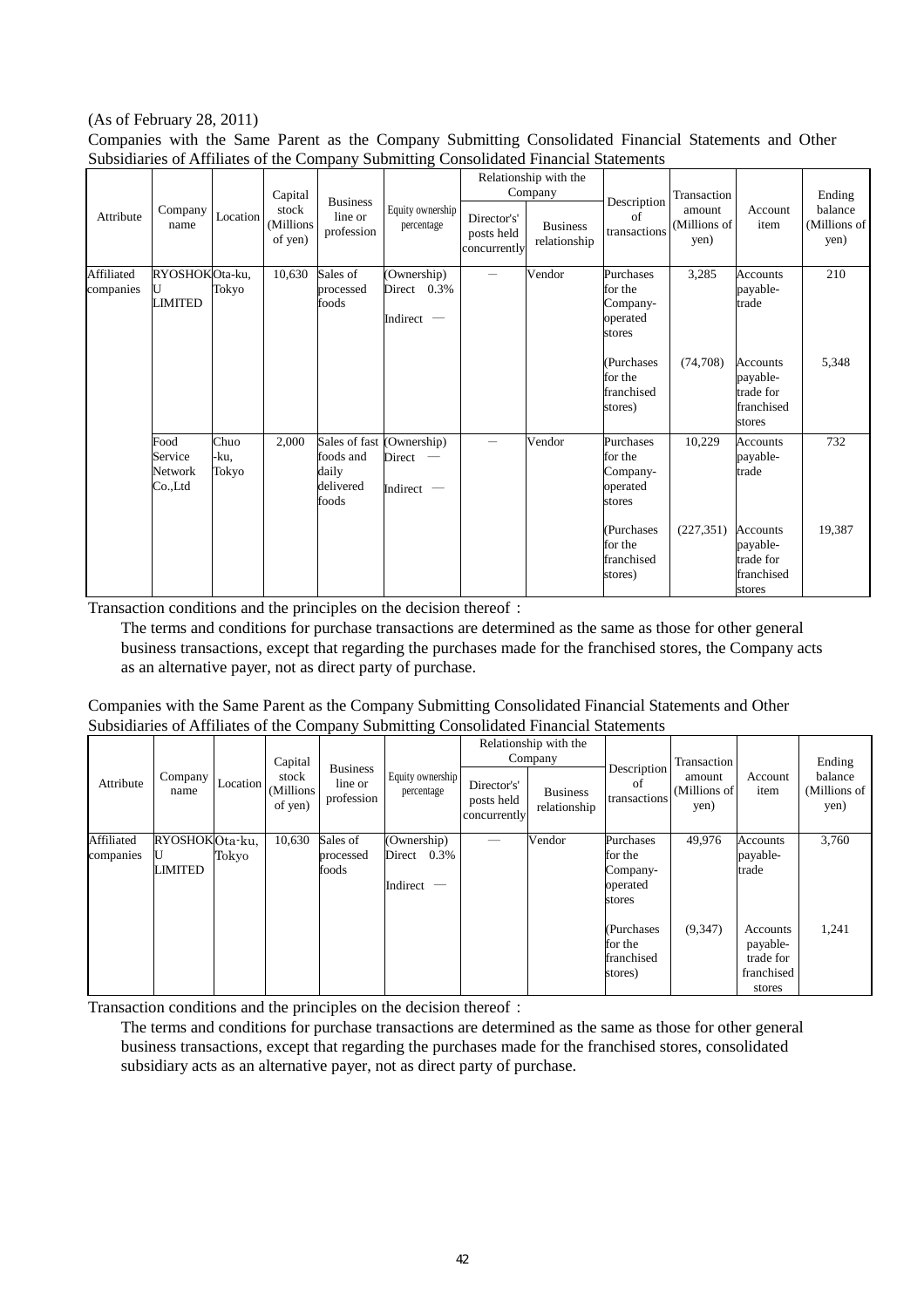### **Notes regarding significant subsequent events**

As a result of the earthquake off the pacific coast of Tohoku, which occurred on March 11, 2011, some of the LAWSON Group stores in the Tohoku region and the Kanto region including Ibaragi Prefecture have been affected. Some of their merchandise and fittings fell, tipped over or broke and buildings have been damaged or suffered from power outages. Some of the stores, mainly in Iwate and Miyagi Prefectures, remained closed or opening hours were shortened. In addition, due to the influence of the planned power outages mainly in the Kanto region, opening hours have been shortened for some stores and there has been a delay in the delivery of goods. The extent of the damage to the Company caused by this earthquake is currently being studied. The influence on the Company's operational activities, etc., the outlook for recovery and the amount of damage including the cost of repairs are not yet clear.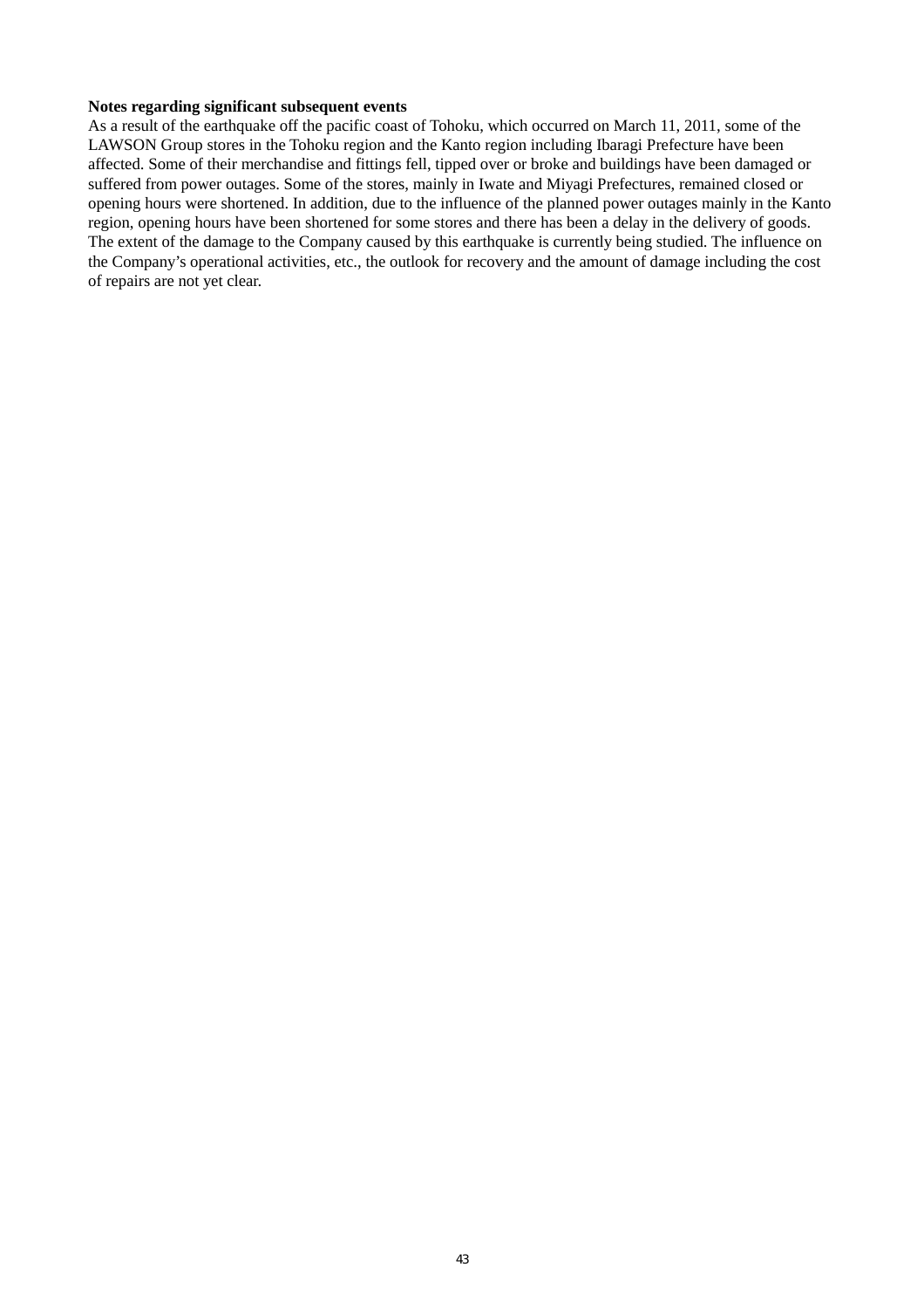# **5. Non-Consolidated Financial Statements etc.**

| (1) Non-Consolidated Balance Sheets (Unaudited) |  |
|-------------------------------------------------|--|
|-------------------------------------------------|--|

| As of February 28, 2010 and February 28, 2011               |                   | (Millions of yen) |
|-------------------------------------------------------------|-------------------|-------------------|
|                                                             | February 28, 2010 | February 28, 2011 |
| <b>Current assets:</b>                                      |                   |                   |
| Cash and bank deposits                                      | 53,862            | 68,743            |
| Accounts receivable—due from franchised stores              | 20,767            | 15,661            |
| Marketable securities                                       | 2,500             | 2,999             |
| Merchandise inventories                                     | 1,063             | 862               |
| Prepaid expenses                                            | 6,339             | 6,599             |
| Accounts receivable—other                                   | 21,484            | 23,641            |
| Deferred tax assets                                         | 3,188             | 3,344             |
| Other                                                       | 2,280             | 1,459             |
| Allowance for doubtful accounts                             | (74)              | (77)              |
| <b>Total current assets</b>                                 | 111,412           | 123,234           |
| <b>Fixed assets:</b>                                        |                   |                   |
| Property and store equipment;                               |                   |                   |
| <b>Buildings</b>                                            | 140,995           | 146,815           |
| Accumulated depreciation                                    | (63, 151)         | (68, 710)         |
| Buildings $-net$                                            | 77,843            | 78,104            |
| <b>Structures</b>                                           | 32,306            | 33,709            |
|                                                             |                   |                   |
| Accumulated depreciation                                    | (20, 337)         | (22, 492)         |
| Structures-net                                              | 11,968            | 11,216            |
| Vehicles, tools, furniture and fixtures                     | 53,653            | 53,619            |
| Accumulated depreciation                                    | (41, 944)         | (42, 656)         |
| Vehicles, tools, furniture and fixtures – net               | 11,708            | 10,962            |
| Land                                                        | 6,526             | 6,609             |
| Lease assets                                                | 27,057            | 41,140            |
| Accumulated depreciation                                    | (1,880)           | (7,063)           |
| Lease $asserts$ - net                                       | 25,177            | 34,076            |
| Construction in progress                                    | 603               | 643               |
| <b>Subtotal</b>                                             | 133,828           | 141,614           |
| Intangible fixed assets;                                    |                   |                   |
| Goodwill                                                    | 786               | 1,163             |
| Right of leasehold                                          | 83                | 84                |
| Right of trademark                                          | 81                | 85                |
| Right of telephone                                          | 291               | 288               |
| Software                                                    | 23,226            | 21,627            |
| Software in progress                                        | 3,336             | 4,674             |
| Other                                                       | 2                 | 2                 |
| <b>Subtotal</b>                                             | 27,807            | 27,925            |
| <b>Investments and Other;</b>                               |                   |                   |
| <b>Investments in Securities</b>                            | 294               | 438               |
| Stocks of subsidiaries and affiliates                       | 18,301            | 16,656            |
| Investments in affiliated limited                           | 438               | 924               |
| Long-term loans receivable                                  | 29,670            | 31,756            |
| Long-term loans receivable from subsidiaries and affiliates |                   | 8,100             |
| Long-term prepaid expenses                                  | 5,201             | 5,252             |
| Lease deposits                                              | 79,338            | 77,164            |
| Deferred tax assets                                         | 14,424            | 11,693            |
| Other                                                       | 1,705             | 1,662             |
| Allowance for doubtful accounts                             | (1,979)           | (1,601)           |
| <b>Subtotal</b>                                             | 147,395           | 152,046           |
| <b>Total fixed assets</b>                                   | 309,031           | 321,586           |
| <b>Total assets</b>                                         | 420,444           | 444,821           |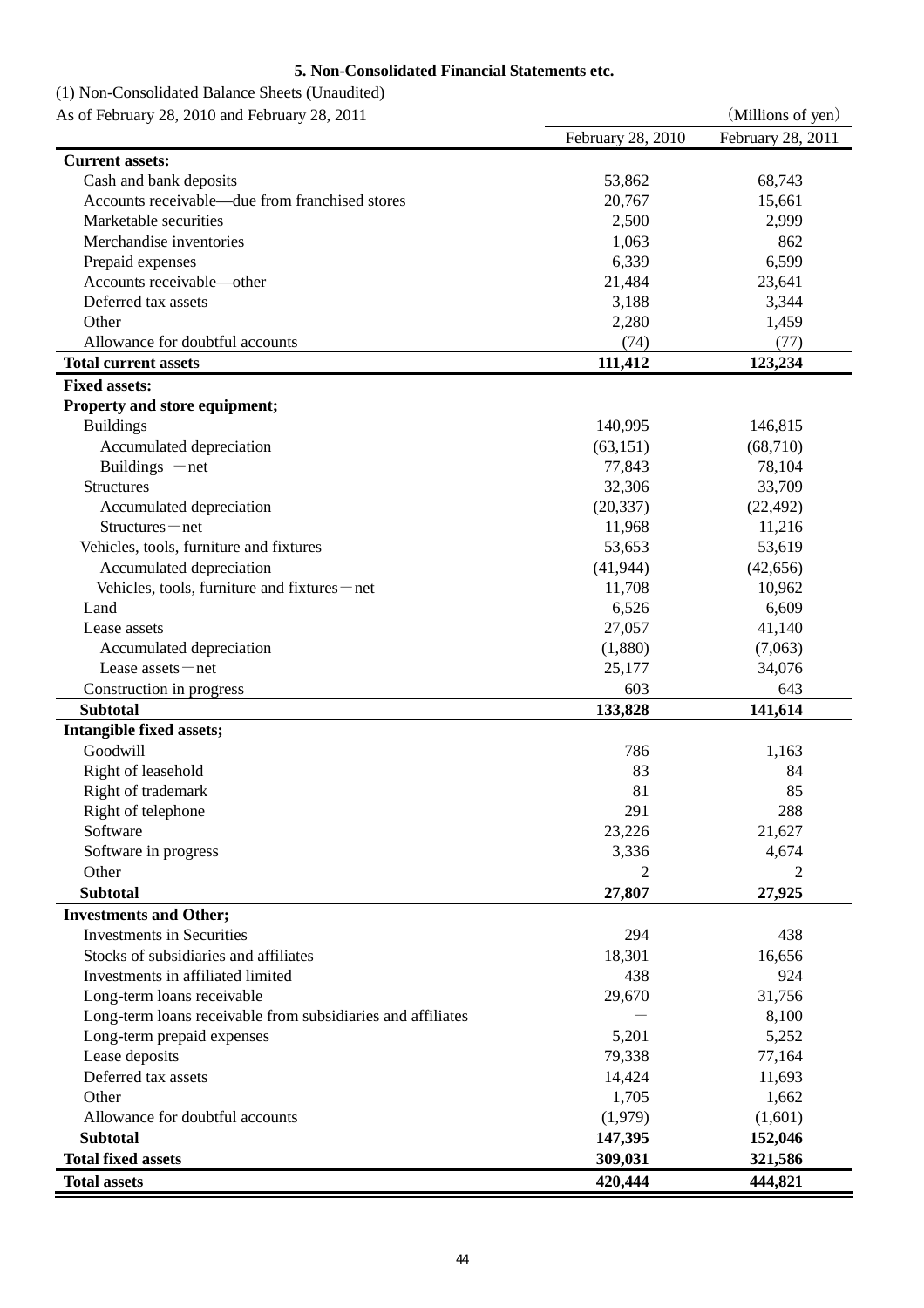|                                                         |                   | (Millions of yen) |
|---------------------------------------------------------|-------------------|-------------------|
|                                                         | February 28, 2010 | February 28, 2011 |
| <b>Current liabilities:</b>                             |                   |                   |
| Accounts payable -trade                                 | 2,505             | 1,907             |
| Accounts payable - trade for franchised stores          | 61,765            | 65,725            |
| Accounts payable — due to franchised stores             | 905               | 1,171             |
| Short-term loans payable to subsidiaries and affiliates |                   | 5,870             |
| Lease obligations                                       | 3,751             | 5,893             |
| Accounts payable — other                                | 17,207            | 13,396            |
| Accounts payable — other for franchised stores          | 295               | 138               |
| Income taxes payable                                    | 8,812             | 9,738             |
| Consumption taxes payable                               |                   | 2,635             |
| Accrued expenses                                        | 1,778             | 1,821             |
| Deposits received                                       | 55,999            | 52,548            |
| Accrued employees' bonuses                              | 2,629             | 3,610             |
| Provision for use of points granted                     | 2,095             | 925               |
| Other                                                   | 17                | 14                |
| <b>Total Current liabilities</b>                        | 157,764           | 165,398           |
| <b>Long-term Liabilities;</b>                           |                   |                   |
| Long-term lease obligations                             | 16,298            | 22,612            |
| Allowance for employees' retirement benefits            | 6,095             | 7,036             |
| Allowance for retirement benefits to executive officers | 201               | 212               |
| and corporate auditors                                  |                   |                   |
| Deposits received from franchisees and lessees          | 38,735            | 37,240            |
| Accumulated impairment loss on long-term leased assets  | 452               | 562               |
| Other                                                   | 390               | 310               |
| <b>Total Long-term Liabilities</b>                      | 62,173            | 67,974            |
| <b>Total Liabilities</b>                                | 219,937           | 233,372           |
| Owners' equity;                                         |                   |                   |
| Common stock                                            | 58,506            | 58,506            |
| Capital surplus                                         |                   |                   |
| Additional paid-in capital                              | 41,520            | 47,696            |
| Total capital surplus                                   | 41,520            | 47,696            |
| Retained earnings                                       |                   |                   |
| Legal reserve                                           | 727               | 727               |
| Other legal reserve                                     |                   |                   |
| General reserve                                         | 50,000            | 50,000            |
| Earned surplus brought forward                          | 51,762            | 56,455            |
| Total retained earnings                                 | 102,490           | 107,182           |
| Treasury stock                                          | (1,713)           | (1,693)           |
| <b>Total Owners' equity</b>                             | 200,803           | 211,692           |
| Valuation and translation adjustments;                  |                   |                   |
| Net unrealized gain on available-for-sale securities    |                   |                   |
| Land revaluation difference                             | (8)               | (14)              |
|                                                         | (634)<br>(643)    | (634)             |
| Valuation and translation adjustments                   |                   | (648)             |
| <b>Stock acquisition rights</b>                         | 346               | 405               |
| <b>Total net assets</b>                                 | 200,506           | 211,448           |
| <b>Total Liabilities and net assets</b>                 | 420,444           | 444,821           |

# Non-Consolidated Balance Sheets (Unaudited) - Continued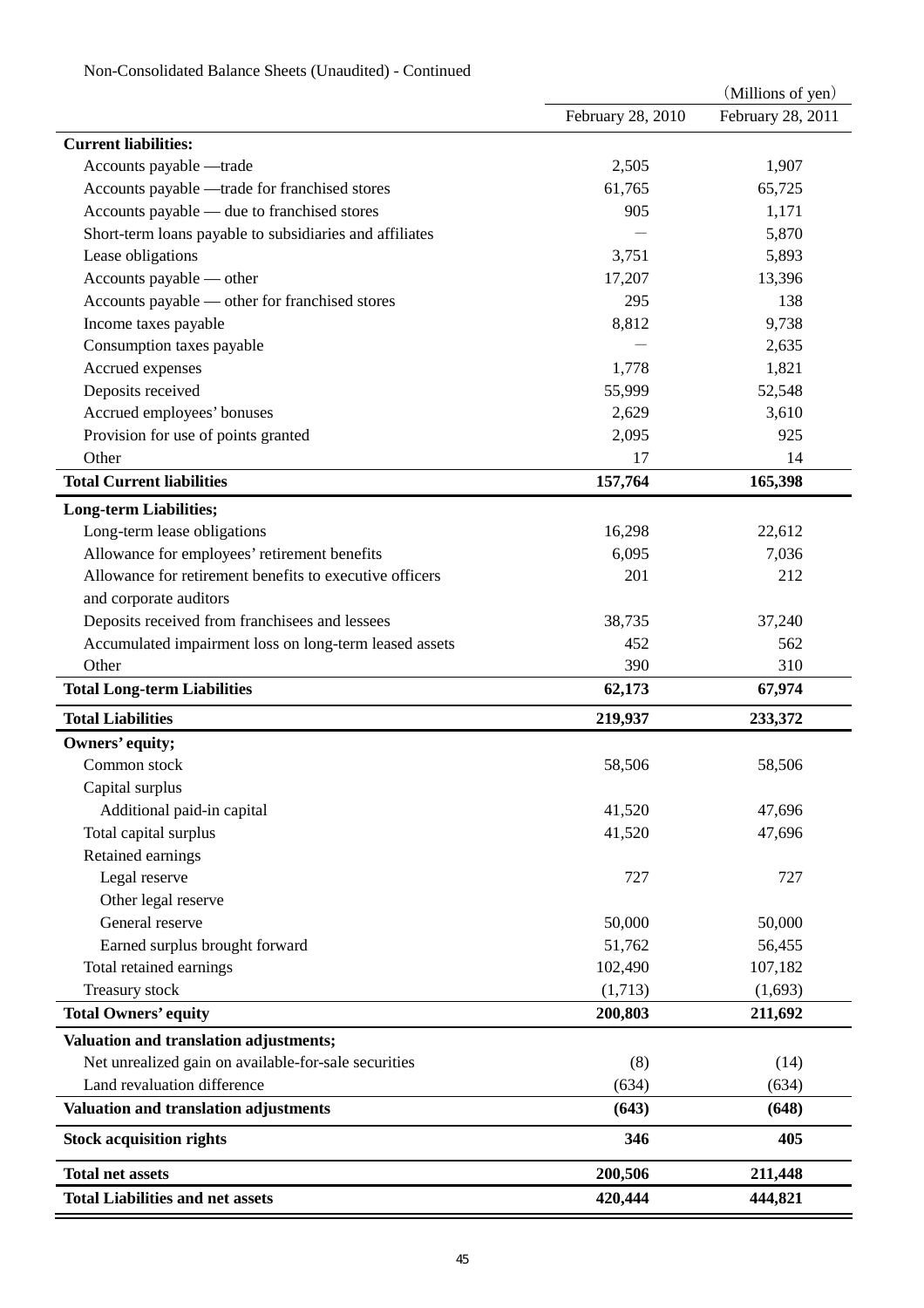# (2) Non-Consolidated Statements of Income (Unaudited)

For the fiscal year ended February 28, 2010 and 2011

|                                                            |                   | (Millions of yen) |
|------------------------------------------------------------|-------------------|-------------------|
|                                                            | February 28, 2010 | February 28, 2011 |
| <b>Total operating revenues</b>                            | 271,513           | 263,209           |
| <b>Net sales</b>                                           | 65,834            | 46,641            |
| Cost of goods sold                                         |                   |                   |
| Inventory at beginning of year                             | 1,484             | 1,063             |
| Purchase amount                                            | 46,625            | 32,852            |
| Total                                                      | 48,109            | 33,915            |
| Inventory at end of year                                   | 1,063             | 862               |
| Cost of goods sold                                         | 47,046            | 33,053            |
| <b>Gross profit on sales</b>                               | 18,788            | 13,587            |
| <b>Operating revenues:</b>                                 |                   |                   |
| Franchise commission from franchised stores                | 183,566           | 193,746           |
| Other                                                      | 22,112            | 22,821            |
| <b>Operating gross profit</b>                              | 224,467           | 230,156           |
| Selling, general and administrative expenses               | 179,469           | 179,945           |
| <b>Operating profit</b>                                    | 44,997            | 50,210            |
| Non - operating income and expenses:                       |                   |                   |
| Non - operating income;                                    | 1,518             | 1,297             |
| Interest received                                          | 621               | 679               |
| Dividends income                                           | 189               | 0                 |
| Compensation income for damage                             | 81                | 64                |
| Compensation income for removal                            | 294               | 177               |
| Other                                                      | 331               | 376               |
| Non - operating expenses;                                  | 1,939             | 2,195             |
| Interest expense                                           | 264               | 768               |
| Loss on cancellation of store lease                        | 1,382             | 1,075             |
| Other                                                      | 292               | 351               |
| <b>Recurring profit</b>                                    | 44,577            | 49,312            |
| <b>Extraordinary gains and losses:</b>                     |                   |                   |
| <b>Extraordinary gains;</b>                                | 1,769             | 75                |
| Gain on sales of fixed assets                              | 33                |                   |
| Gain on sales of investment securities                     |                   | 1                 |
| Gain on sales of subsidiaries and affiliates' stock        | 1,671             | 73                |
| Other                                                      | 64                |                   |
| <b>Extraordinary losses;</b>                               | 7,874             | 7,180             |
| Loss on disposal of fixed assets                           | 3,863             | 2,926             |
| Loss on sales of fixed assets                              | 29                | 1,303             |
| Loss on impairment of long-lived assets                    | 2,867             | 2,410             |
| Loss on valuation of stocks of subsidiaries and affiliates | 174               |                   |
| Other                                                      | 939               | 540               |
| Income before income taxes and minority interests          | 38,471            | 42,206            |
| <b>Income taxes:</b>                                       |                   |                   |
| Income taxes - current                                     | 16,903            | 14,984            |
| Deferred income taxes                                      | 902               | 2,579             |
| Net profit                                                 | 20,665            | 24,643            |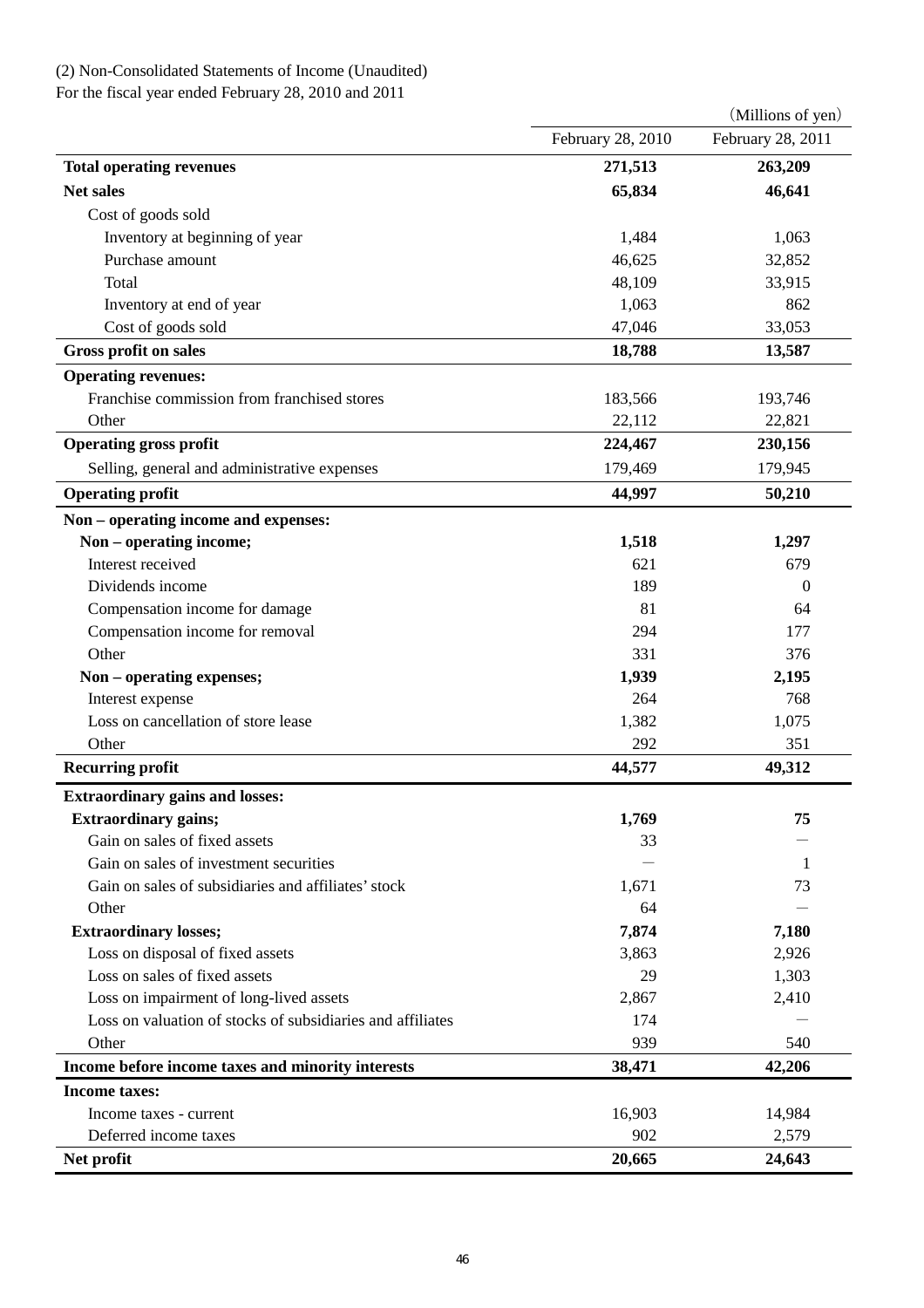|                                                      |                   | (Millions of yen) |
|------------------------------------------------------|-------------------|-------------------|
|                                                      | February 28, 2010 | February 28, 2011 |
| Owners' equity:                                      |                   |                   |
| <b>Common stock and preferred stock</b>              |                   |                   |
| Balance at the end of the previous period            | 58,506            | 58,506            |
| Changes during the current period                    |                   |                   |
| Total changes during the current period              |                   |                   |
| Balance at the end of the current period             | 58,506            | 58,506            |
| Capital surplus common stock and preferred stock     |                   |                   |
| Balance at the end of the previous period            | 41,520            | 41,520            |
| Changes during the current period                    |                   |                   |
| Increase by share exchanges                          |                   | 6,176             |
| Total changes during the current period              |                   | 6,176             |
| Balance at the end of the current period             | 41,520            | 47,696            |
| <b>Total capital surplus</b>                         |                   |                   |
| Balance at the end of the previous period            | 41,520            | 41,520            |
| Changes during the current period                    |                   |                   |
| Increase by share exchanges                          |                   | 6,176             |
| Total changes during the current period              |                   | 6,176             |
| Balance at the end of the current period             | 41,520            | 47,696            |
| <b>Retained earnings</b>                             |                   |                   |
| <b>Legal earnings reserve</b>                        |                   |                   |
| Balance at the end of the previous period            | 727               | 727               |
| Changes during the current period                    |                   |                   |
| Total changes during the current period              |                   |                   |
| Balance at the end of the current period             | 727               | 727               |
| Other earned surplus                                 |                   |                   |
| <b>Special reserve fund</b>                          |                   |                   |
| Balance at the end of the previous period            | 50,000            | 50,000            |
| Changes during the current period                    |                   |                   |
| Total changes during the current period              |                   |                   |
| Balance at the end of the current period             | 50,000            | 50,000            |
| Earned surplus carried forward                       |                   |                   |
| Balance at the end of the previous period            | 47,298            | 51,762            |
| Changes during the current period                    |                   |                   |
| Cash dividends paid                                  | (15,866)          | (16, 422)         |
| Net profit                                           | 20,665            | 24,643            |
| Disposal of treasury stock                           |                   | (0)               |
| Retirement of treasury stock                         |                   | (3,528)           |
| Reversal of land revaluation differences, net of tax | (334)             |                   |
| Total changes during the current period              | 4,464             | 4,692             |
| Balance at the end of the current period             | 51,762            | 56,455            |
| <b>Total retained earnings</b>                       |                   |                   |
| Balance at the end of the previous period            | 98,025            | 102,490           |
| Changes during the current period                    |                   |                   |
| Cash dividends paid                                  | (15,866)          | (16, 422)         |
| Net profit                                           | 20,665            | 24,643            |
| Disposal of treasury stock                           |                   | (0)               |
| Retirement of treasury stock                         |                   | (3,528)           |
| Reversal of land revaluation differences, net of tax | (334)             |                   |
| Total changes during the current period              | 4,464             | 4,692             |
| Balance at the end of the current period             | 102,490           | 107,182           |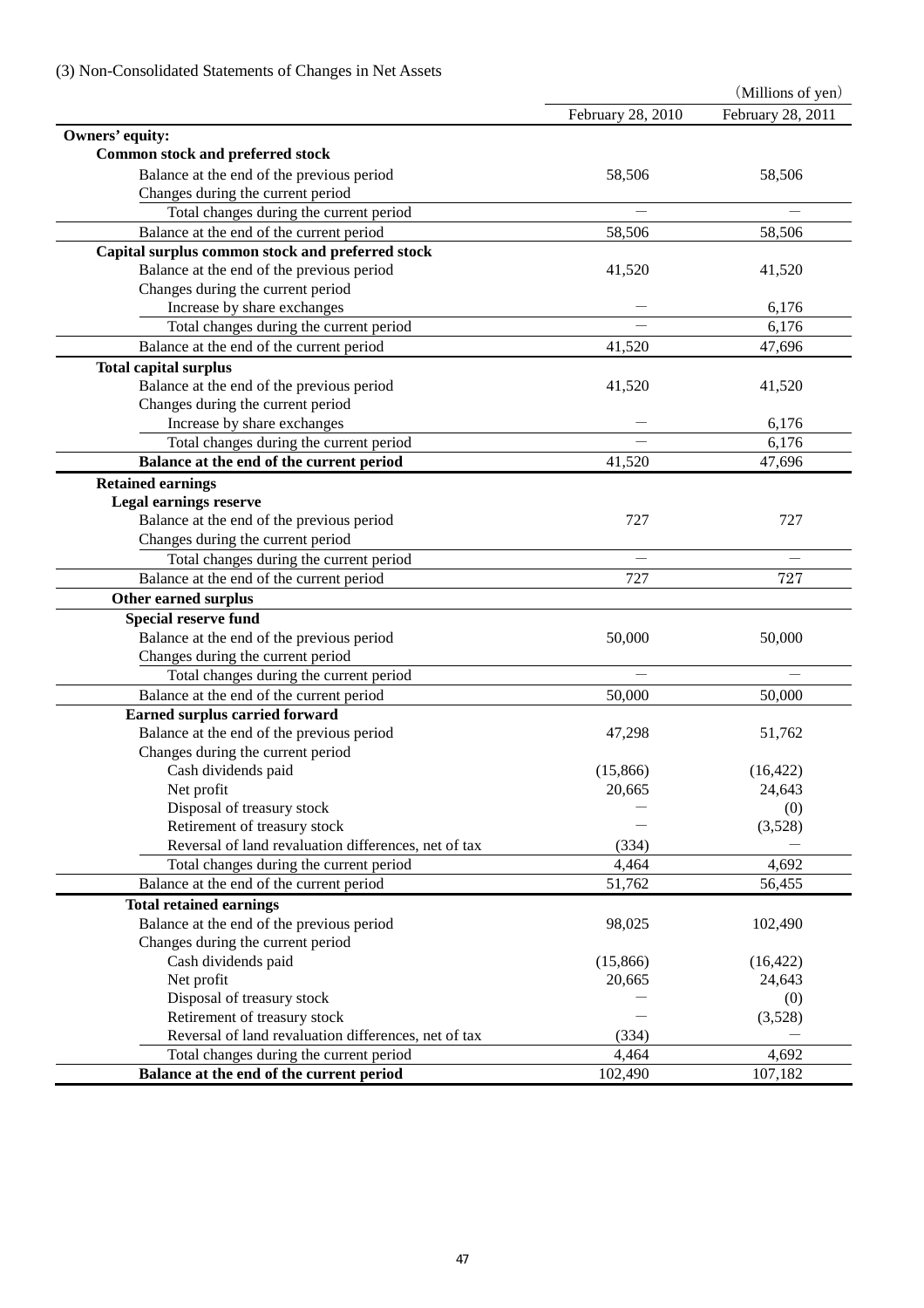|                                                      |                   | (Millions of yen) |
|------------------------------------------------------|-------------------|-------------------|
|                                                      | February 28, 2010 | February 28, 2011 |
| <b>Treasury stock</b>                                |                   |                   |
| Balance at the end of the previous period            | (1,712)           | (1,713)           |
| Changes during the current period                    |                   |                   |
| Purchase of treasury stock                           | (0)               | (3,510)           |
| Disposal of treasury stock                           |                   |                   |
| Retirement of treasury stock                         |                   | 3,528             |
| Total changes during the current period              | (0)               | 19                |
| Balance at the end of the current period             | (1,713)           | (1,693)           |
| Total owners' equity                                 |                   |                   |
|                                                      |                   |                   |
| Balance at the end of the previous period            | 196,339           | 200,803           |
| Changes during the current period                    |                   |                   |
| Increase by share exchanges                          |                   | 6,176             |
| Cash dividends paid                                  | (15,866)          | (16, 422)         |
| Net profit                                           | 20,665            | 24,643            |
| Purchase of treasury stock                           | (0)               | (3,510)           |
| Disposal of treasury stock                           |                   |                   |
| Reversal of land revaluation differences, net of tax | (334)             |                   |
| Total changes during the current period              | 4,463             | 10,888            |
| Balance at the end of the current period             | 200,803           | 211,692           |
| Valuation and translation adjustments:               |                   |                   |
| Unrealized holding gains on securities, net of tax   |                   |                   |
| Balance at the end of the previous period            | (10)              | (8)               |
| Changes during the current period                    |                   |                   |
| Net changes of items other than owners' equity       | 2                 | (5)               |
| Total changes during the current period              | $\overline{2}$    | (5)               |
| Balance at the end of the current period             | (8)               | (14)              |
| Land revaluation difference, net of tax              |                   |                   |
| Balance at the end of the previous period            | (969)             | (634)             |
| Changes during the current period                    |                   |                   |
| Net changes of items other than owners' equity       | 334               |                   |
| Total changes during the current period              | 334               |                   |
| Balance at the end of the current period             | (634)             | (634)             |
|                                                      |                   |                   |
| Total valuation and translation adjustments          |                   |                   |
| Balance at the end of the previous period            | (979)             | (643)             |
| Changes during the current period                    |                   |                   |
| Net changes of items other than owners' equity       | 336               | (5)               |
| Total changes during the current period              | 336               | (5)               |
| Balance at the end of the current period             | (643)             | (648)             |
| <b>Stock acquisition rights</b>                      |                   |                   |
| Balance at the end of the previous period            | 274               | 346               |
| Changes during the current period                    |                   |                   |
| Net changes of items other than owners' equity       | 71                | 59                |
| Total changes during the current period              | 71                | 59                |
| Balance at the end of the current period             | 346               | 405               |
| <b>Total net assets</b>                              |                   |                   |
| Balance at the end of the previous period            | 195,634           | 200,506           |
| Changes during the current period                    |                   |                   |
| Increase by share exchanges                          |                   | 6,176             |
| Cash dividends paid                                  | (15,866)          | (16, 422)         |
| Net profit                                           | 20,665            | 24,643            |
| Purchase of treasury stock                           | (0)               | (3,510)           |
| Disposal of treasury stock                           |                   | 1                 |
| Reversal of land revaluation difference, net of tax  | (334)             |                   |
| Net changes of items other than owner's equity       | 408               | 53                |
| Total changes during the current period              | 4,871             | 10,942            |
| Balance at the end of the current period             | 200,506           | 211,448           |
|                                                      |                   |                   |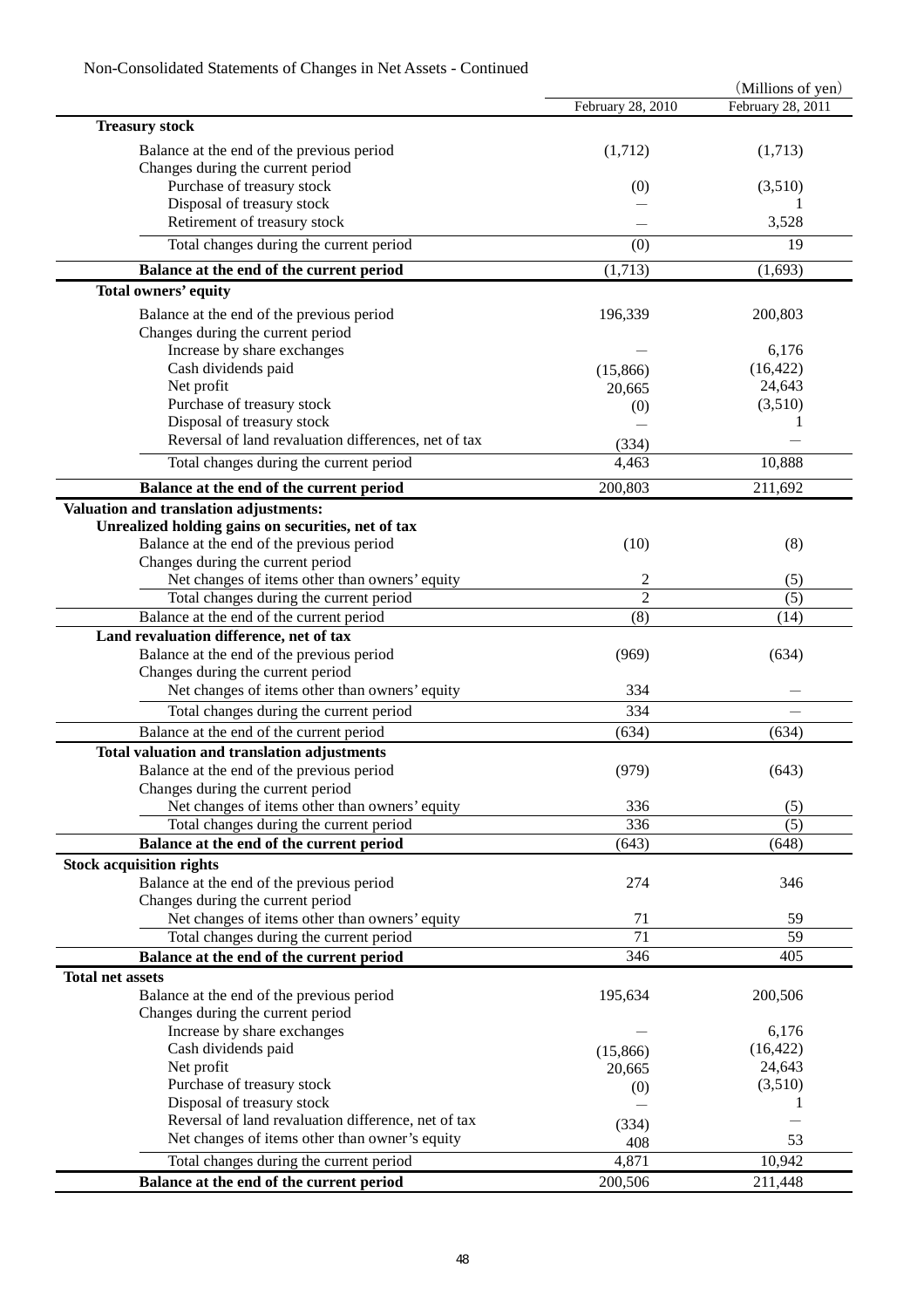《Notes Concerning Going Concern Assumption》 None

《Summary of Significant Accounting Policies》

1. Marketable Securities and investments in securities:

Held-to-maturity debt securities: Carried at amortized cost.

Investments in subsidiaries and affiliated companies: Stated at cost determined by the moving-average method.

Available-for-sale securities:

Securities whose market value is readily determinable: Reported at market value, with unrealized gains and losses, net of applicable taxes, reported in a separate component of net assets. The cost of securities sold is determined based on the moving-average method.

Other: Stated at cost determined by the moving-average method.

2. Inventories:

Effective from the first quarter of the fiscal year ending February 28, 2010, the Company has adopted "Accounting Standard for Measurement of Inventories" (ASBJ Statement No. 9 (July 5, 2006) and has calculated inventories at cost, cost being determined by the retail method (the book value on the balance sheet is written down based on a decline in profitability) in accordance with this standard. In the past, the Company has principally accounted for inventories at cost determined by the retail method. Therefore, this change had no effect on earnings.

Merchandise inventories Retail method applied on an annual average cost basis

3. Depreciation method of depreciable assets

Property and store equipment(except lease assets):

Depreciation is computed by the declining-balance method at rates based on the estimated useful lives of the assets. The range of useful lives is from 10 to 34 years for buildings and from 5 to 8 years for furniture, fixtures and equipment.

Intangible fixed assets:(except lease assets):

Amortization of intangible assets is computed by the straight-line method.

Software costs of software for internal use are amortized by the straight-line method over 5 years, which is the internal useful life.

Lease assets:

Previously, these leases were accounted for as rental transactions. Furthermore, in terms of the depreciation method for leased assets related to finance leases that do not transfer ownership of leased property, the Company applies the straight-line method using the lease term as the useful life and a residual value of zero.

However, the Company has continued to treat as rental transactions finance leases that do not transfer ownership of leased property and that commenced before the first fiscal year in which the new accounting standard was applied.

Long - term prepaid expense

Amortization of long-term prepaid expense is computed by the straight - line method.

- 4. Accounting standard for important reserves
	- Allowance for Doubtful Accounts:

Allowance for doubtful accounts is provided at an amount of possible losses from uncollectable receivables based on the actual rate of losses from bad debt for ordinary receivables, and on estimated recoverability for specific doubtful receivables.

#### Accrued Employees' Bonuses:

Accrued employees' bonuses are provided for payments of employees' bonuses based on the estimated amounts.

Provision for use of points granted:

The Company provides mainly MY LAWSON POINT holders and LAWSON PASS holders when purchasing goods, an entitlement to certain points that the holder can redeem for a discount on subsequent purchases from LAWSON stores.

Allowance for Employees' Retirement Benefits:

Allowance for employees' retirement benefits is provided at the amount accrued based on the projected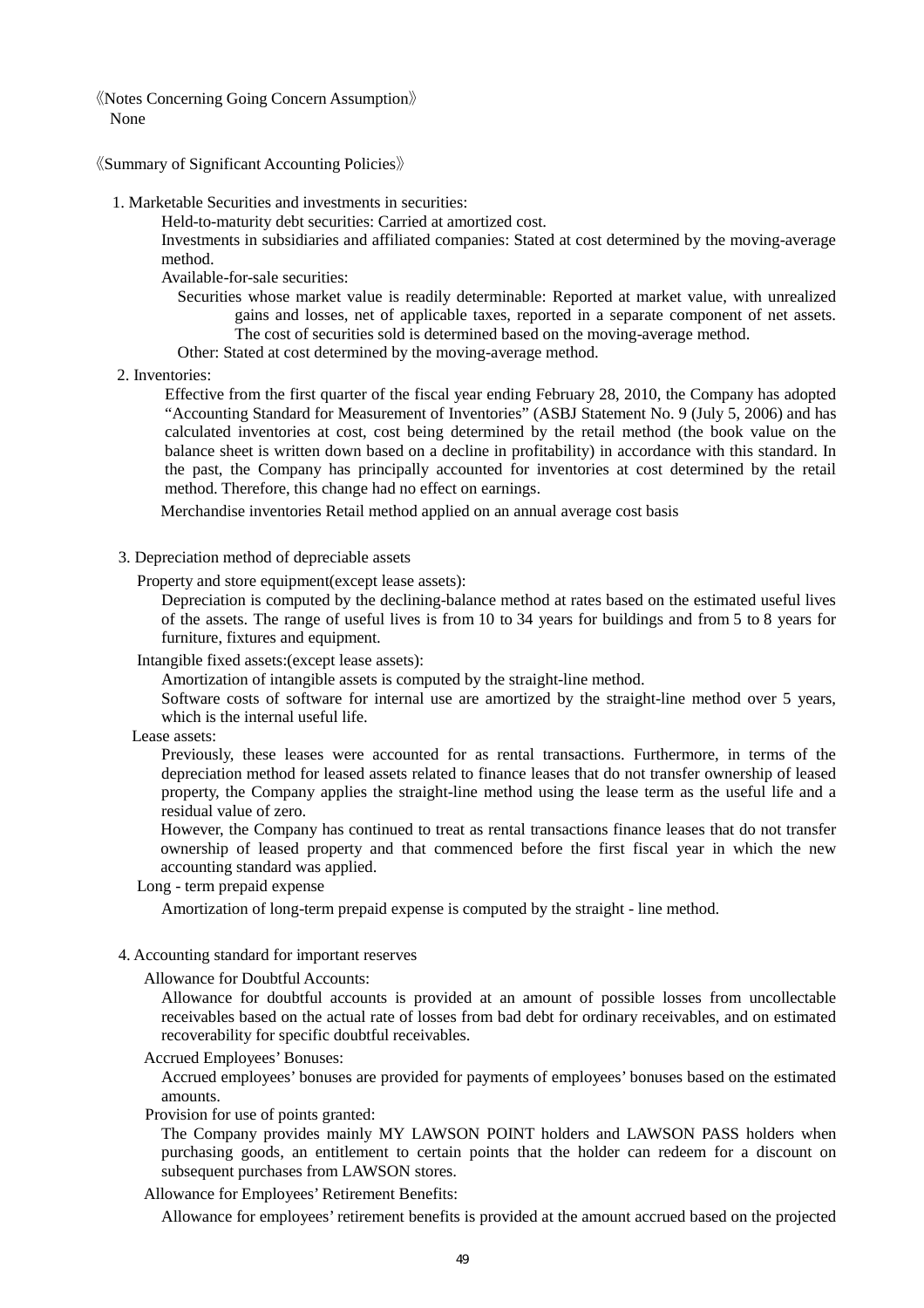benefit obligations and plan assets at the balance sheet date. Actuarial differences will be amortized from the following fiscal year on a straight-line basis over a certain period (10 years) within an average remaining service period of employees at the time of their occurrence. Prior service cost is amortized, starting the fiscal year incurred, on a straight-line basis over a certain period (10 years) within an average remaining service period of employees.

### Allowance for retirement benefits to directors and corporate auditors:

Allowance for retirement benefits to corporate auditors and executive officers of the Company is calculated to state the liability at 100% of the amount that would be required if all corporate auditors, executive officers resigned their services with the Company at the balance sheet date.

## 5. Accounting for consumption tax

Consumption tax is accounted for using the tax exclusion method.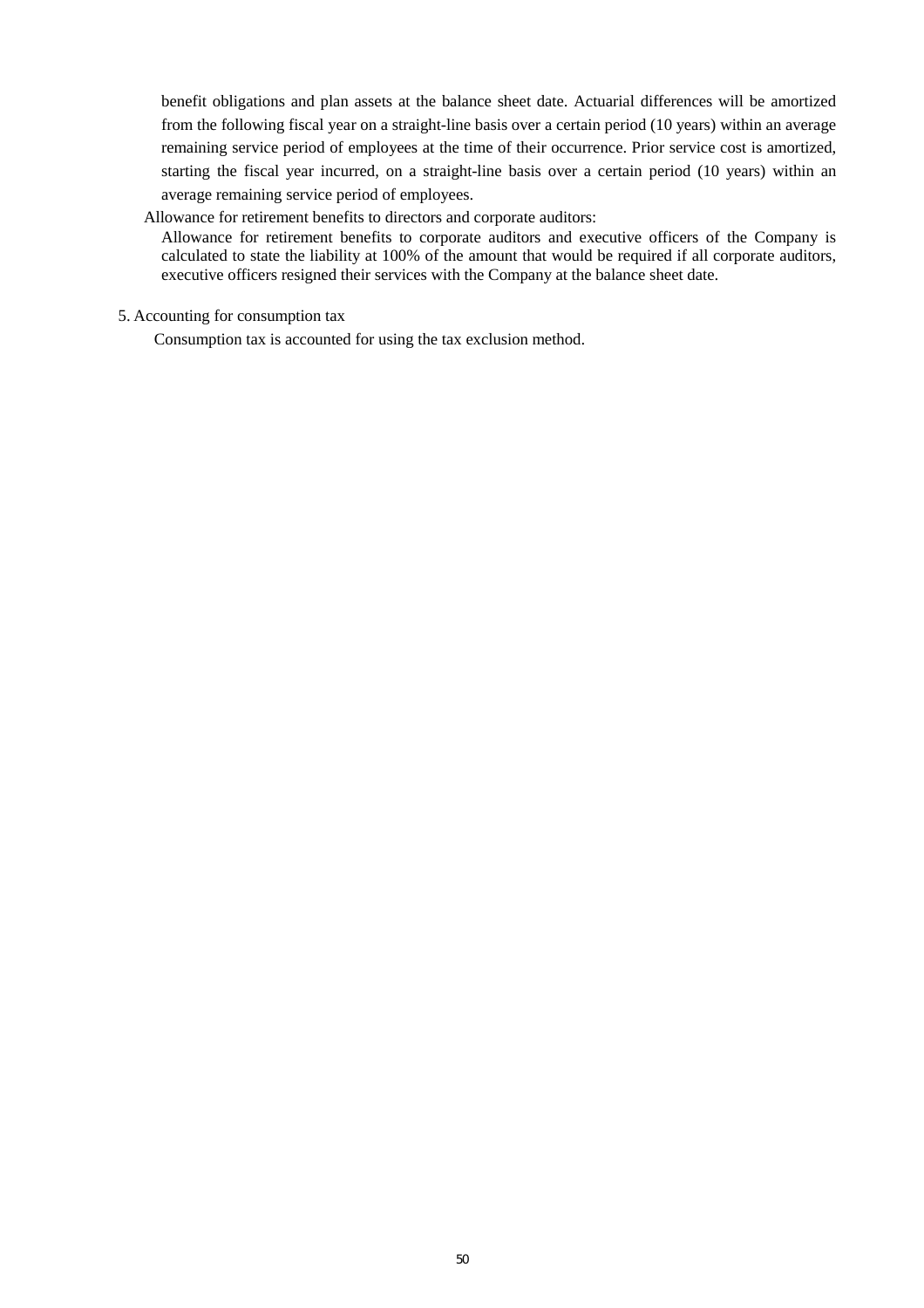《Notes to Non-consolidated Financial Statements》

# **Notes to the Non-consolidated Balance Sheets**

| As of February 28, 2010                                                                                                                                                                                                                                                                                                                                                                                                                                                                                                        | As of February 28, 2011                                                                                                                                                                                                                                                                                                                                                                                                                                                                                                        |
|--------------------------------------------------------------------------------------------------------------------------------------------------------------------------------------------------------------------------------------------------------------------------------------------------------------------------------------------------------------------------------------------------------------------------------------------------------------------------------------------------------------------------------|--------------------------------------------------------------------------------------------------------------------------------------------------------------------------------------------------------------------------------------------------------------------------------------------------------------------------------------------------------------------------------------------------------------------------------------------------------------------------------------------------------------------------------|
| 1. Accounts receivable due from franchised stores,<br>accounts payable due to franchised stores-the<br>amounts of credits and debts incurred for the deal<br>with franchised stores.                                                                                                                                                                                                                                                                                                                                           | 1. Same as in the left                                                                                                                                                                                                                                                                                                                                                                                                                                                                                                         |
| 2. Accounts payable-trade for franchised stores – the<br>amounts payable to vendors for merchandise<br>purchased by franchised stores.                                                                                                                                                                                                                                                                                                                                                                                         | 2. Same as in the left                                                                                                                                                                                                                                                                                                                                                                                                                                                                                                         |
| 3. Accounts payable-other due for franchised stores<br>- the amounts payable for supplies purchased by<br>franchised stores.                                                                                                                                                                                                                                                                                                                                                                                                   | 3. Same as in the left                                                                                                                                                                                                                                                                                                                                                                                                                                                                                                         |
| 4. Deposits received from franchise and lessees-the 4. Same as in the left                                                                                                                                                                                                                                                                                                                                                                                                                                                     |                                                                                                                                                                                                                                                                                                                                                                                                                                                                                                                                |
| amounts received from mainly franchised stores.<br>5. Revaluation of land used for business<br>Land used for business was revalued on the<br>basis prescribed by the Law Concerning<br>Revaluation of Land (Law No. 34, March 31,<br>1998). Revaluation difference resulted has been<br>included in net assets as land revaluation<br>difference, net of the related tax which is<br>included in deferred tax assets for land<br>revaluation.                                                                                  | 5. Revaluation of land used for business<br>Land used for business was revalued on the<br>basis prescribed by the Law Concerning<br>Revaluation of Land (Law No. 34, March 31,<br>1998). The resulting revaluation difference has<br>been included in net assets as land revaluation<br>difference.                                                                                                                                                                                                                            |
| Revaluation method:<br>The value of land is determined based on the<br>road-based prices adjusted reasonably as<br>stipulated in Article 2, Item 4 of the Ordinance<br>Implementing the Law Concerning Revaluation<br>of Land (Government Ordinance No. 119,<br>March 31, 1998) and the assessed value as<br>stipulated in Article 2, Item 5 of the same<br>Ordinance.<br>Date of revaluation:<br>February 28, 2002<br>The difference between book value and market<br>value of the revalued land as of balance sheet<br>date. | Revaluation method:<br>The value of land is determined based on the<br>road-based prices adjusted reasonably as<br>stipulated in Article 2, Item 4 of the Ordinance<br>Implementing the Law Concerning Revaluation<br>of Land (Government Ordinance No. 119,<br>March 31, 1998) and the assessed value as<br>stipulated in Article 2, Item 5 of the same<br>Ordinance.<br>Date of revaluation:<br>February 28, 2002<br>The difference between book value and market<br>value of the revalued land as of balance sheet<br>date. |
| ¥232 million                                                                                                                                                                                                                                                                                                                                                                                                                                                                                                                   | ¥269 million                                                                                                                                                                                                                                                                                                                                                                                                                                                                                                                   |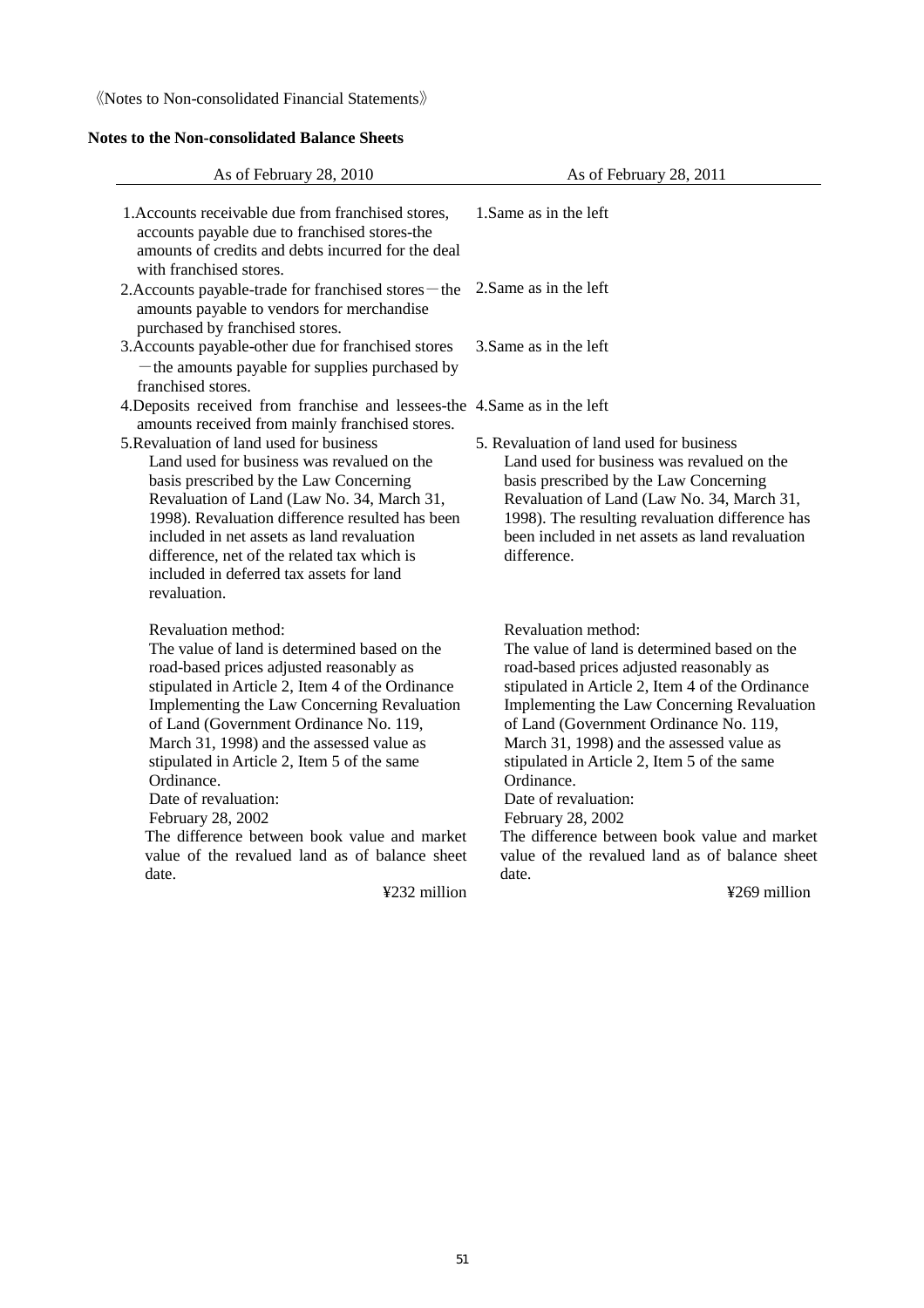# **Notes to Non-consolidated Statements of Income**

|                                                     |                | (Millions of yen)                                   |          |
|-----------------------------------------------------|----------------|-----------------------------------------------------|----------|
| From March 1, 2009 to February 28, 2010             |                | From March 1, 2010 to February 28, 2011             |          |
| 1. Net sales, cost of goods sold, operating         |                | 1. Same as in the left                              |          |
| gross profit-the amounts from mainly                |                |                                                     |          |
| company operated stores.                            |                |                                                     |          |
| 2. Main account of selling, general and             |                | 2. Main account of selling, general and             |          |
| administrative expenses                             |                | administrative expenses                             |          |
| Sales promotion and advertising                     | 9,113          | Sales promotion and advertising                     | 8,961    |
| Salary                                              | 25,191         | Salary                                              | 23,125   |
| Provision for accrued employees'                    | 2,629          | Provision for accrued employees'                    | 3,610    |
| bonuses                                             |                | bonuses                                             |          |
| Retirement benefit costs                            |                | 1,748 Retirement benefit costs                      | 1,738    |
| Provision for allowance for retirement              |                | 54 Provision for allowance for retirement           | 51       |
| benefits to directors and corporate                 |                | benefits to directors and corporate                 |          |
| auditors                                            |                | auditors                                            |          |
| Rent account                                        | 63,897         | Rent account                                        | 66,621   |
| Depreciation of fixed assets                        | 18,653         | Depreciation of fixed assets                        | 21,312   |
| 3. Gain on sales of fixed assets                    |                | 3.                                                  |          |
| <b>Buildings</b>                                    | 8              |                                                     |          |
| <b>Structures</b>                                   | 1              |                                                     |          |
| Furniture, fixtures and equipment                   | 1              |                                                     |          |
| Land                                                | 22             |                                                     |          |
| Telephone subscription right                        | $\overline{0}$ |                                                     |          |
| 4. Distribution of loss on disposal of fixed assets |                | 4. Distribution of loss on disposal of fixed assets |          |
| <b>Buildings</b>                                    | 2,737          | <b>Buildings</b>                                    | 1,731    |
| <b>Structures</b>                                   | 310            | <b>Structures</b>                                   | 228      |
| Furniture, fixtures and equipment                   | 625            | Furniture, fixtures and equipment                   | 720      |
| Software                                            | 143            | Software                                            | 146      |
| Software development in progress                    | 27             | Software development in progress                    | 84       |
| Others                                              | 20             | Others                                              | 15       |
| 5. Distribution of loss on sales of fixed assets    |                | 5. Distribution of loss on sales of fixed assets    |          |
| <b>Buildings</b>                                    |                | 24 Buildings                                        | 1,227    |
|                                                     |                | $\Omega$ . The state of $\Omega$                    | $\Omega$ |

| structures                        | $\mathcal{D}$ | structures                          |    |
|-----------------------------------|---------------|-------------------------------------|----|
| Furniture, fixtures and equipment |               | 0 Furniture, fixtures and equipment |    |
| Telephone subscription rights     |               | Land                                | 61 |
|                                   |               | Telephone subscription rights       |    |
|                                   |               |                                     |    |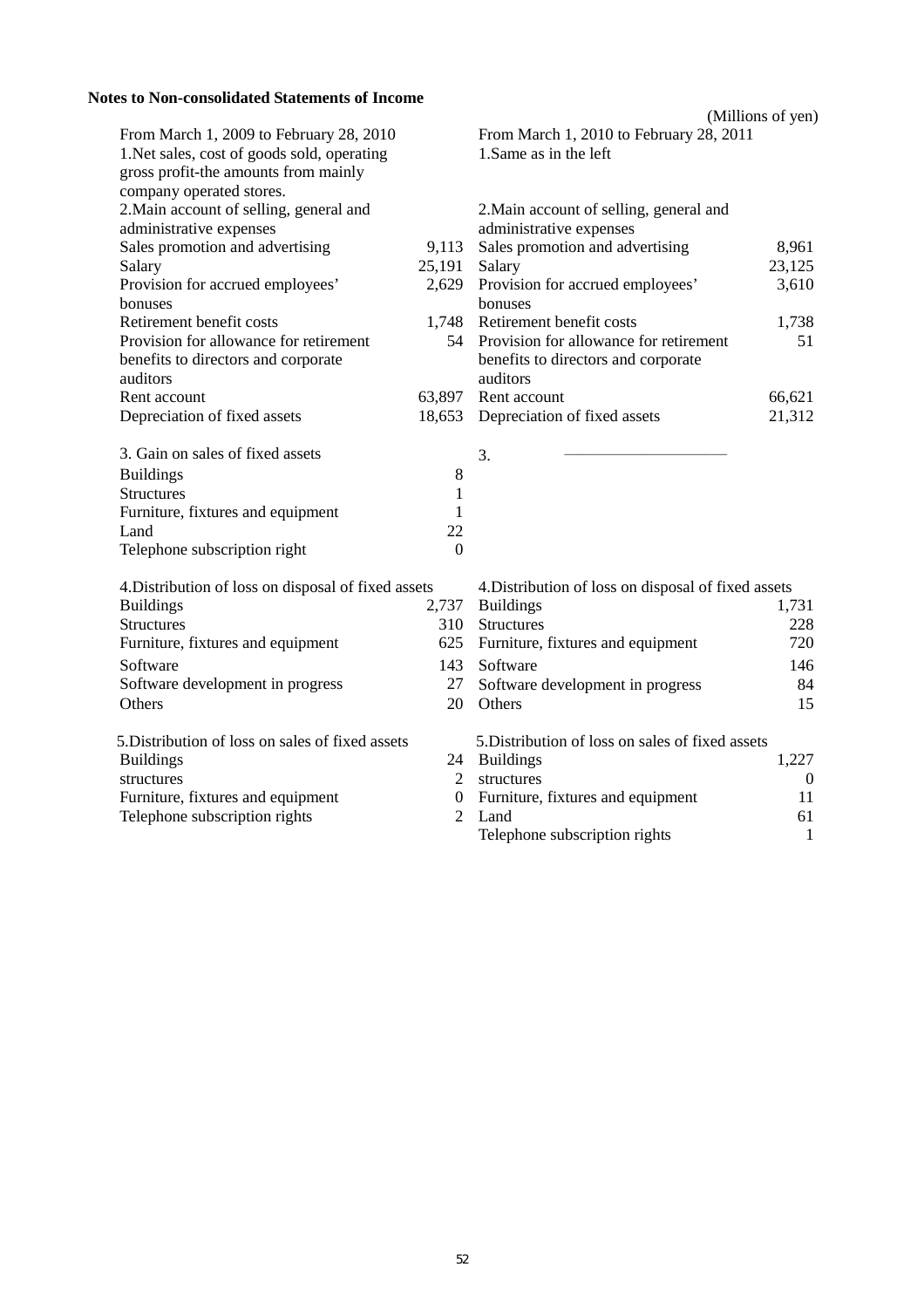6. Loss on impairment of long-lived assets The Group recognized an impairment loss mainly for each stores as the smallest category bear cash flows.

The carrying amount of those assets was written down to the recoverable amount. The Group recognized impairment loss as special losses on following assets due to a decline in value of the related asset categories due mainly to a continuous operating losses

6. Loss on impairment of long-lived assets The Group recognized an impairment loss mainly for each stores as the smallest category bear cash flows.

The carrying amount of those assets was written down to the recoverable amount. The Group recognized impairment loss as special losses on following assets due to a decline in value of the related asset categories due mainly to a continuous operating losses

| Category<br>by use | location | Assets                                                                              | million<br>of yen    |  | Category<br>by use | location | Assets                                                                              | million<br>of yen |
|--------------------|----------|-------------------------------------------------------------------------------------|----------------------|--|--------------------|----------|-------------------------------------------------------------------------------------|-------------------|
| <b>Stores</b>      | Tokyo    | Buildings and<br>structure<br>furniture,<br>fixtures and<br>equipment and<br>others | 191<br><b>Stores</b> |  |                    | Tokyo    | Buildings and<br>structure<br>furniture,<br>fixtures and<br>equipment and<br>others | 468               |
|                    | Osaka    | IJ                                                                                  | 127                  |  |                    | Osaka    | IJ                                                                                  | 85                |
|                    | Others   | J                                                                                   | 2,549                |  |                    | Others   | IJ                                                                                  | 1,790             |
| Total              |          |                                                                                     | 2,867                |  | Others             |          | Software                                                                            | 66                |
|                    |          |                                                                                     |                      |  | Total              |          |                                                                                     | 2,410             |

| Category by fixed assets          | Category by fixed assets              |       |
|-----------------------------------|---------------------------------------|-------|
| <b>Buildings</b><br>1.567         | <b>Buildings</b>                      | 1.435 |
| Structure<br>269                  | Structure                             | 179   |
| Furniture, fixtures and equipment | 203 Furniture, fixtures and equipment | 211   |
| Land                              | 395 Leased property                   | 492   |
| Leased property                   | 418 Software                          | 66    |
| Other                             | Other                                 | 25    |

Recoverable value of the assets of the Group is the higher amount of net selling price or value in use. Not selling price of land was calculated based on appraised value by real estate appraiser or contract price, and the value in use was calculated by discounting estimated future cash flows to which the 4.9% discount rate was applied.

#### Category by fixed assets

| <b>Buildings</b>                  |     | 1,567 Buildings                       | 1.435 |
|-----------------------------------|-----|---------------------------------------|-------|
| Structure                         | 269 | Structure                             | 179   |
| Furniture, fixtures and equipment |     | 203 Furniture, fixtures and equipment | 211   |
| Land                              |     | 395 Leased property                   | 492   |
| Leased property                   |     | 418 Software                          | 66    |
| Other                             | 14  | <b>Other</b>                          | 25    |

Recoverable value of the assets of the Group is the higher amount of net selling price or value in use. Not selling price of land was calculated based on appraised value by real estate appraiser or contract price, and the value in use was calculated by discounting estimated future cash flows to which the 3.3% discount rate was applied.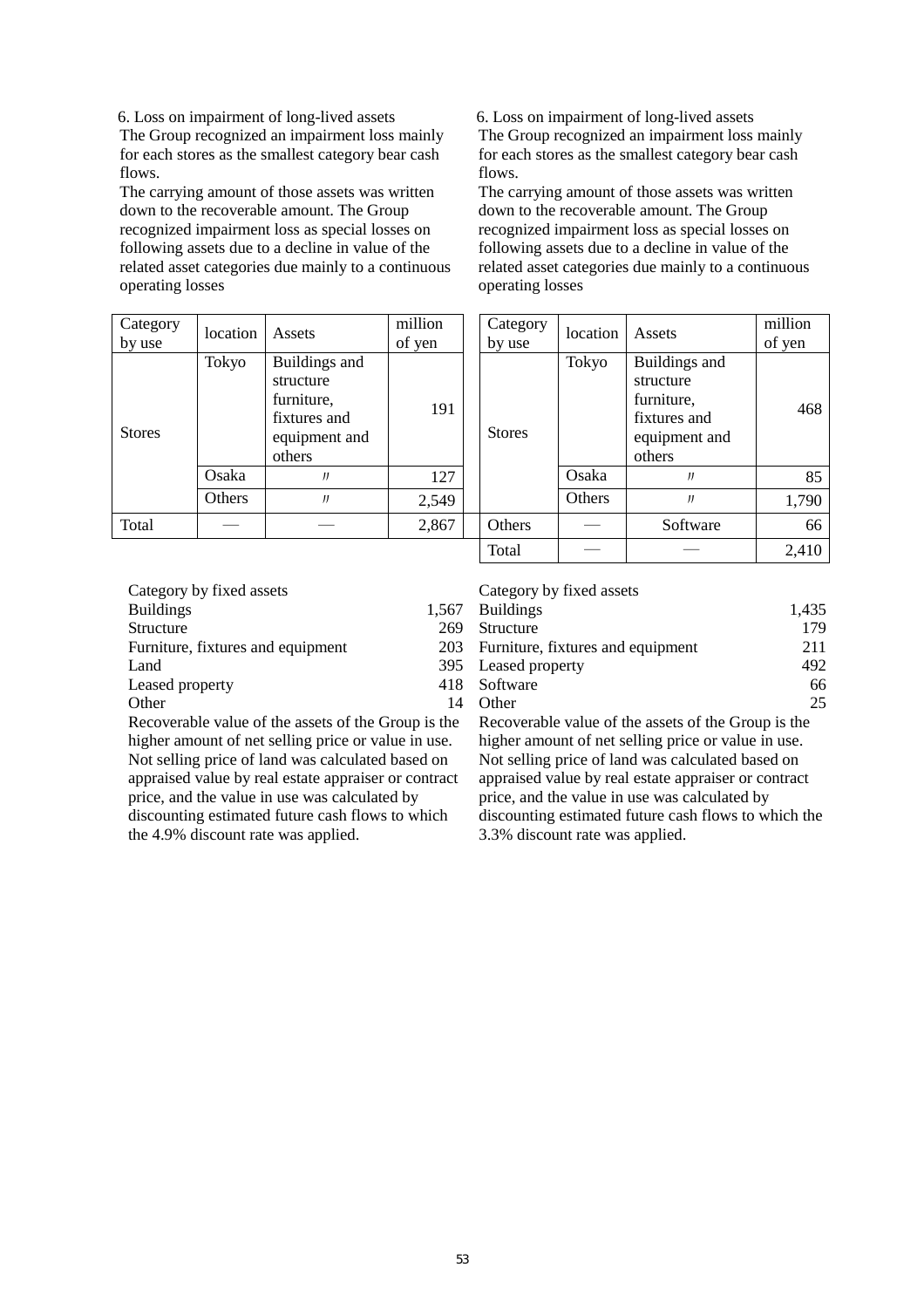### **Notes to the Non - consolidated Statements of Changes in Net assets**

Previous period (From March 1, 2009 to February 28, 2010)

|              |                     |                   |                   | Number of shares at Increase during the Decrease during the Number of shares at |
|--------------|---------------------|-------------------|-------------------|---------------------------------------------------------------------------------|
|              | the end of previous | current period    | current period    | the end of the                                                                  |
|              | period              | (thousand shares) | (thousand shares) | current period                                                                  |
|              | (thousand shares)   |                   |                   | (thousand shares)                                                               |
| Common stock | 432                 |                   |                   | 432                                                                             |

Note: The 0 thousand shares increase in treasury stock was resulted from purchase of stock less than unit share.

### Current period (From March 1, 2010 to February 28, 2011)

Number of shares of treasury stock

|              | Number of shares at Increase during the |                   |                   | Decrease during the Number of shares at |
|--------------|-----------------------------------------|-------------------|-------------------|-----------------------------------------|
|              | the end of previous                     | current period    | current period    | the end of the                          |
|              | period                                  | (thousand shares) | (thousand shares) | current period                          |
|              | (thousand shares)                       |                   |                   | (thousand shares)                       |
| Common stock | 432                                     | 903               | 902               | 433                                     |

Note: The 903,000 share increase in treasury stock resulted from the 902,000 share increase due to acquisition of treasury stock in accordance with a Board of Directors' resolution and the 1,000 share increase due to purchase of stock less than one share unit.

The 902,000 share decrease in treasury stock resulted from the 902,000 share decrease due to retirement of treasury stock and the 0 thousand shares decrease due to requests for additional purchase of stock less than one share unit.

### **Notes to Lease Contracts**

1. Finance lease transactions (lessees)

Non-ownership-transferred finance lease transactions

(i) Details of leased assets

Mainly store furniture (including fixtures and fittings) used in the convenience store business

(ii) Depreciation method for leased assets

As stated in Summary of Significant Accounting Policies under "Accounting standard for important reserves 3.Depreciation method of depreciable assets."

With regard to non-ownership-transferred finance lease transactions whose effective date of lease transaction precedes February 28, 2009, the Company applies the accounting method that it uses to account for ordinary lease transactions. Details of the transaction are summarized below.

(1) The assumed data as to acquisition cost, accumulated depreciation and net leased property

|                                                  |                                                 | (Millions of yen) |
|--------------------------------------------------|-------------------------------------------------|-------------------|
|                                                  | As of February 28, 2010 As of February 28, 2011 |                   |
| Furniture, fixtures and equipment                |                                                 |                   |
| Acquisition cost                                 | 34.491                                          | 27,313            |
| Accumulated depreciation                         | 18,287                                          | 16,659            |
| Accumulated impairment loss                      | 1.047                                           | 964               |
| Leased property                                  | 15,156                                          | 9,689             |
| (2) Obligations under finance leases             | As of February 28, 2010 As of February 28, 2011 |                   |
| Furniture, fixtures and equipment                |                                                 |                   |
| Due within one year                              | 5,422                                           | 3,906             |
| Due after one year                               | 11,177                                          | 7,108             |
| Total                                            | 16,599                                          | 11,014            |
| Allowance for impairment loss on leased property | 452                                             | 562               |
|                                                  |                                                 |                   |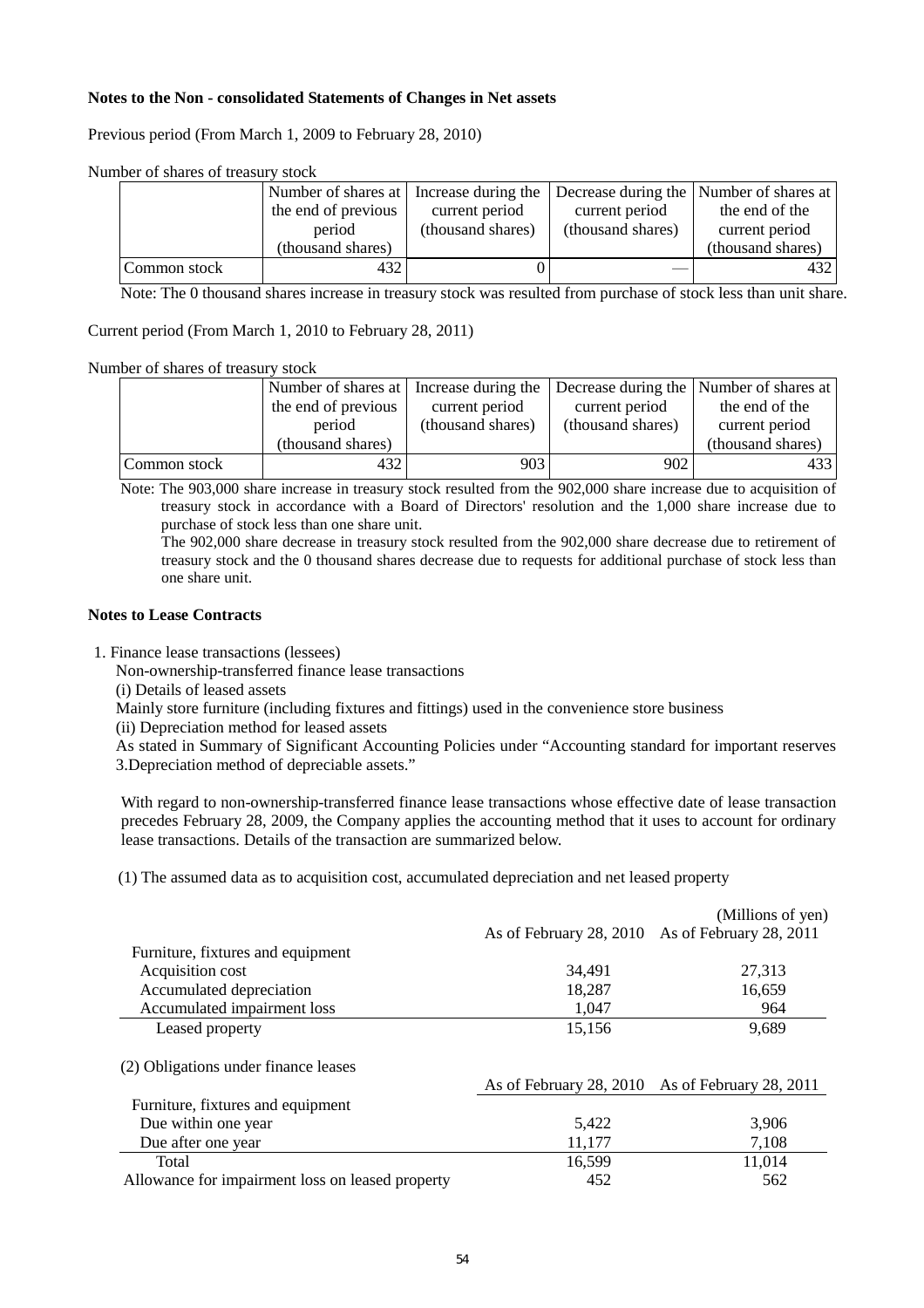(3) Lease payments, depreciation expense, interest expense and impairment loss

|                                                | As of February 28, 2010 As of February 28, 2011 |       |
|------------------------------------------------|-------------------------------------------------|-------|
| Lease payments                                 | 7.290                                           | 5.463 |
| Transfer from allowance for impairment loss on | 319                                             | 382   |
| leased property                                |                                                 |       |
| Depreciation expense                           | 7.140                                           | 5,430 |
| Interest expense                               | 518                                             | 351   |
| Impairment loss                                | 418                                             | 492   |

(4) Computation method of depreciation expense

Depreciation expense is computed by the straight-line method, assuming the lease period as the useful life and no residual value.

(5) Computation method of interest expense

The difference between the total lease contract amount and the acquisition cost is assumed to be interest, and interest expense is computed by the interest method.

2. Operating lease contracts

Obligations under operation leases

|                     |       | (Millions of yen)                               |
|---------------------|-------|-------------------------------------------------|
|                     |       | As of February 28, 2010 As of February 28, 2011 |
| Due within one year | 782   | 435                                             |
| Due after one year  | 1.605 | 330                                             |
| Total               | 2,388 | 766                                             |

### **Notes to Marketable Securities and Investments in Securities**

### (February 28,2010)

Investment in subsidiaries and affiliated companies whose fair value is readily determinable as of February 28, 2010 were as follows:

|                          |                                                      |            | (Millions of yen) |
|--------------------------|------------------------------------------------------|------------|-------------------|
|                          | Book value per<br>non-consolidated balance<br>sheets | Fair value | Difference        |
| Investment in subsidiary | 5,335                                                | 21.409     |                   |

(February 28,2011)

Investment in subsidiaries and affiliated companies whose fair value is readily determinable as of February 28, 2011 were as follows:

|                                     |                                                      |            | (Millions of yen) |
|-------------------------------------|------------------------------------------------------|------------|-------------------|
|                                     | Book value per<br>non-consolidated balance<br>sheets | Fair value | Difference        |
| Investment in affiliated<br>company | 599                                                  | 449        | (149)             |